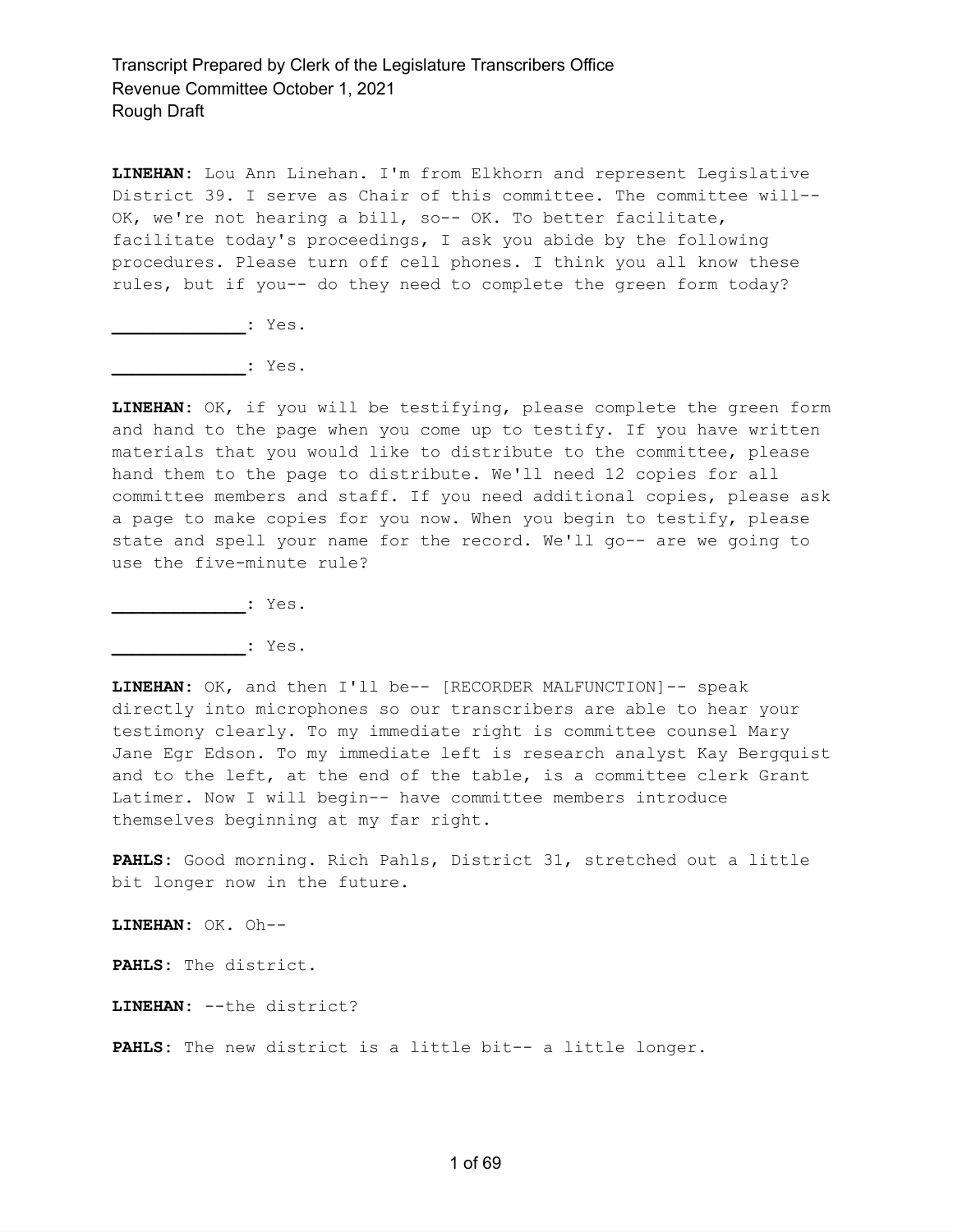**FRIESEN:** Curt Friesen, District 34: Hamilton, Merrick, and part of Hall County and my district didn't change very much at all.

**LINEHAN:** Don't say that. Everybody's changed.

**FRIESEN:** Not much at all.

**LINEHAN:** Not much at all.

**FRIESEN:** That's good.

**LINDSTROM:** Brett Lindstrom, District 18, and I [RECORDER MALFUNCTION]--

**LINEHAN:** Don't say that out loud. We might have a problem.

**LINDSTROM:** No.

**FRIESEN:** Well, we can do it now.

**LINDSTROM:** Oh, sorry, I just opened up a can of worms. I'm-- no, I'm good. I'm good.

**LINEHAN:** Grant, I thought we fixed that.

**FRIESEN:** You started it.

**LINDSTROM:** It was the Chairman.

**LINEHAN:** It was what?

**\_\_\_\_\_\_\_\_\_\_\_\_\_:** What?

**\_\_\_\_\_\_\_\_\_\_\_\_\_:** It's fine.

**LINEHAN:** Your district is now the whole state anyway.

**\_\_\_\_\_\_\_\_\_\_\_\_\_:** That's right.

**LINEHAN:** Yes.

**ALBRECHT:** Joni Albrecht, District 17: Wayne, Thurston, and Dakota Counties and just a smidgen of Dixon County after yesterday.

**LINEHAN:** Our pages, could you ladies stand up, please, so they can see who you are? Katie is a junior at UNL studying sociology and political science. That's a good mix. Caroline, senior at UNL studying political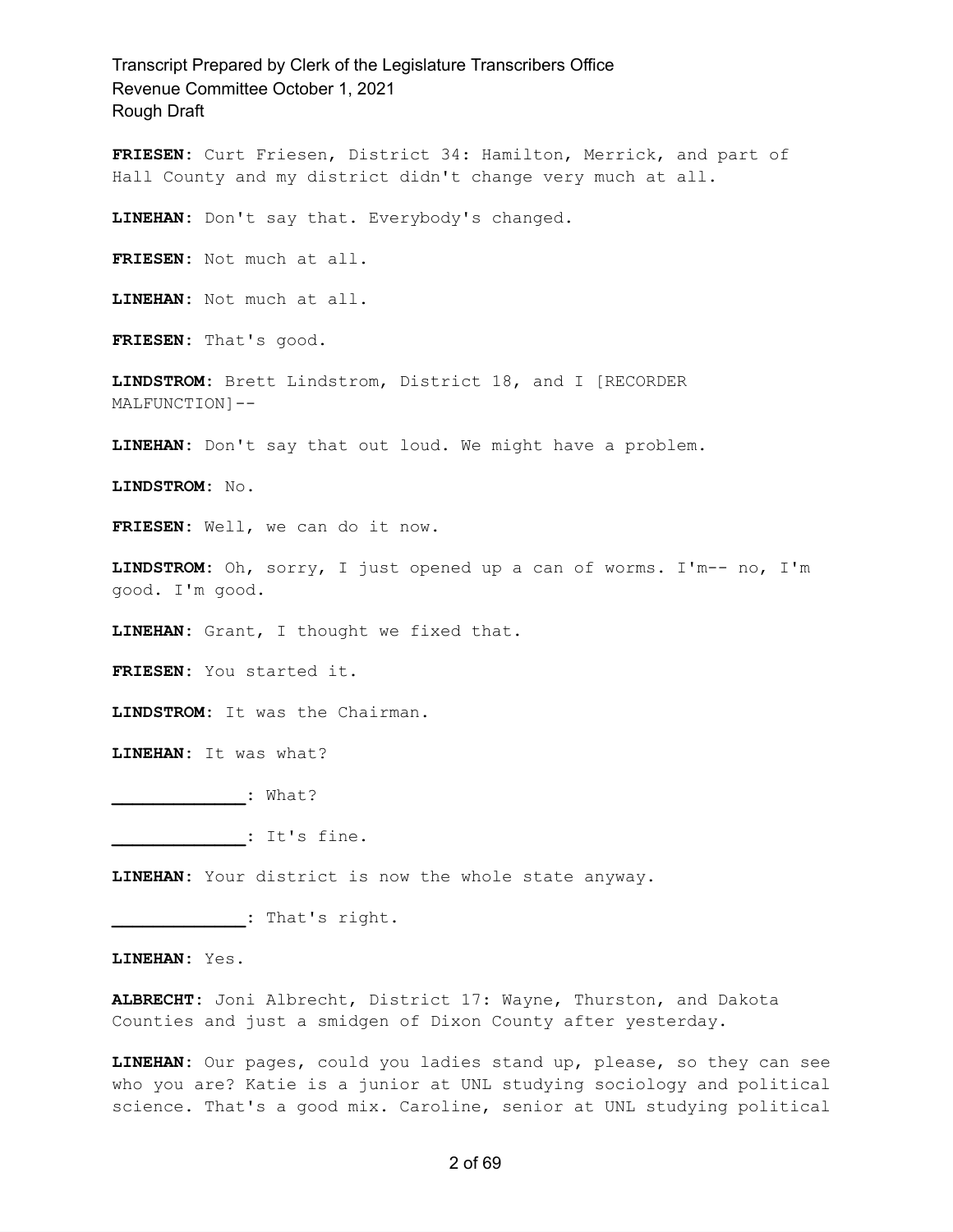science and Spanish. OK. Please remember that senators may come and go during our hearing, hearing, as they have-- that's not true either. OK, we need to speak directly into the microphones and Senator Briese, are you with us?

**BRIESE:** Yes, I'm here.

**LINEHAN:** Could you introduce yourself, please?

**BRIESE:** Yes. Tom Briese. I represent District 41.

**LINEHAN:** OK and I'm going to--

**LINDSTROM:** All right.

**LINEHAN:** I'm going to--

**LINDSTROM:** All right, we'll now open the hearing on LR261. Chairwoman Linehan, whenever you're ready.

**LINEHAN:** Good morning, Vice Chairman Lindstrom and members of the Revenue Committee. My name is Lou Ann Linehan, spelled L-o-u A-n-n L-i-n-e-h-a-n. I'm here to introduce LR261. I should note that this is a committee resolution that all of us signed near the end of session- the real session, not yesterday. I realized there was some fatigue around the study and I realize there is some fatigue around studying our tax policy and I know for a fact there's a total fatigue from our special session that just finished yesterday, but we do need to refocus ourselves on tax reform. We seem to discuss it year in and year out, but we only manage changes at the edges or as I've come to call them, Band-Aids. This past session, we did a little bit better than Band-Aids, but we still couldn't fully commit to exempting Social Security income or reducing the corporate, corporate income tax rate because of fiscal fears. But if you're constantly using patches to fix a broken system, you end up with what we have, a 1967 tax code covered in a patchwork of fixes that make our tax code complicated, hard to administer, and leaving everyone in the dark thinking they're paying for more-- leaving everyone thinking they're paying for more than their fair share. What do I mean by Band-Aids? Here are four examples. Example number one, incentives. In the 1980s, we passed LB775. In the early 2000s, we passed Nebraska Advantage Act. And most recently, the ImagiNE Nebraska Act. We depend on incentive packages to keep businesses in Nebraska because our income taxes are too high. If we didn't have an incentive package, it's doubtful that several of our large employers would still be in Nebraska. But no one thinks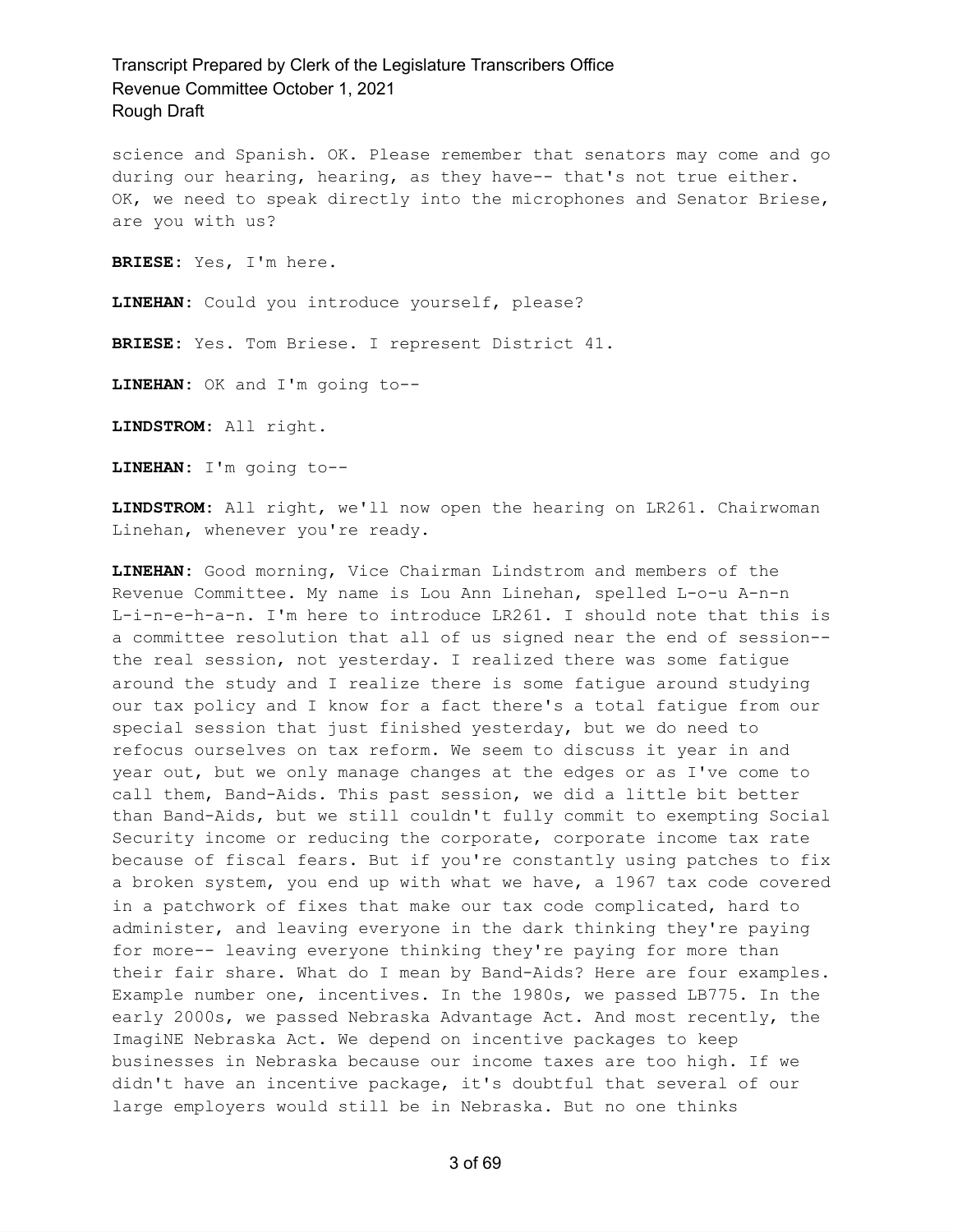depending on an incentive program is the best way to attract or keep employers in Nebraska. Incentives are complicated. They're not popular with Nebraskans, nor are they transparent. Example number two, The Property Tax Credit Fund. This fund is now at \$300 (million) plus the new gambling revenue. I think it's actually \$313 million plus new gambling revenue. The money is sent to the counties to reimburse the local taxing authorities for reducing property taxes. Most Nebraskans have no idea how this works and do not understand that the state uses income and sales tax to reimburse schools, cities, counties, and other property taxing entities. Example number three, the property tax incentive refund. This is a refundable tax credit based on the amount of general funds school taxes pay, but first, you had to pay your property taxes, then a portion is refunded by the state as a refundable credit, credit against your income taxes. The first-year incentive totaled \$125 million. This year, it's just over \$548 million. Example number four, the Homestead Exemption. This program now costs the state over \$105 million per year. It's also reimbursed by the state with sales and income taxes. These three property tax relief programs will total more than \$953 million this fiscal year, all paid for by income and sales taxes. So we have a tax policy that is not transparent, it's difficult to administer and comply with, and we're still left with high tax rates. Since 1962, there have been multiple studies over tax policy: the McClellan study, done in 1962 before the voters repealed a statewide property tax and replaced it with income and sales taxes; the Syracuse study, the most comprehensive study of our state and local tax policies, which was completed in 1988; the Nebraska Tax Policy Commission, commonly referred to as the Burling Commission, was done in 2007; and finally, the Tax Modernization Committee, Tax Mod. This included public hearings across Nebraska and was done during the 2013 interim. We have had enough studies. They all same-- say the same thing: broaden the base and lower the rates. Our state tax revenues continually- continue to exceed expectations, as they have done over the last few years, even with the pandemic. And I want to thank the Governor and the Legis-- [RECORDER MALFUNCTION]-- good morning.

**BRYAN SLONE:** Good morning. Thank you, Chair Linehan and members of the Revenue Committee. My name is Bryan Slone, spelled B-r-y-a-n S-l-o-n-e, and I'm the president of the Nebraska Chamber of Commerce and Industry. I'm testifying with regard to LR261, a resolution authorizing an interim study examining the structure and administration of our tax system. I have submitted written testimony, so with your permission, I'll summarize and, and, and read my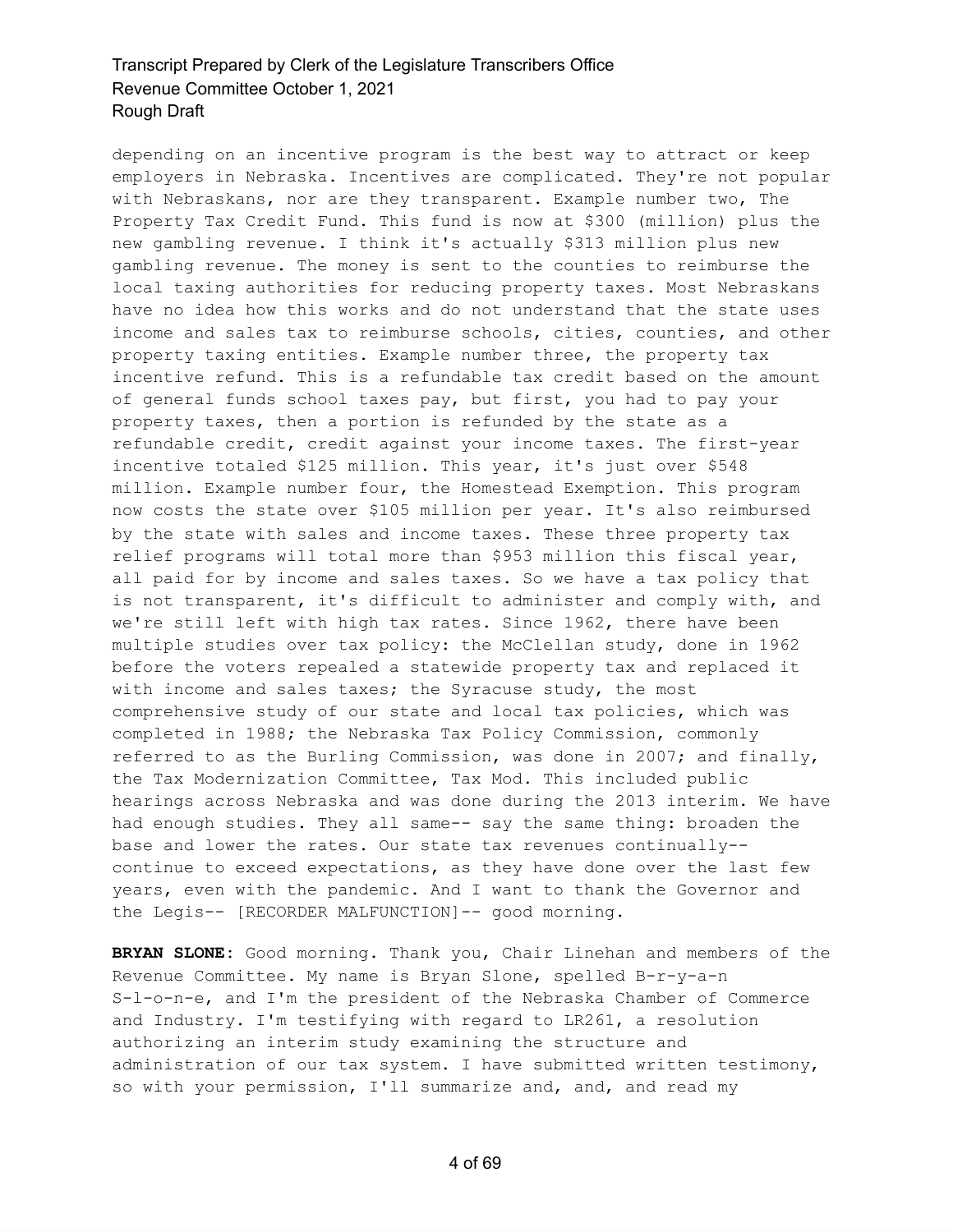testimony into the record as such. As, as Chair Linehan noted, the issue of tax modernization and the need for tax modernization is indeed decades old. This is a very old debate where battle lines have often been drawn for, for many years now, but the urgency of, of tax modernization is, is probably more important today than it, than it's ever been. Recently, the, the, the Blueprint Nebraska organization followed up on its 2019 report identifying tax modernization as one of the top 15 initiatives we needed to take from an economic strategy standpoint with a conceptual proposal, which I'm sure you're going to hear much more about today. What's interesting in, in that Blueprint proposal-- and, and sort of sets up a broader discussion that I'd like to have today-- is, is that the proposal includes what I would call the rebalancing of the three-legged stool, a conversation that we've also had for decades, the balancing of sales tax, income taxes, and property taxes. For decades, Nebraska has been heavily balanced towards income taxes and property taxes and, and not so much sales taxes when you compare it to other states. But the Blueprint proposal that will be discussed I'm sure later today also does some other things. It, it identifies economic growth as a basis for continued reduction of, of taxes. And indeed, any tax modernization plan should include a very significant economic growth prospect and what's unique about the Blueprint proposal is they put an economic model. They built an economic model behind it and, and we do think economic modeling is the key to this process because ultimately some significant portion of the, of the revenue is necessary, for tax modernization, over time, will have to come from enhanced economic growth. Just as importantly, the, the Blueprint conceptual proposal is focused on some things that are unique to our state and very important for our state and indeed appear as core concepts in the Blueprint proposal. One is attracting 18 to 34-year-olds and the other is attracting more technology and research-- particularly in our core industries: ag, manufacturing, transportation, logistics, banking, finance-- to this state in order to be competitive. But as I traveled the state this summer, it was clear in every community that I went to that workforce, workforce shortages have become the most significant impediment to community economic health and vitality throughout the state. There was not a single community I went to this summer where workforce was not the number one issue. And so this business of attracting young people to our state becomes very important, not only in terms of our other legislative priorities, but also in tax modernization. On the second page of my testimony, to be responsive to, to the committee's request of, of-- so what all are the items that we should specifically consider as, as we, as we draft tax modernization and consider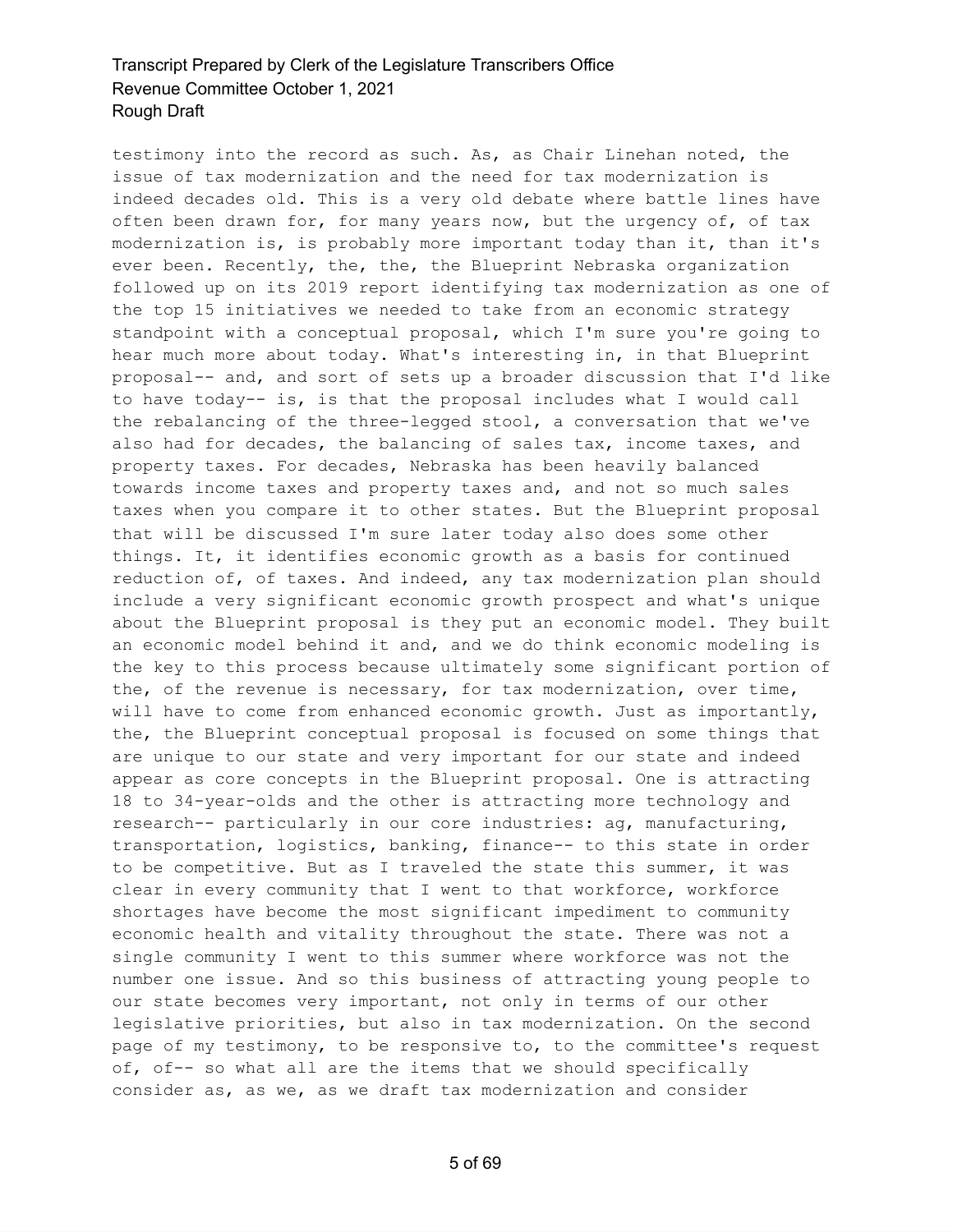rebalancing the three-legged stool? We published and, and are public with a set of, of guardrails that, that include the following-- and I will read these-- that any legislation must reduce income taxes to competitive national levels. At the present time to be competitive nationally, I-- it's my personal opinion that that individual-- top individual tax rate needs to get down to between 4 and 5 percent to truly put this in, in a competitive situation with peer states. Two, corporate income tax rates should not-- should be-- or should be reduced not to exceed individual rates in any proposal. And third-- I'm going to move to the sales taxes issues and you can read the others, but with respect to sales taxes, the same transactions should not be taxed twice. That includes business inputs and trade-ins and that we do need to do a survey of, of our, our surrounding states to make sure our sales tax exemptions are competitive so we do not cause dislocation of businesses. And with that, I'll finish with the axiom that what you tax you're generally going to get less of. We remain opposed to the notion of the consumption tax or the EPIC tax. At the rates that would be required, it would simply move our businesses and our, our revenues to our surrounding states, as business would move and goods and services would be higher taxed. And so with that, Chair Linehan, I will be happy to answer any questions that the committee may have.

**LINEHAN:** Thank you, Mr. Slone. Are there questions from the committee? Yes, Senator Friesen.

**FRIESEN:** Thank you, Chairman Linehan. You know, on the federal level, we keep hearing the proposals now in front of our national legislators and everybody keeps saying how we should tax corporations more, tax those rich, evil corporations. How do you respond to that? I mean, we've always heard the phrase corporations don't pay taxes, they collect taxes. So how does that impact our taxes here and how we should look at corporate taxes?

**BRYAN SLONE:** Yeah, I would-- it's a great question and I think there's two pieces to that answer. One, our federal tax system is largely built upon collection points once you get beyond individual taxes and, and corporate taxes are indeed a collection point. And, and economically, ultimately-- corporate taxes are ultimately borne by either the shareholders, the consumers who buy products or services from those corporations, which would be individuals again. And, and ultimately, the burden of those taxes flows through to, to one of those two groups. The, the corporate entity is not, is not a individual taxpayer in itself, but ultimately those costs will go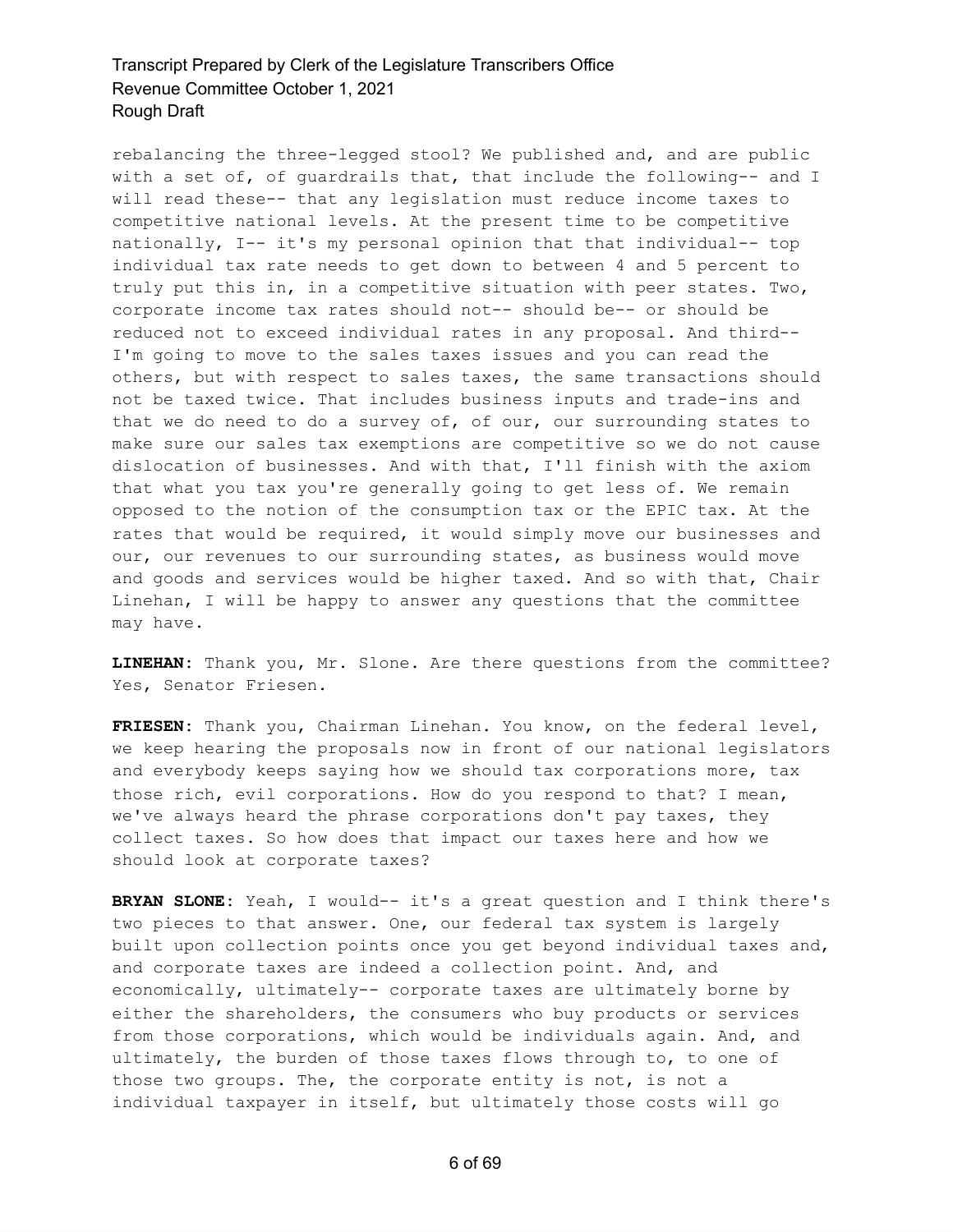through. The second piece is in the last 30 years, the tax world has changed, changed with the, the development of LLCs, limited liability companies, and the flow-through taxation. Anymore, 90 percent or more of new businesses are formed as LLCs and flow through. So you're going to see increasingly amounts-- the amounts of business taxes collected through the individual tax system rather than the corpse-- corporate system and so it's really important to marry those two rates in my mind as a policy matter because if you have two similarly situated businesses with the same revenues in the same community and one is an LLC and once a corporation, it makes no sense to tax one more than the other just simply because we have a different collection point.

**FRIESEN:** Does the difference between an LLC and a, a C corp-- so if you would form a business today, everybody says you would form under the LLC form. So at some point does the, does the size of a business mandate that it would go to a C corp or publicly traded--

**BRYAN SLONE:** That's a--

**FRIESEN:** --or they're, they're changes that are--

**BRYAN SLONE:** It's--

**FRIESEN:** --kind of forced as you get bigger?

**BRYAN SLONE:** Sometimes it's size, certainly to go public. To be a public company requires C corp status to be a, to be listed. The, the-- when I-- in my prior life as, as a business lawyer, the-- you would generally become a C corp largely because of either capital formation-- either you had thousands and thousands of capital investors, but more likely for governance reasons. And even in family business situations, there-- they-- it was the exception rather than the rule, but there were times that I would recommend a corporation because of-- it has much more-- how, how would I say it-- organized and structured governance procedures. And, and sometimes, Senator, in family businesses or other businesses, that's helpful.

**FRIESEN:** So if you were, if you were to say who pays the taxes on a corporation, you mentioned shareholders can pay some, but it's basically the fiduciary duty of the board to make sure the shareholders are taken care of. So in the end, wouldn't it be the customers of the, the clients, whoever?

**BRYAN SLONE:** I would say and studies would show that the customers pay a very large segment of that. I would also say the boards have a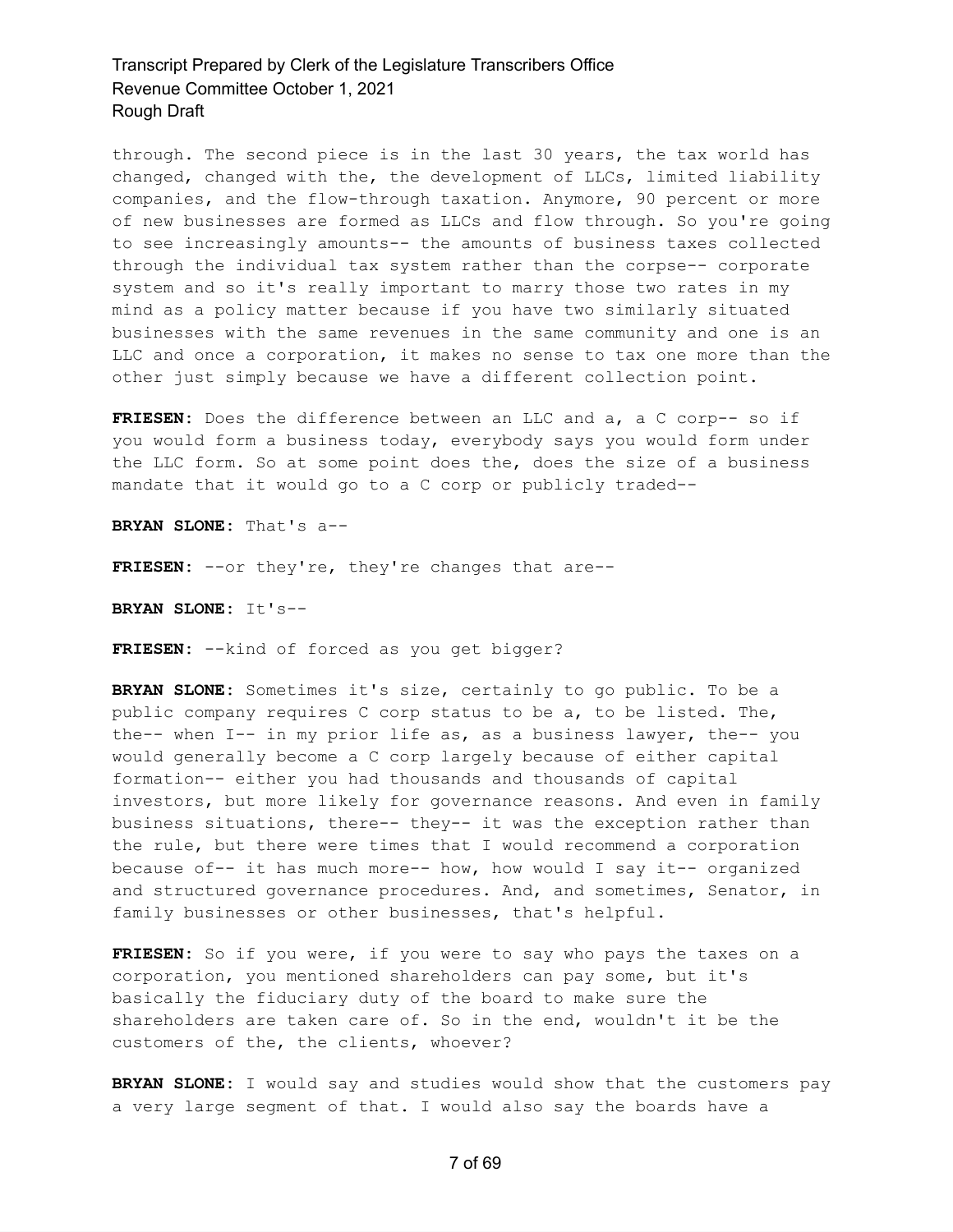fiduciary duty to make sure that the products and services are competitive for that company and so there's only-- it's not totally, totally elastic. They-- every company has competition out there and price is simply competition, so to the extent that, that those prices are not elastic, ultimately the shareholders do bear that and ultimately shareholders, in, in one way or form, flow back through to individuals.

**FRIESEN:** So under our current tax policy in Nebraska here, do C corps, when they earn money outside the state-- if, if you would have a C corp formed here, but all your income comes from outside the state, do you pay Nebraska taxes?

**BRYAN SLONE:** Generally, no. We-- you use a sales apportionment factor and so we calculate it based on sales within the state.

**FRIESEN:** OK, thank you.

**LINEHAN:** Thank you, Senator Friesen. Senator Bostar.

**BOSTAR:** Thank you, Chair Linehan. Sort of, sort of follow up on Senator Friesen's questions, is it fair to say that a significant amount of our corporate income tax revenues come from essentially out of state, from, from businesses headquartered, located out of state?

**BRYAN SLONE:** I don't know that answer for sure and I, I would hesitate to, to make that assumption. Certainly some of our larger, some of the larger corporations in the country have operations in Nebraska, but we have some very large domestic corporations in Nebraska, so I, I don't know that data, Senator.

**BOSTAR:** And even the large corporations in Nebraska, if they are a significantly large corporation, I would imagine that the majority of their sales are not in Nebraska.

**BRYAN SLONE:** Not necessarily. I, I do understand what you're, you're saying. If they're, if they're global, international, and national companies selling products and services, typically a very large portion would not be in Nebraska, but we have large corporations who, who serve Nebraska, depending on your definition of large, Senator.

**BOSTAR:** So I think personal income taxes, property taxes certainly are almost entirely borne by Nebraskans. Sales taxes can be paid by people coming and visiting the state and then, of course, corporate taxes can also be paid by non-Nebraskans. So as representatives of Nebraskans,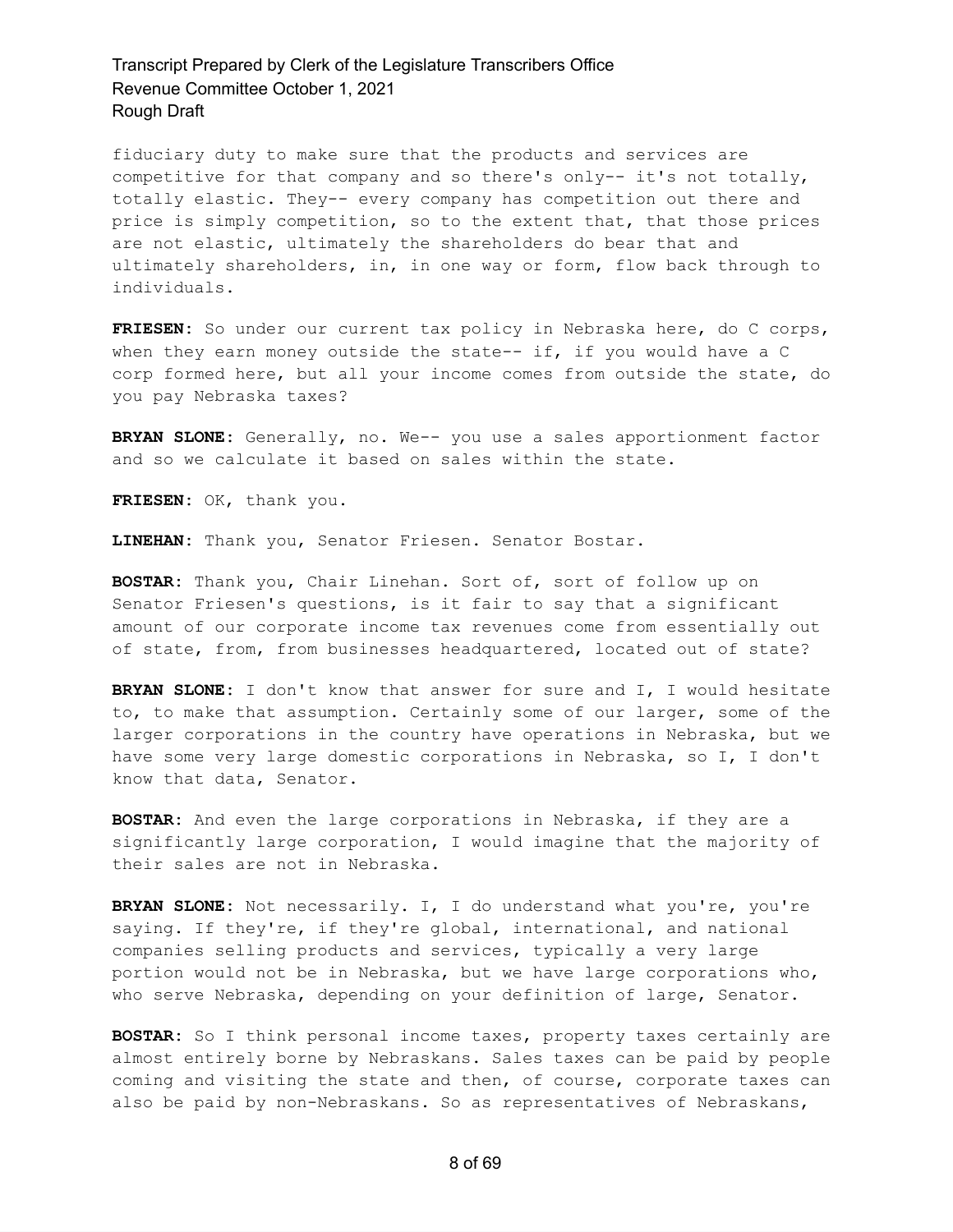why should we reduce a tax that ultimately-- if we are trying to be revenue neutral, we have to raise something else. Why would we reduce a tax that is reducing-- is, is limiting the burden on Nebraskans because some of it is being paid for by non-Nebraskans? From the perspective of representing Nebraskans.

**BRYAN SLONE:** Right, so again, typically a, a tax system will be largely territorial, which will mean that those sales that trigger taxation-- it's not perfect, but generally the sales that trigger the taxation will have occurred in Nebraska and so I'll use South Dakota as an example. South Dakota, as you know, does-- has no income tax whatsoever and basically funds the state through sales taxes and it does so through phenomenal amounts of tourism per capita in South Dakota. So to the extent of what you're talking about where you're trying to tax people not living in the United-- in Nebraska and have them bear some part of that, sales tax is-- obviously is one of those. From a corporate tax standpoint, ultimately in a, in a corporate world, there's a collection point at the, at the corporate side and, and those are allocated by sales. What gets taxed to individuals then becomes where those sales occurred, generally speaking, and so those would have occurred in Nebraska, which creates, just like in South Dakota, Nebraska jobs and Nebraska healthy communities. And so by, by reducing the, the corporate taxes in Nebraska and making them competitive with other states, which they are not currently, it allows for the jobs and--

[FIRE ALARM]

**BRYAN SLONE:** I was, I was--

[FIRE ALARM]

**LINEHAN:** It's not real.

[FIRE ALARM].

**LINEHAN:** Oh my.

[FIRE ALARM]

**BRYAN SLONE:** So, Senator, I believe that was my staff telling me my answer was way too long. In short, unlike the federal system, for the state system, the other piece that we always have to recognize is that we're in competition with all other 50 states and to the extent we're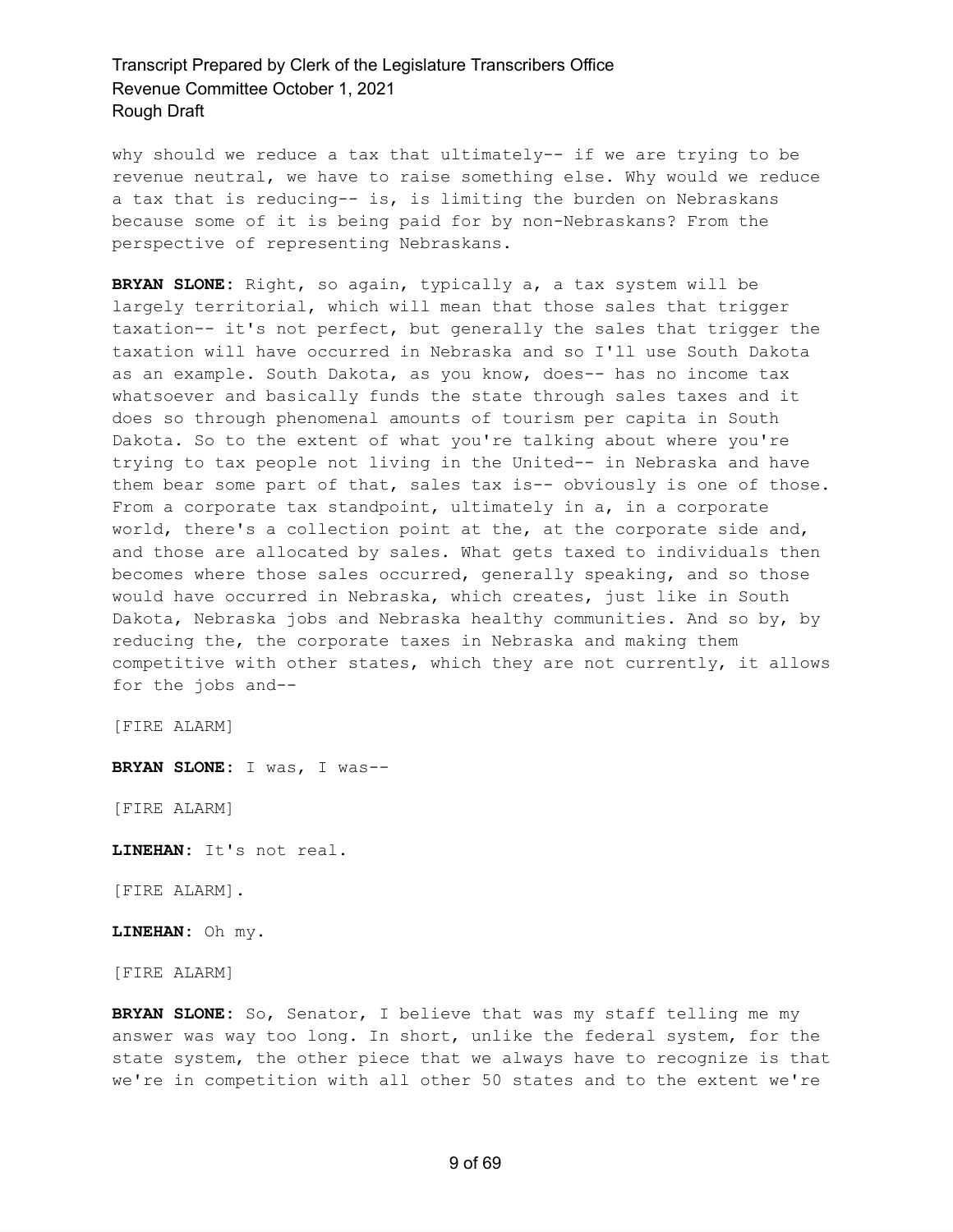uncompetitive, businesses simply vote with their feet and move out of the state.

**BOSTAR:** So I-- and I, and I appreciate that and that's something that, you know, certainly see on this committee-- we hear a lot about and in truth, I'm just trying to understand it more comprehensively.

[FIRE ALARM]

**BOSTAR:** So in order to help me understand it better, if you're a business located outside of Nebraska and you're a, a national business, an international business, what have you, and you sell nationally, including into Nebraska, you're currently paying our corporate taxes. If you were to move your business into Nebraska and still you sell nationally, you sell globally, what have you, presuming that your share of sales-- because of where your headquarters is located-- isn't changing, is there actually a disincentive to you moving your headquarters into Nebraska based on our corporate tax rate, considering, from my understanding, you're paying the same thing either way? Is what I said wrong? That's what I'm just trying to understand.

**BRYAN SLONE:** No and I understand what you're saying. Is it based on a sales apportionment factor? You would, you would generally believe. Now once you move a headquarters to Nebraska, there's all sorts of, of other things that happen. And, and so you also move jobs to Nebraska and suddenly that individual rate becomes really important to whether you're going to move those jobs to Nebraska or you're either going to move them to Texas or Florida or someplace else. Also, the, the construction and the, and the infrastructure that goes around that- you think of some of the headquarters that we have-- have pretty significant economic effects to the state and the taxes, including property taxes related to, to-- those items also play into it.

**BOSTAR:** And I think-- that I completely understand, the idea that you wouldn't necessarily-- the, the individual income tax rate makes sense for moving job, the property tax rate, all of that stuff, but from a purely corporate tax rate perspective, that's where I, I still am I guess trying to understand-- when we talk about competition, how we do sales apportionment, how competition really plays into that, but anyway, thank you very much.

**BRYAN SLONE:** And, and the other thing I would add, if you're a services company, your sales are-- generally occur where your services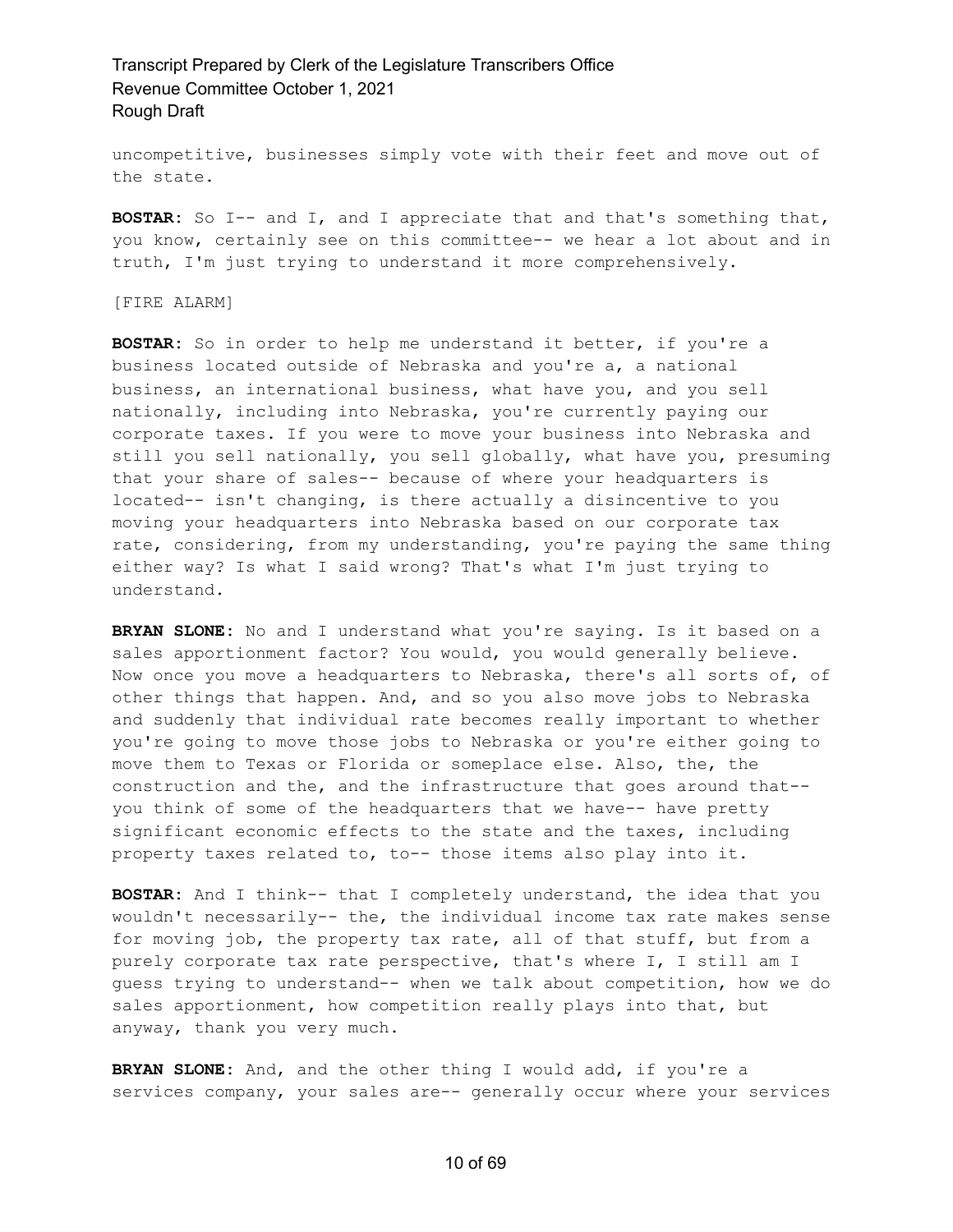are provided, so it-- that's-- it's, it's more a problematic onus for this company.

**BOSTAR:** Thank you.

**BRYAN SLONE:** Yep.

**LINEHAN:** Thank you, Senator Bostar. Are there other questions from the committee? Seeing none, thank you very much--

**BRYAN SLONE:** Thank you, Chair.

**LINEHAN:** --for being here. Uh-huh. Good morning.

**\_\_\_\_\_\_\_\_\_\_\_\_\_:** Sorry.

**STEVE SELINE:** Oh, sorry. Good morning, Chairman Linehan and members of the Revenue Committee. For the record, I am Steve Seline, S-t-e-v-e S-e-l-i-n-e, here today representing the Greater Omaha Chamber as a former chairman of the chamber and as a former chairman of our public policy council. Thank you for your committee's invitation to offer comments on the taxation policy in Nebraska. Before I address the committee's questions, I want to emphasize that the Omaha business community believes that the most important challenge to our city and region and state is recruitment and retention of talent. Addressing the problem of the brain drain and stymieing the loss of our state's most valuable resource, our children, must be the angle through which we prioritize any potential changes in our state tax policy. And I appreciate the committee providing us with questions. If it's OK, we'll just go through each one of those. Onto the first question, we recognize that the property tax has been a long-term and significant burden across the state for decades. It has been a negative impact on all sectors: agriculture, residential, and commercial. Having said that, the Legislature has invested significant resources over the past several years and especially since LB1107 to address the property tax burden of Nebraskans. Recent projections show state contributions to the property tax issue to be quickly approaching \$1 billion or approximately 22 percent of our state budget. This is why we suggest that state policy makers turn their focus to the income tax. We need to be focused on creating the most competitive tax-- income tax possible while still meeting our obligations as state-- as a state. We need to be competitive with our surrounding states as well as other like-situated states that frequently compete against us, such as North Carolina, Tennessee, and Texas. Feedback from our members indicates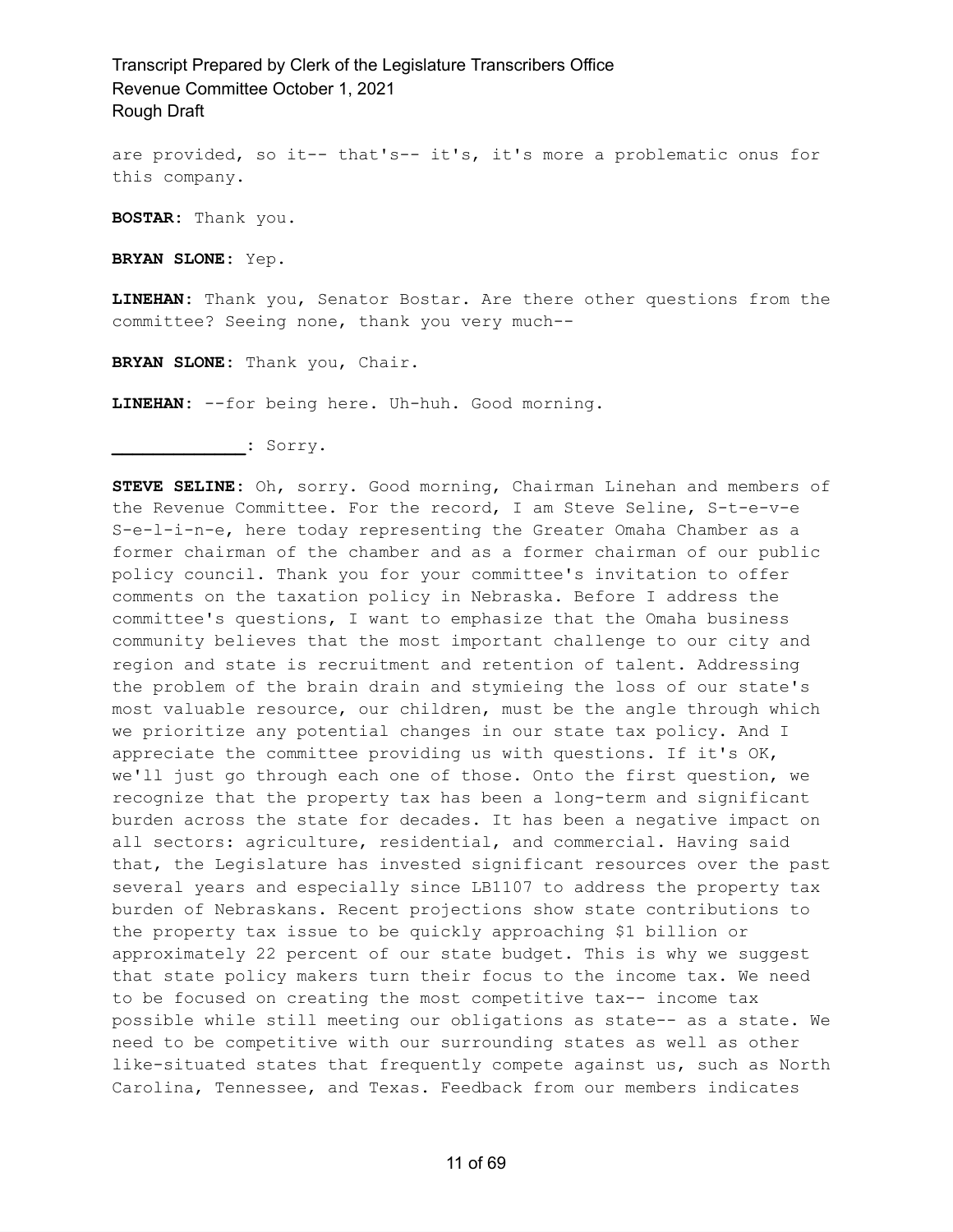that the sales tax and property tax are a lesser concern. Not totally-- obviously, it's still a concern, but of a lesser concern to our members than the income tax. As to the second question, historically, we've been supportive of expansion of the sales tax if such expansion is done in a comprehensive manner. We also support the continued exclusion of business and agricultural inputs from taxation in recognition of the move from a goods-based economy to a service-based economy over the last several decades. Services should also be on the table for expanded taxation. Our taxation-- excuse me- our taxation system should be reflective of our current economic realities. Finally, we believe that any revenue stream from a comprehensive, comprehensive expansion of the base must be placed on lowering corporate and individual rates down together to a lowest extent possible. We believe an income tax rate below 5 percent and closer to 4 percent would be ideal for Nebraska's competitive stance. We appreciate the committee's work to examine Nebraska's tax systems and stand ready to partner with you as you move forward to improve our current situation. The work will not be easy, but is critically important to the growth of our state. Thank you.

**LINEHAN:** Thank you, Mr. Seline. Are there questions from the committee? Senator Friesen.

**FRIESEN:** Thank you, Chairwoman Linehan. So I-- you mentioned we need to attract people back to the state and, and statewide, I think Mr. Slone indicated too that we have a severe housing shortage. And do you, do you feel our property taxes that currently are out there are an impediment to getting that housing that we need? I mean, because people keep saying, you know, I mean, I get my house-- it's paid for, but I continue to pay for it because property taxes are so high. And so I know there's-- we were given a rebate, but like they mentioned earlier, you know, you first pay your taxes and then you get the rebate later on in the year. But with that housing shortage, I mean, it seems like it's severe across all the state. Whether you're in the rural areas, smaller towns, larger towns, it's everywhere. And so how would, how-- what is the best way to address that housing shortage? Because we got to have people have a place to live when they move, whether it's commercial apartment buildings or anything. What, what, what is the number one thing that will drive the-- that housing industry, I guess, to provide enough housing?

**STEVE SELINE:** So the housing industry is driven by a number of factors: property taxes-- but primarily the question is what we-- what we're talking about primarily, which is population growth. And to the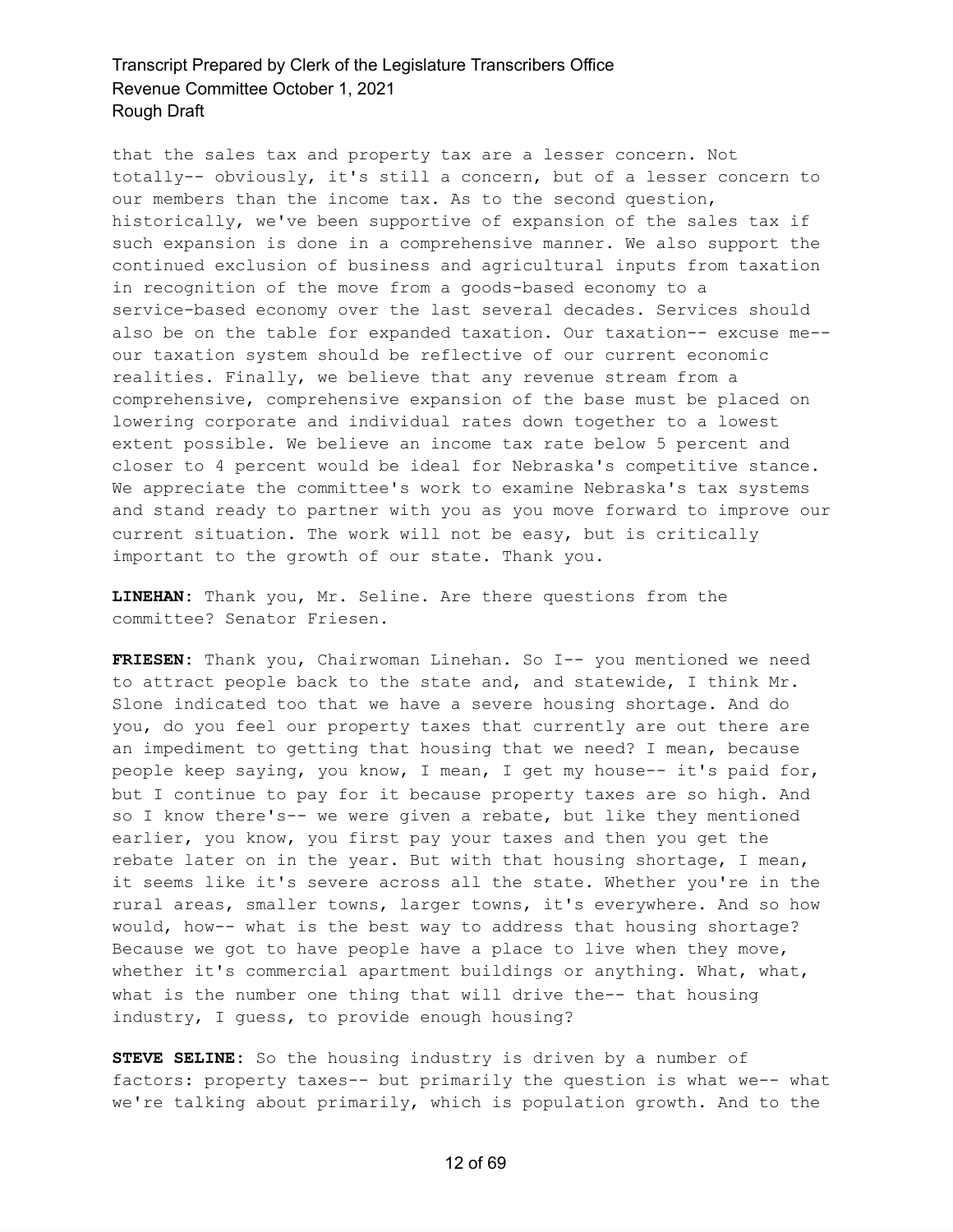extent that real estate developers see population growth, they are going to build and, and solve the, the housing problem. I understand the tax policy plays into it. It is-- right now, at least according to our members, we find that the rates for housing in the metropolitan area are going up higher than they should be, no question about that, but less than our competitive states. So for us, in terms of attracting people to the state of Nebraska, it isn't housing that's driving the issue. It's the continuous can we get more jobs into the state and can we get more people that, you know, our kids, your kids stay here and stay in the state of Nebraska and make sense? And I personally am competing with Texas. I've got two kids in Texas right now and I'm trying to get them to come back to Nebraska, doing everything I possibly can and offering them jobs and stuff like that, but literally to get them back to the state of Nebraska, we have to pay them 6.84 percent more than we do in Texas because frankly, the- you get-- they're not paying any income tax in the state of Texas.

**FRIESEN:** Well, I mean, I, I agree. I mean, I-- most of my kids have finally moved back to Nebraska, but I mean, it was-- housing costs in California were just ridiculous. I mean, housing in D.C.-- you can move back here, you can buy a house three times the size, but you can-- you still pay more-- probably a little more in property taxes again, yet. But again, it, it goes-- if we're going to try to attract people, we're short of housing and, and the price is going up and we're not-- there's not enough builders out there. I mean, every house-- city has indicated a shortage of lots of housing and so I mean, how do we, how do we-- at some point, we all know it's going to play catch up and, and we'll have a, a bust again and it happens in those cycles, but it seems like we're a long ways off with our unemployment at 2 percent, record lows. We've got to have housing for these people that we want to move back to be here.

**STEVE SELINE:** And I agree with you and especially I recognize that the problem is, is more severe in some isolated places throughout the state. In Omaha, the issue is more along the lines of when we're competing with Kansas City or Dallas, it isn't the cost of the real estate. It isn't the cost of the rent, if you will, that's driving them away, even though in that rent is the, is a property taxes. It's more of the cost of the taxes that they come back to-- that they pay when they come back here, so it's, it's always a tradeoff. I, I respect what you're saying, but right now we're blessed or, or-- I don't know how you want to say it, but we have the advantage over a lot of other places in terms of real estate, not in terms of the actual tax rate, but in terms of the actual price of real estate. So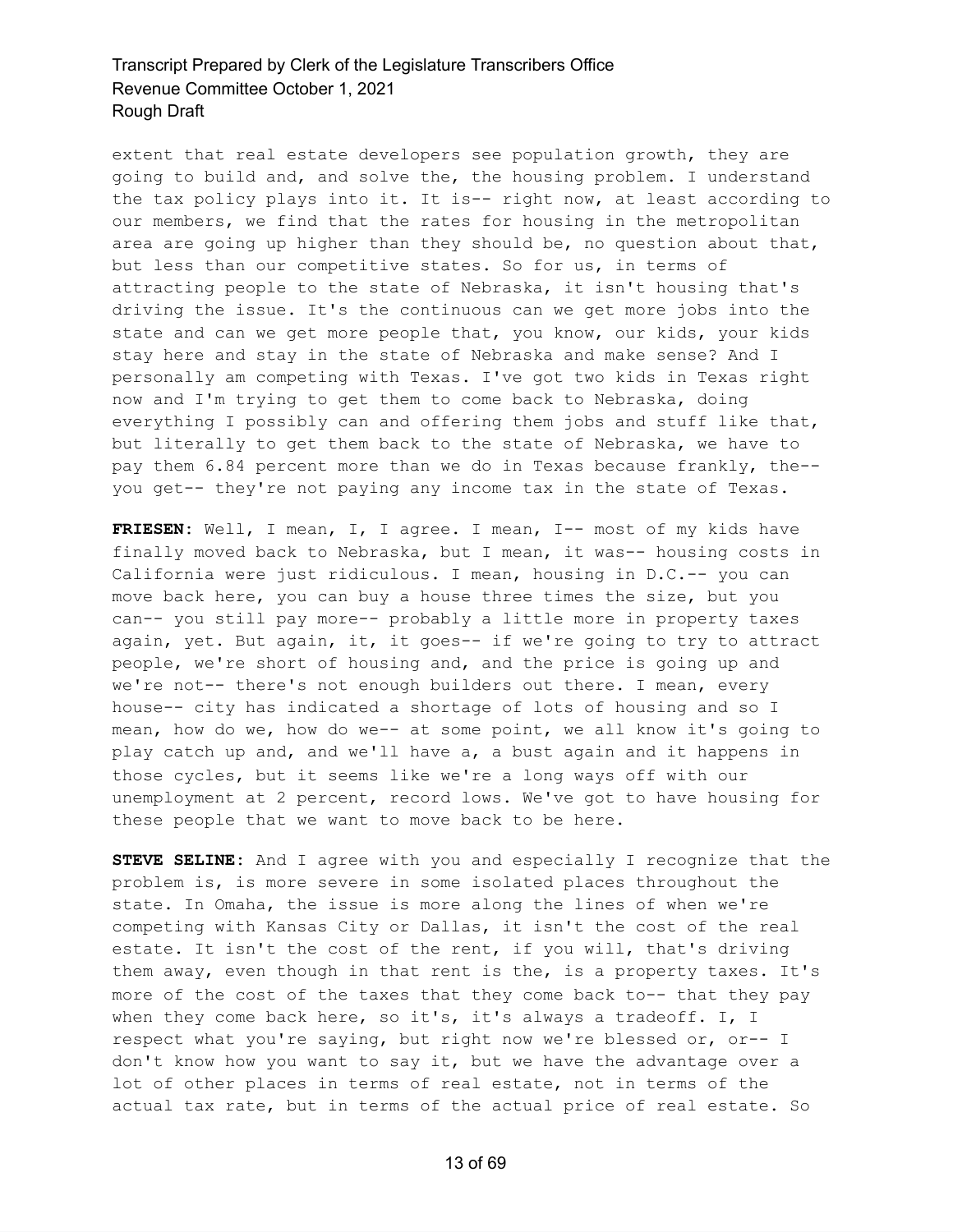what happens when, when the property taxes are high, it drives the value of the houses down or the apartments down and that-- you know, but right now, we're very competitive with all the places that, that we are, that we are seeing other jobs go to and other people go to. We're competitive with them on that basis, but we're not competitive with them on a tax basis right now.

**FRIESEN:** OK, so overall, you're saying we're competitive in the housing market as far as costs and attracting them back. No matter how you look at the taxes--

**STEVE SELINE:** Yeah and--

FRIESEN: --we're competitive there.

**STEVE SELINE:** --and there's, and there's a significant amount of apartment complex construction going on in, in the Omaha metropolitan area and I'm, I'm not sure about other-- I know Omaha and Lincoln are-- both got cranes going up all over the place. I haven't been to Grand Island or anyplace else lately, but it's, it's a-- it's happening and I think the market will satisfy that to the extent that we get the jobs in the state of Nebraska and get the people to stay here.

**FRIESEN:** OK, thank you.

**LINEHAN:** Thank you, Senator Friesen. Are there other questions from the committee? Senator Bostar.

**BOSTAR:** Thank you, Chair Linehan. Thank you, sir. And so we heard from Mr. Slone and yourself about primarily the need for Nebraska to attract and retain a workforce talent, young people. So I understand that both of you have said either if we lower income taxes, that will attract them. I mean, do you, do you think there's anything else the state should be doing to attract and retain talent and young people or just lowering taxes and we'll get them?

**STEVE SELINE:** Well, if we can get mountains moved here, that would really help in terms of getting skis--

**BOSTAR:** Agreed.

**STEVE SELINE:** --ski resorts and, and things like that. There's, there's a lot of things. Obviously, I'm supposed to be-- right now, I'm supposed to be at the University of Nebraska Foundation board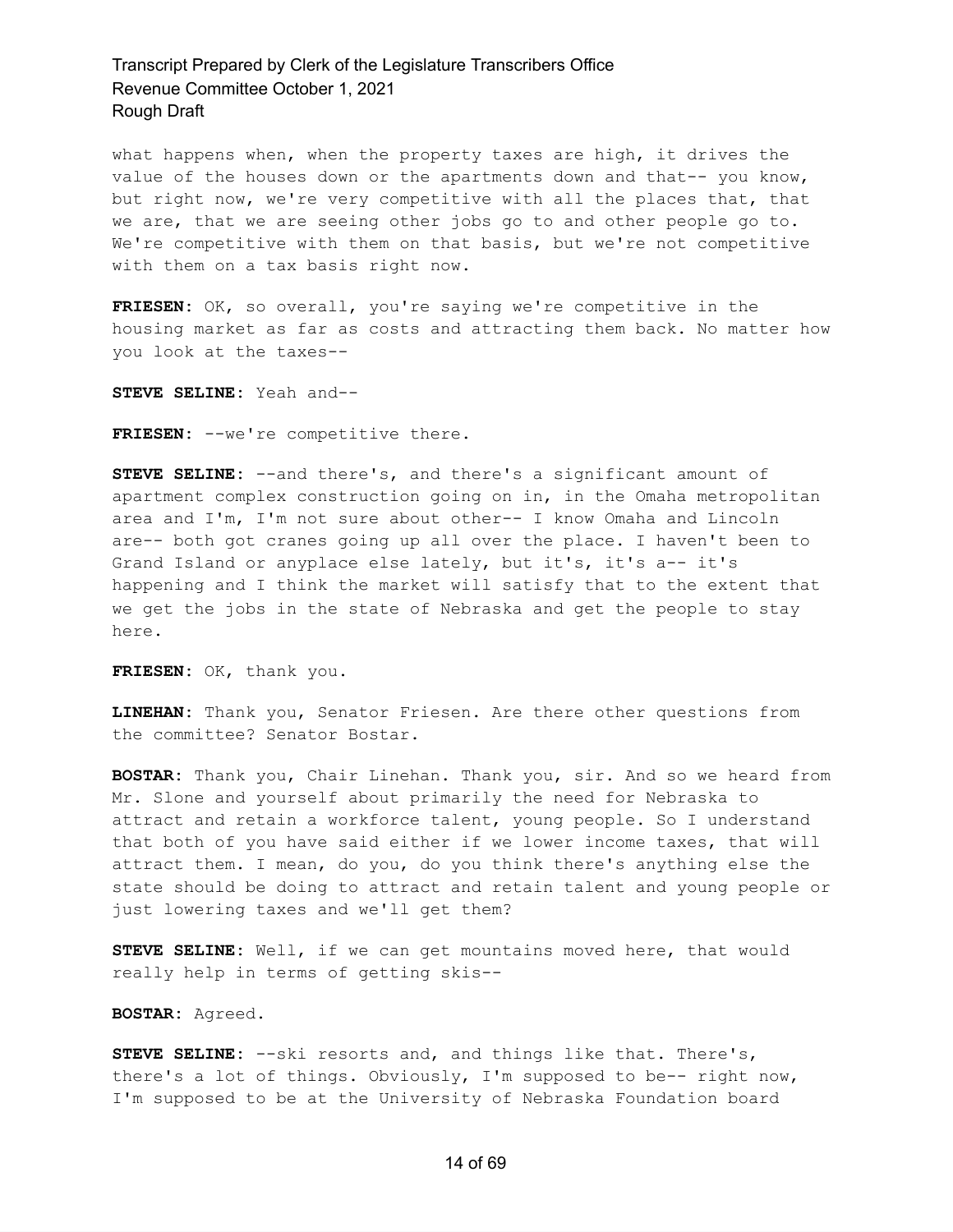meeting, but I come over here to testify instead of going to that. But obviously I'm supportive of the university, University of Nebraska and that's a, that's an important part of what we're doing here. And fortunately for me, I'm just testifying on taxes today. I know that you guys have to balance out all the other issues in terms of spending and what you do spend it on, but obviously our-- I think one of the crown jewels of our-- of Nebraska is our educational systems and, and to the extent that that our higher education becomes better, that keeps people here. The statistics are obvious that people stay within 50 miles of where they get their final degree. That kind of stuff is, is really important.

**BOSTAR:** And I agree with you. Thank you very much.

**STEVE SELINE:** Sure.

**LINEHAN:** Thank you, Senator Bostar. Are there other questions from the committee? Seeing none, thank you very much.

**STEVE SELINE:** Someplace Ellie's happy.

**LINEHAN:** She is. Good morning.

**JIM SMITH:** Good morning, Chairwoman Linehan and members of the Revenue Committee. My name is Jim Smith, J-i-m S-m-i-t-h, and I am here today as executive vice president and chief strategy officer of the Platte Institute. Thank you for scheduling this hearing and-- this hearing to examine the structure of Nebraska's tax system and for your ongoing efforts to improve the state's tax environment and competitive standing. As one of three Blueprint Nebraska alliance partners and a supporter of Blueprint's 15-point plan for economic growth, the Platte Institute recognizes there are many factors that drive economic growth and affect our state's competitiveness. These dynamics include our education system, the availability and affordability of housing, broadband connectivity and performance, and the list goes on. But perhaps the single most important factor that influences our economic outlook is our state and local tax system. Unfortunately, Nebraska's tax-- state and local tax systems are no longer structured to optimize economic growth or to reflect our current economy, for that matter. Currently, we have property taxes predating statehood, an inheritance tax from 1901, a sales tax designed around a depression-era economy, and business tax incentives built on 1980s economic development concepts. To answer this committee's first question of the portion of the tax system in most need of reform, we believe consideration should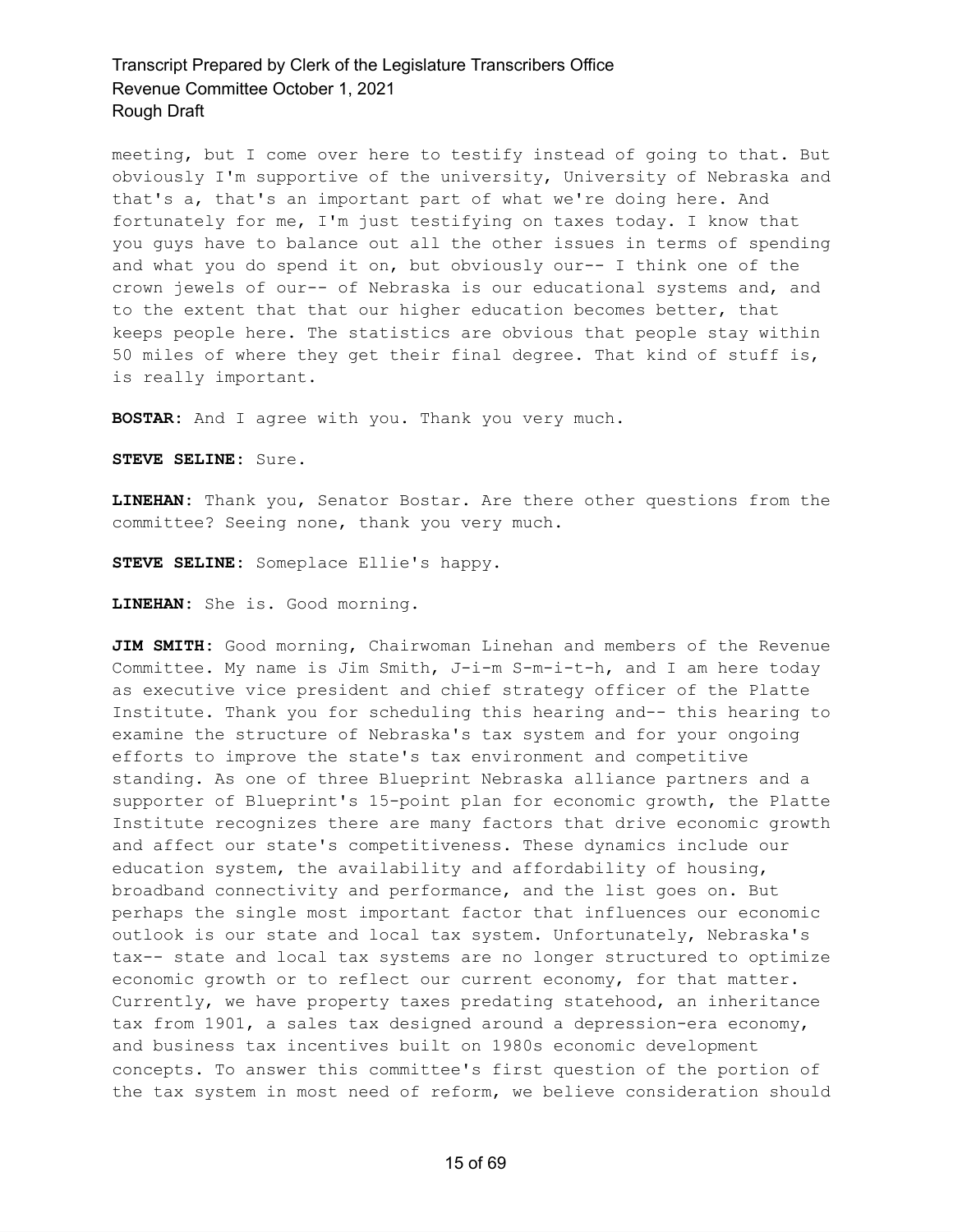be given to a hierarchy of taxes in terms of how they impact our economy. We know that certain taxes are more harmful to economic competitiveness and growth because of the taxpayer's mobility and sensitivity to change. For example, taxes on the most mobile factors in the economy, such as income and capital, have the most negative impact. However, taxes on factors that can't easily be moved, such as land, have less impact. But that does not mean that we should not work towards reducing the tax burden on our most captive taxpayers, the property owner. Regarding the committee's second question on our position on expanding the sales tax base, the Platte Institute supports the careful and strategic broadening of state and local sales tax base. I have included potential targets of this broadening strategy with my testimony. However, such broadening measures should avoid taxes on business inputs-- and you've heard that already today- as well as goods and services that harm fixed and low-income segments of the population and workforce. The committee's final question involves the strategy or framework for using the incremental sales tax revenues generated by expanding the base. By using the state's portion of this new revenue to reduce the income tax burden on individuals and businesses, dynamic, dynamic modeling shows that we can grow the economy by generating new state revenues from factors like population growth, higher wages, and increased investment. This growth and the new local option sales tax dollars can then be used to further reduce Nebraska's property taxes and the burden on the most captive taxpayer. In concluding my remarks, modernizing Nebraska's tax code should have dual outcomes, increasing the competitiveness and growth of Nebraska's diverse statewide economy and reducing the burden on Nebraska's families, farmers, and businesses. With the right approach and design, we believe we can achieve both outcomes without sacrificing the stable and diverse revenue sources needed for government or government's critical services. Thank you again for your time and continued work on behalf of Nebraska, Nebraska's taxpayers. Thank you, senators.

**LINEHAN:** Thank you, Mr. Smith-- Senator Smith. Are there questions from the committee? So this is your-- you want to explain this chart?

**JIM SMITH:** Yes, that's part, that's part of the testimony, Senator.

**LINEHAN:** OK, so it was-- Oh, Senator Friesen.

**FRIESEN:** I didn't mean to interrupt you, but-- if you want to ask a question--

**LINEHAN:** No, no, that's OK.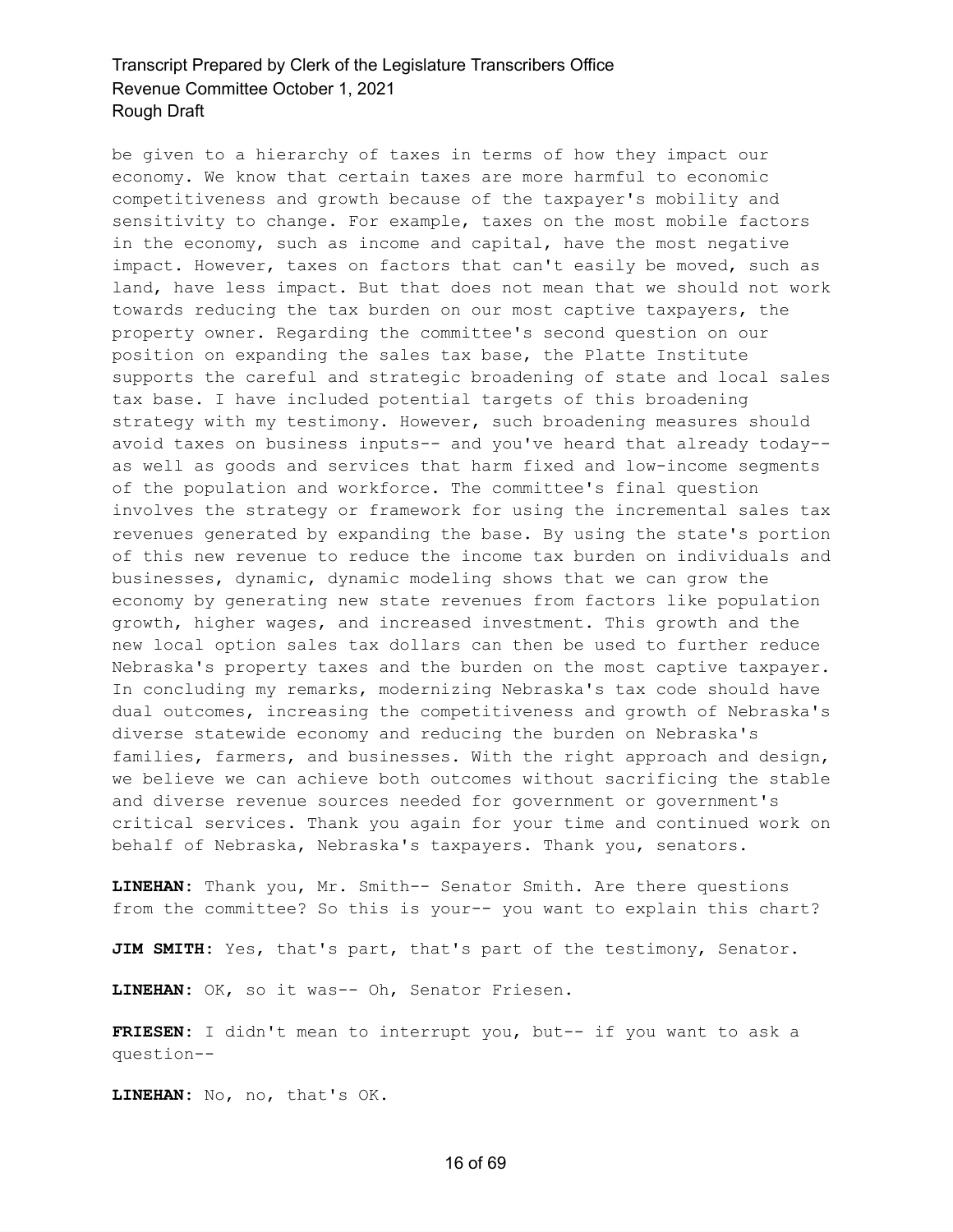**FRIESEN:** --but thank you, Chairman Linehan. You mentioned here the new local option sales tax dollars can be used to lower property taxes then, but that-- when you broaden that base, that, that doesn't go to communities that are not large shopping centers. I mean, it, it is targeted then toward the larger regional shopping centers where they could theoretically provide property tax relief with that increased income. How do you, how do you propose spreading that out across the rest of the communities that are not as, as reliant on sales tax income for their revenue?

**JIM SMITH:** Great question, Senator Friesen. Of course, that's the million-dollar question. Though not part of the strategic Blueprint Nebraska plan, one such approach to doing that is to take the incremental revenues from the newly taxed items or services at the local level, recover those at the state level and use those dollars for state aid to education, for example, to, to help to meet the needs of critical government services and allow local governments to reduce the property taxes.

**FRIESEN:** OK, so you target some of that-- you said to school funding, but it wouldn't necessarily be any state aid to cities.

**JIM SMITH:** Well, the state aid to cities-- we would not recommend, at this point, reducing the local option sales tax dollars that the municipalities are currently receiving. Only the incremental dollars would be used for strategic property tax relief.

**FRIESEN:** OK, thank you.

**LINEHAN:** Thank you, Senator Friesen. Are there other questions from the committee? Seeing none--

**JIM SMITH:** Thank you.

**LINEHAN:** --thank you very much for being here.

**DOUG KAGAN:** Good morning. Doug Kagan, D-o-u-g K-a-g-a-n, 416 South 130th Street, Omaha, representing Nebraska Taxpayers for Freedom. Although our members complain mostly about property taxes, we believe that the Legislature should embark on comprehensive tax reform. Examining other state tax trends, we find a definite gravitation towards consumption taxes. These taxes comprise more than the sales tax. They include excise taxes, nuisance taxes on movies, sports, events, amusement parks, occupation taxes, sin taxes like cigarette and liquor taxes, and user and permit fees and charges. One first step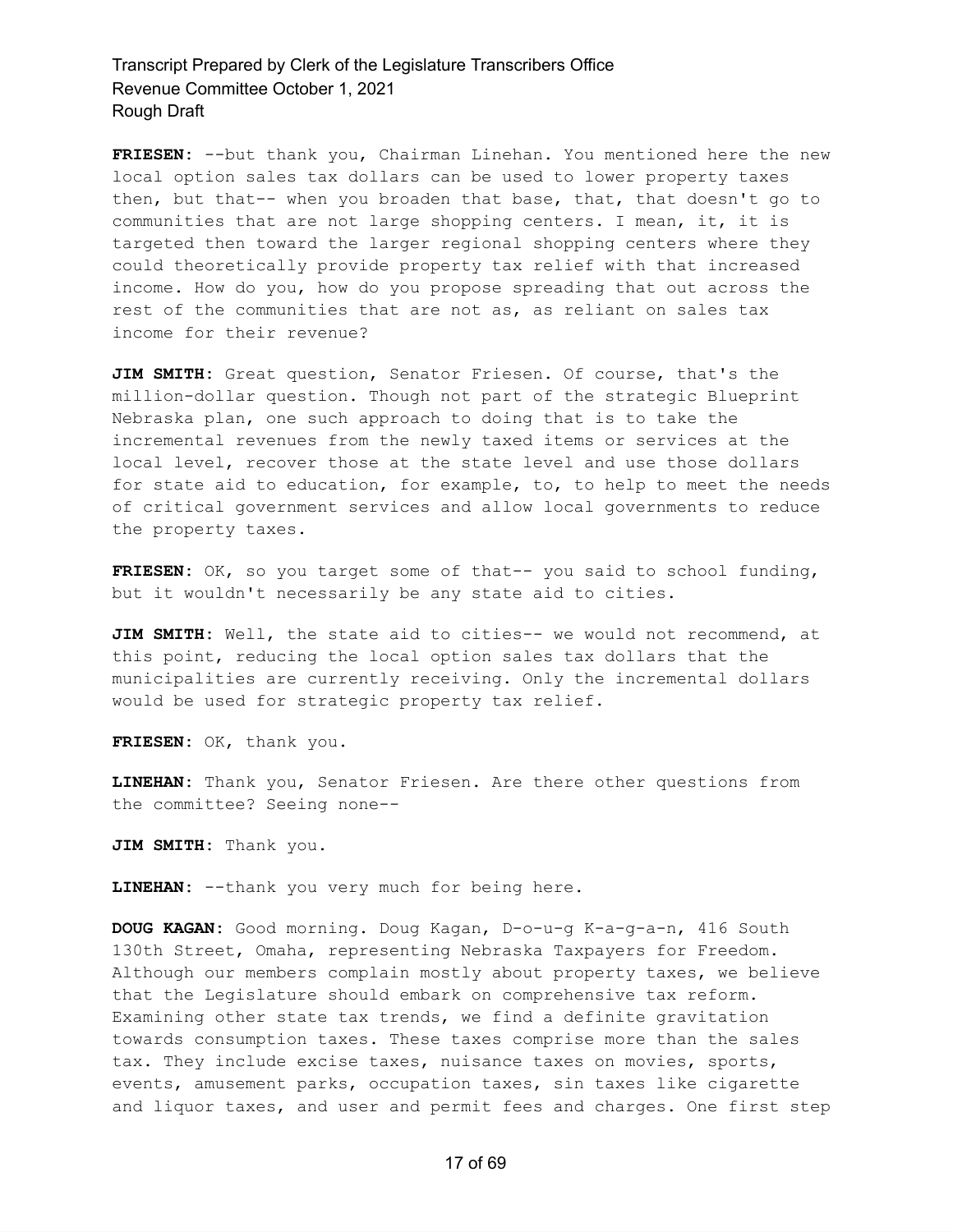would eliminate state sales tax exemptions in place since those tax began. Exemptions have multiplied over the years. For instance, the Omaha Zoo, car museums utilize staggered elimination of most exemptions on agriculture, business, lodging, clothing, housing, personal transportation, energy, etcetera; 25 percent the first year, 50 percent the second year. Exemptions, though, still apply to food, clothing, housing, personal transportation, religious categories, and health and medical expenses. The state sales tax gradually would encompass services, while the total sales tax rate would drop. Again, staggered extension amounts to 25 percent the first year, 50 percent the second year, etcetera. Sales tax extension as part of consumption taxes we believe should combine with the formula that would lower the property tax burden, such as a cap. Options range from a formula to lower property taxes in order to neutralize, a property tax increase caused by a valuation increase on a property to begging valley- pegging valuation hikes to the annual area inflation rate plus growth or only at a specific percentage increase, work with the public education lobby, as public education consumes most of our property taxes, reduce or merge corporate and individual income tax rates to make our workforce competitive. Also, set differing formulas for urban and rural properties so that our farmers and ranchers-- equal property tax relief. Abuse of the nonprofit system in Nebraska is flagrant and begs reform. Many nonprofit businesses like hospitals and medical clinics enjoy tax-exempt status for their entire facilities, although many of their services compete with private enterprises for clients and customers. Nonprofits use infrastructure services as streets and sewers and public safety services like private commerce. Institute the payment in lieu of taxes system to tax the profit-earning parts of nonprofit businesses to share the property tax burden. Require nonprofits to prove the eligibility for exemption. Consumption tax- taxation-- I want to interject here. We do not support the fair tax or EPIC, EPIC tax, but it avoids double taxation and penalties on savings because the saver not taxed on the amount saved, but taxed only on future consumption financed by the savings. Trending towards this consumption kind of tax, everyone pays taxes with a consumption tax. The tax base is, base is larger because all consumption tax. If the tax rate sets at the same level for all purchases, individuals who buy more expensive goods will pay more than those who buy fewer or less expensive goods. Taxes on consumption can raise more revenue at lower rates than income taxes. Empirical data show that a consumption tax could increase the size of the Nebraska economy by about 15 percent over ten years. One of the biggest reasons for replacing our current hybrid tax system with a consumption tax is a tremendous boon for the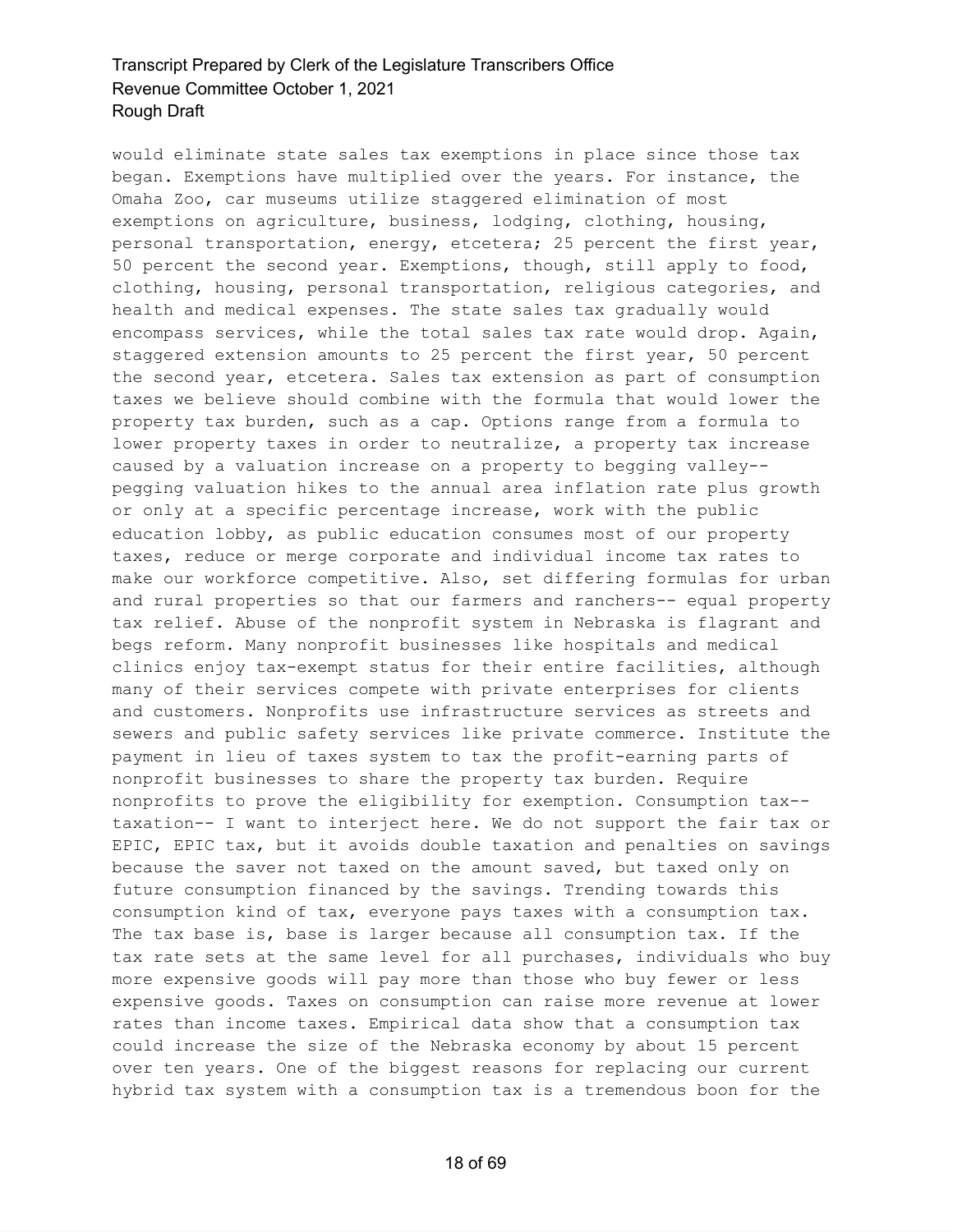economy because it would eliminate the heavy taxation that the current system places on investments. Investment would arise because the consumption tax would remove the existing steep disincentives for businesses to make new investments and for investors to take the risk to fund them. Higher investment in the economy will create new jobs and increase productivity, which would increase wages. Convenience of payment encourages compliance. Compliance and administration costs would be minimized. This tax is efficient and simple for a state revenue department to implement, even if over several years. If Nebraska abolished or replaced part of the income tax with a consumption tax, it would significantly decrease compliance costs. It eliminates loopholes in the many exceptions and complexities in our current state tax system. Other of our suggestions: restrict tax increment financing to its original intent, fund several local services from the state, and consult experts in the field like the Tax Foundation. Thank you.

**LINEHAN:** Thank you, Mr. Kagan. Are there questions from the committee? Senator Bostar.

**BOSTAR:** Thank you, Chair Linehan. Thank you, sir. I-- and maybe I misheard, are-- were you not in favor of the consumption tax or you are in favor of the consumption tax?

**DOUG KAGAN:** OK, let me clarify that. We are-- other states like Georgia and North Carolina are moving-- they're trending towards consumption taxes. They haven't eliminated necessarily completely the income tax or property tax. They're trending toward, toward it. The reason we don't support the fair tax or some people call it the EPIC tax is we don't think it will work for several reasons. It would very comp-- it will be very complicated for the State Revenue Department to implement. Another thing that has proved difficult, they, they have something called prebate, so it would be difficult to determine who gets a prebate, who doesn't get a prebate. One big fault we find with it is that it's supposed to tax new-- anything that's new services or, or new products. So let me give you an example. A lawn mower company wants to assemble lawn mowers so they go out and buy nuts and bolts. Well, that's a new purchase so they pay tax on that. So they assemble the lawn mower, they sell the lawn mower to the wholesaler. OK, the wholesalers buy a new lawn mower so they pay the tax on that because it's new. The wholesaler pays-- sells the lawn mower to a big-box store and the big-box store gets a new lawn mower so they, they pay a tax on it and then the big-box store sells to a consumer and they pay the tax on it. So what you're doing is you're adding layers and layers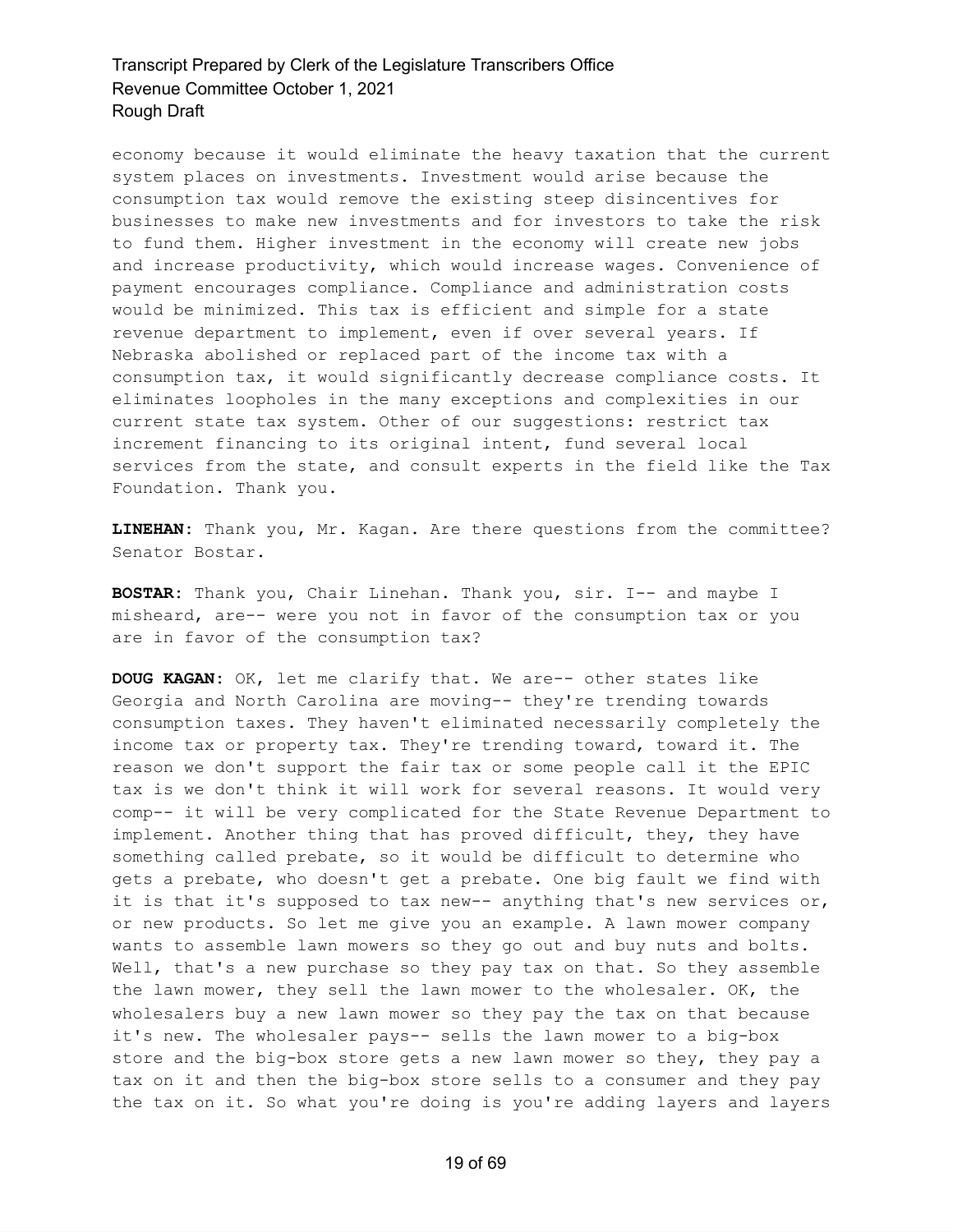of taxes and it's very fuzzy about what you consider a new sale. It would also be very detrimental to specific parts of the industry. For instance, who will buy a new house and have to pay a fair tax on it when somebody can go buy a house that's a year old? It would, it would devastate the construction companies. It would devastate new car dealers because who would buy a new car and pay a huge tax on it when you can buy something that was leased for a year and it's almost new and buy that car instead? So it's very detrimental to, to certain industries and I think you'll find that although states are trending towards consumption taxes like I mentioned, broadening the sales tax, looking at using excise taxes, nuisance taxes, user fees-- in other words, the more you buy, the more you use, the more you pay. But the way the EPIC tax was constructed, it simply won't work and I don't think you'll find a single state or locality in this country that has adopted it.

**BOSTAR:** Thank you very much.

**LINEHAN:** Thank you, Senator Bostar. Are there other questions from the committee? Seeing none, thank you very much, Mr. Kagan.

**DOUG KAGAN:** Thank you.

**LINEHAN:** Good morning.

**CHRIS HOVE:** Good morning. Chairman Linehan, members of the Revenue Committee, my name is Chris Hove, C-h-r-i-s H-o-v-e, and I appear before you today on behalf of the Nebraska Bankers Association to provide testimony on issues relating to LR261. I'm the President and CEO of Nebraska Bank of Commerce in Lincoln, Nebraska, and also the immediate past chairman of the NBA. On behalf of the NBA, I want to express our appreciation for being invited to the table and for the opportunity to comment on issues relating to tax reform. While I'm not speaking on behalf of the Nebraska Independent Community Bankers, the NBA has met with representatives of the NICB and I believe that our remarks are reflective of their position on these issues. In preparation for this hearing, I've reviewed the topics for discussion, which were provided by the Revenue Committee. The response of the NBA to issues and questions presented are as follows: on issue one, where is tax reform most needed, the NBA position on tax reform is generally guided by what is best-- in the best interest of our customers, as well as the promotion of economic development and growth of our state. Our business commercial customers would likely benefit most from reductions in individual and corporate income taxes, while our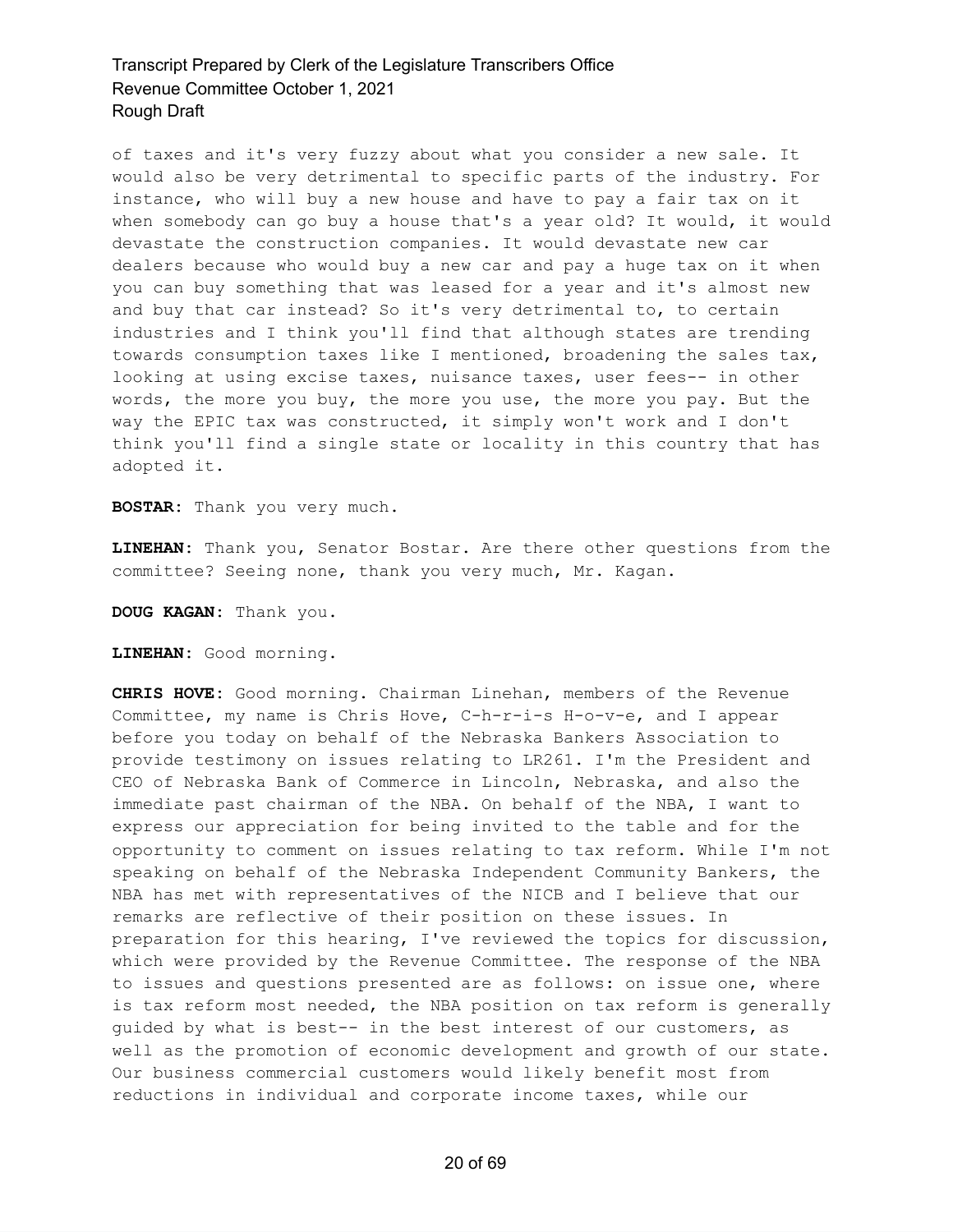agriculture customers continue to voice their interest in additional property tax relief. On issue number two, expansion of the sales tax base eliminating exemptions, taxing specific services, while the NBA has traditionally opposed expansion of the sales tax on services, we certainly want to participate in continuing discussions if changes in the existing sales tax system can result in a reduction of the overall tax burden for Nebraska taxpayers, both individuals and businesses. With respect to the issue of taxing specific services, the NBA policy and priorities are based upon the following core principles: first, business-to-business services and business inputs should be exempt from sales tax; second, any expansion of the sales tax should not place Nebraska businesses at a competitive disadvantage with the businesses in our surrounding states; and lastly, any expansion of the sales tax on services should be coupled with a reduction in other taxes to provide for a reduction in net taxes paid by individuals and businesses. On the third issue of the sales tax basis expanded, how should increased revenues be utilized, without taking a position in support or opposition to expanding the sales tax base, if additional revenues are derived from such actions, the NBA would recommend that individual and corporate income tax rates be reduced to enhance our competitiveness with other states and that efforts to reduce the property tax burden on individuals and businesses should be continued. In closing, the NBA believes that state tax policy must be designed to retain existing businesses and attract new businesses and additional workers to our state. In addition, tax policy, policy should create a revenue stream that is consistent, predictable, and grows with the economy with tax-reporting obligations that are easily calculated and which require a limited review or auditing by government entities. However, any tax reform or tax modernization efforts involve a two-sided coin. Sustainable tax relief requires fiscal restraint and limited growth in state and local expenditures. We commend the Legislature for having exercised significant fiscal restraint in balancing the state's budget in recent years and limiting the growth of state expenditures in that process. However, we believe that further efforts to restrain local spending are needed in order to maximize the impact of the significant amount of funds that the Legislature has directed towards property tax relief. The NBA pledges to work with this committee and the Legislature to bring about meaningful tax reform for the benefit of the individuals and businesses in our state. I'd like to thank you once again for allowing us to be a part of the hearing today and thank you for your service.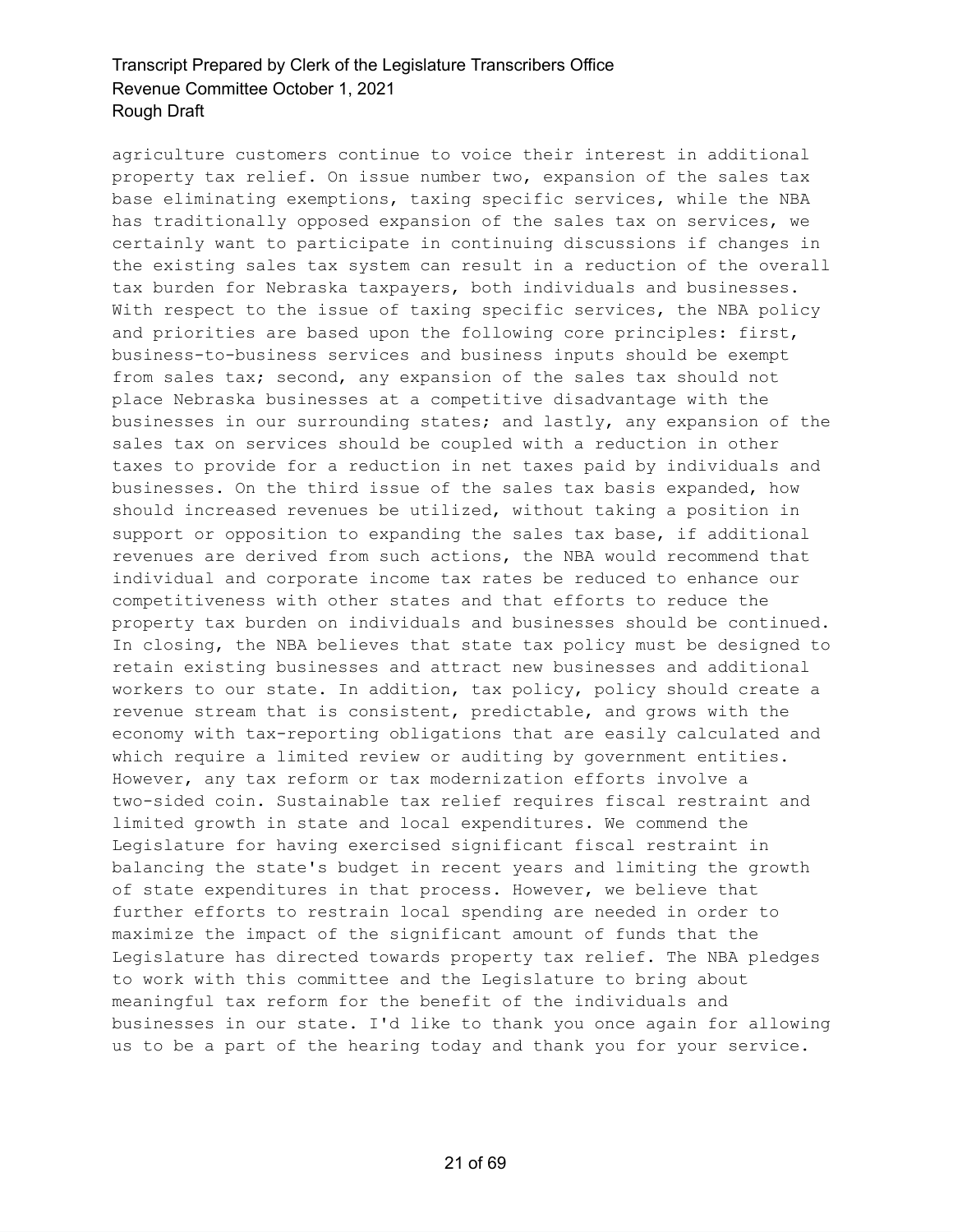**LINEHAN:** Thank you very much. Are there questions from the committee? Senator Pahls and then Senator Friesen.

**PAHLS:** Thank you, Chair. After listening to your testimony and, and reading, you would be satisfied if we really didn't do anything with taxes. You're more interested in cutting. That's, that's how I'm interpreting and I'm not saying it's wrong, but you want more fiscal constraints on our part. Hard to agree-- disagree with that. What should we do? What-- how should we constrain? What should we be cutting? I mean, it's a fact. We have to be cutting.

**CHRIS HOVE:** I'm really not prepared to answer the statement, but, but-- or your question, but, but at the same time, I, I, I believe that anything that you cut, you have to-- on the other-- it, it's, it's a balancing act for you and obviously you have to decide what is in the best interest of the state to grow the economy and, and grow the workforce.

**PAHLS:** And, and I'm not trying to put you on the spot. I understand, but as, as I listen to you and as I read this, you do have some questions on how the taxes-- if we do increase sales taxes, be careful what we do, which cannot argue, but I think-- we're almost at the point-- I meant to ask this question early on. We need to talk about how do we stop the spending?

**CHRIS HOVE:** It's a good very-- very good point because it's got to be balanced and other than Senator Bostar's comment about bringing in taxes from, from out-of-state folks, it's got to be paid for by the, the people of Nebraska.

**PAHLS:** Right. And I'm just, I'm just trying to figure out how is that-- because I, I don't believe the state is just going to grow population wise because if you listen on the floor, we-- the state has grown some degree, but a lot of it has, has been the Latino population. But there doesn't seem to be much of a reception for that when I listen to some of the-- my peers on the floor and that's-- I don't know if, if Nebraska really would have increased its population if it had not been for people who looked different than you and I.

**CHRIS HOVE:** I, I'm-- I can't comment on that.

**PAHLS:** And again, you just caught me because I've been listening--

**CHRIS HOVE:** Sure.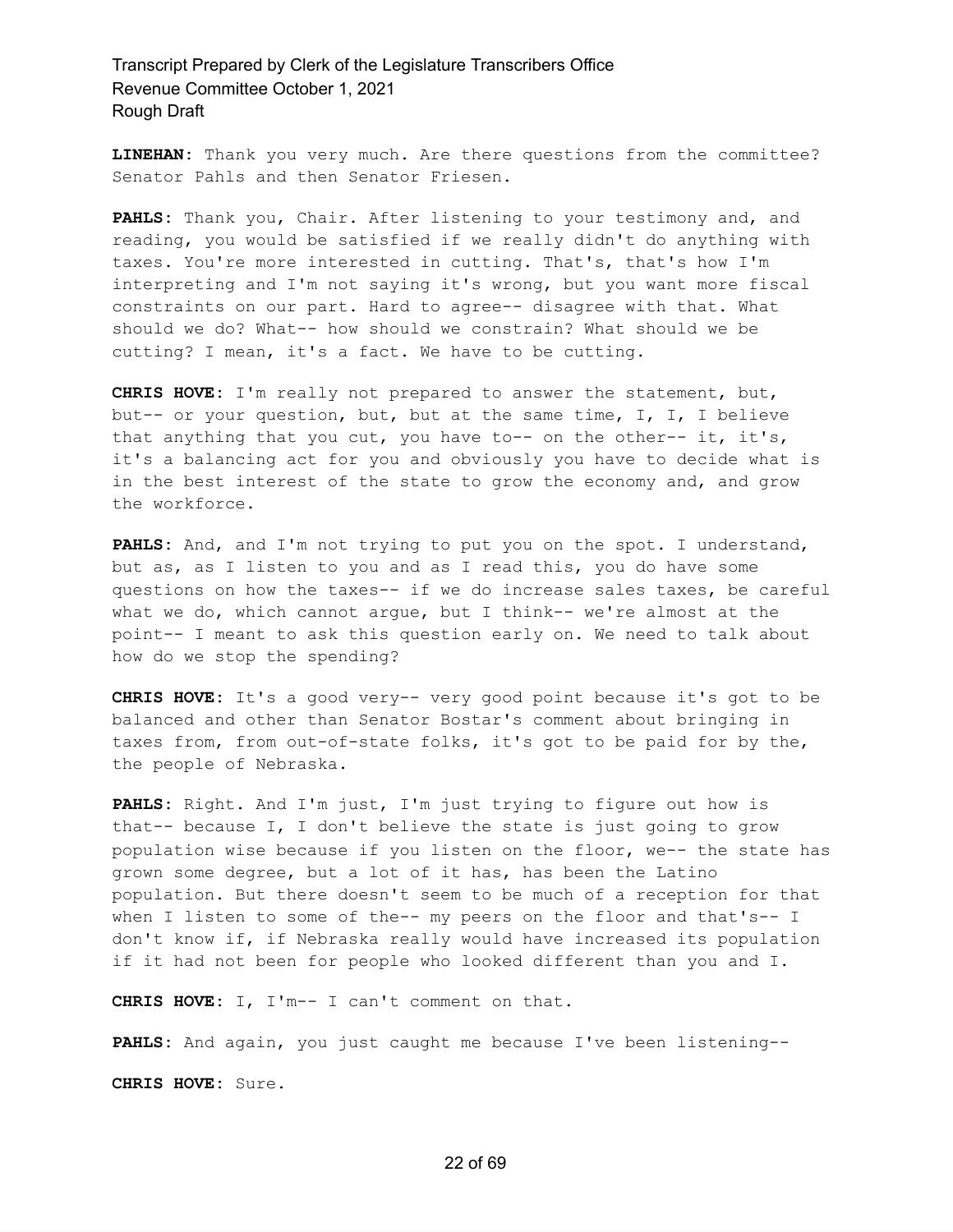PAHLS: --and, and I do-- I, I understand we need to put a hold on it, but I've also heard people say education is very important. That's a big dog in the fight and we need to be receptive to people, but I'm, I'm listening on the floor and I, I hear my-- some of my peers saying if a person does look like me, we really just don't care. And I think that we, we need to be changing our attitude as a state.

**CHRIS HOVE:** I would agree with you. I certainly agree with you on that.

**PAHLS:** And you just got me because I meant to ask this question earlier on--

**CHRIS HOVE:** Yeah.

**PAHLS:** --so I-- and I thank you for--

**CHRIS HOVE:** You bet. I can't agree with you more.

**LINEHAN:** Thank you, Senator Pahls. Senator Friesen.

**FRIESEN:** Thank you, Chairwoman Linehan. So I-- you mentioned in here that basically you're saying, you know, we should reduce income taxes and help reduce property taxes, so you're-- we do sales tax broadening if we're going to do it, continue on with both of those kind of equally. So there's a, there's a proposal out there and there's an LR that has been held in Education already, I think, or it's going to be held that says that all commercial and ag land would be removed from property taxes to fund school. Would businesses be in favor of that, taking away their property tax obligation to funding school?

**CHRIS HOVE:** Senator Friesen, I'm sorry, I don't know enough about the, the process. I don't know if, if business would be interested in that. I can imagine that--

FRIESEN: From a, from a business standpoint, I mean, if, if you were presented that option to you as a businessman, which would interest you more?

**CHRIS HOVE:** I'm sorry, I can't--

**FRIESEN:** OK.

**CHRIS HOVE:** I'm not prepared to answer that.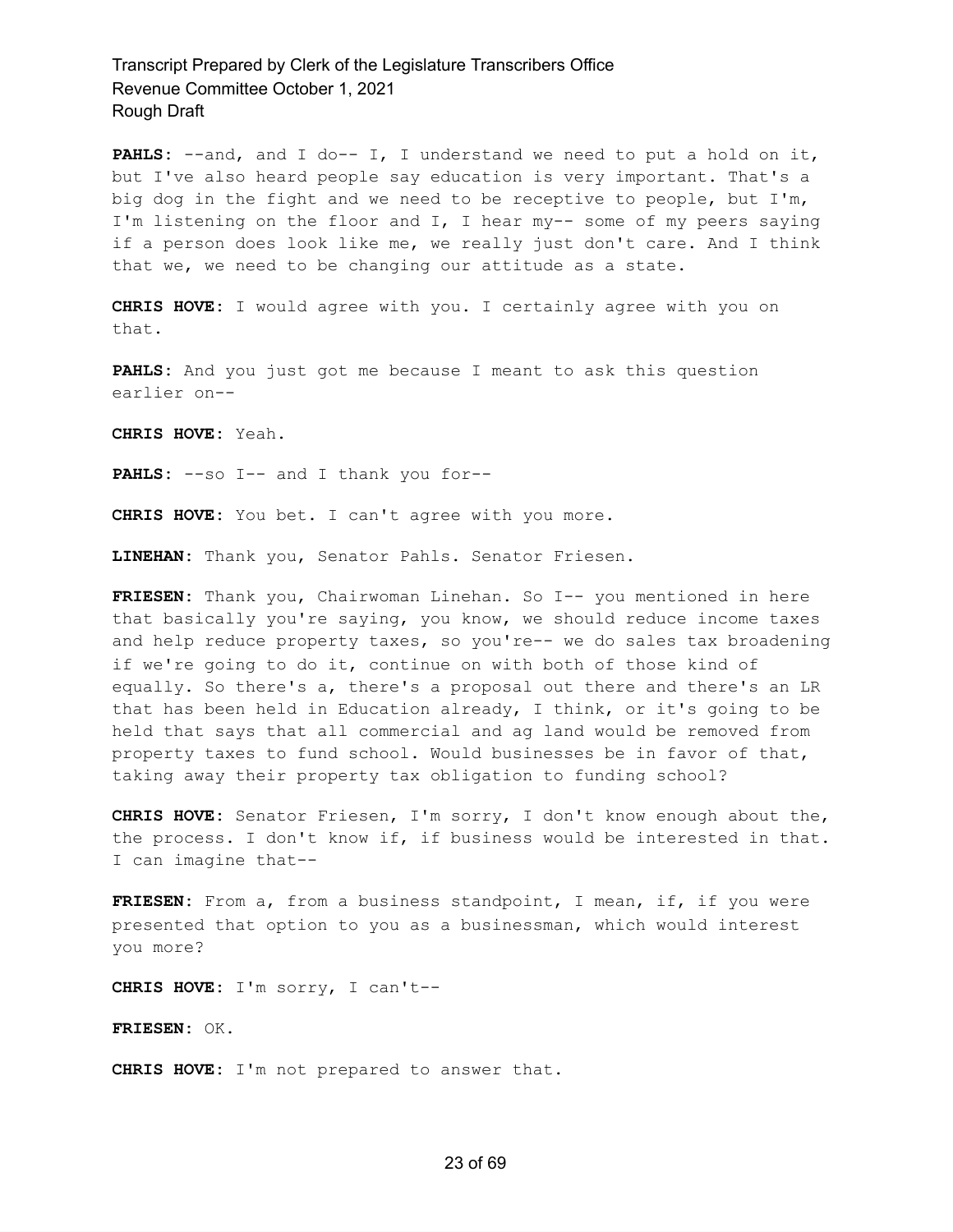**FRIESEN:** I mean, I-- you do feel it's important to hold down spending?

**CHRIS HOVE:** That's absolutely correct.

**FRIESEN:** Right, should probably be our number one priority.

**CHRIS HOVE:** We're, we're very fortunate here in Nebraska to have such beautiful facilities and, and wonderful roads, but that-- there's a price to that.

**FRIESEN:** Do you feel we're spending too much?

**CHRIS HOVE:** That's a great question. I, I, I really can't answer that, but I think that we look around to other states and you look at us to-- we're very fortunate to have the facilities that we have here.

**FRIESEN:** OK, thank you.

**LINEHAN:** Thank you, Senator Friesen. Are there other questions from the committee? I read your-- or listened and read along to your testimony and I thought what you were saying was this Legislature and the Governor have done a fairly decent job over the last few years of keeping the state's expenditures down, but we have a problem or we have a challenge-- not the same thing has been going on at the local level. That's what I thought you were saying.

**CHRIS HOVE:** Yeah.

**LINEHAN:** So last year, we as a committee, with Senator Briese's bill- and not a constitutional amendment, but legislation, so do it in statute-- to limit local spending to 3 percent plus real growth and not putting it in the Constitution because if we do have inflation, which it looks like we're going to, we could adjust that number, but I would-- you don't have to answer this now, but I would be very interested in your organization's feeling on that matter--

**CHRIS HOVE:** OK.

**LINEHAN:** --because it does-- and I think your testimony touched on this or maybe it was Mr. Seline's or Slone's-- we're almost to \$1 billion in property tax relief at the state level--

**CHRIS HOVE:** Right.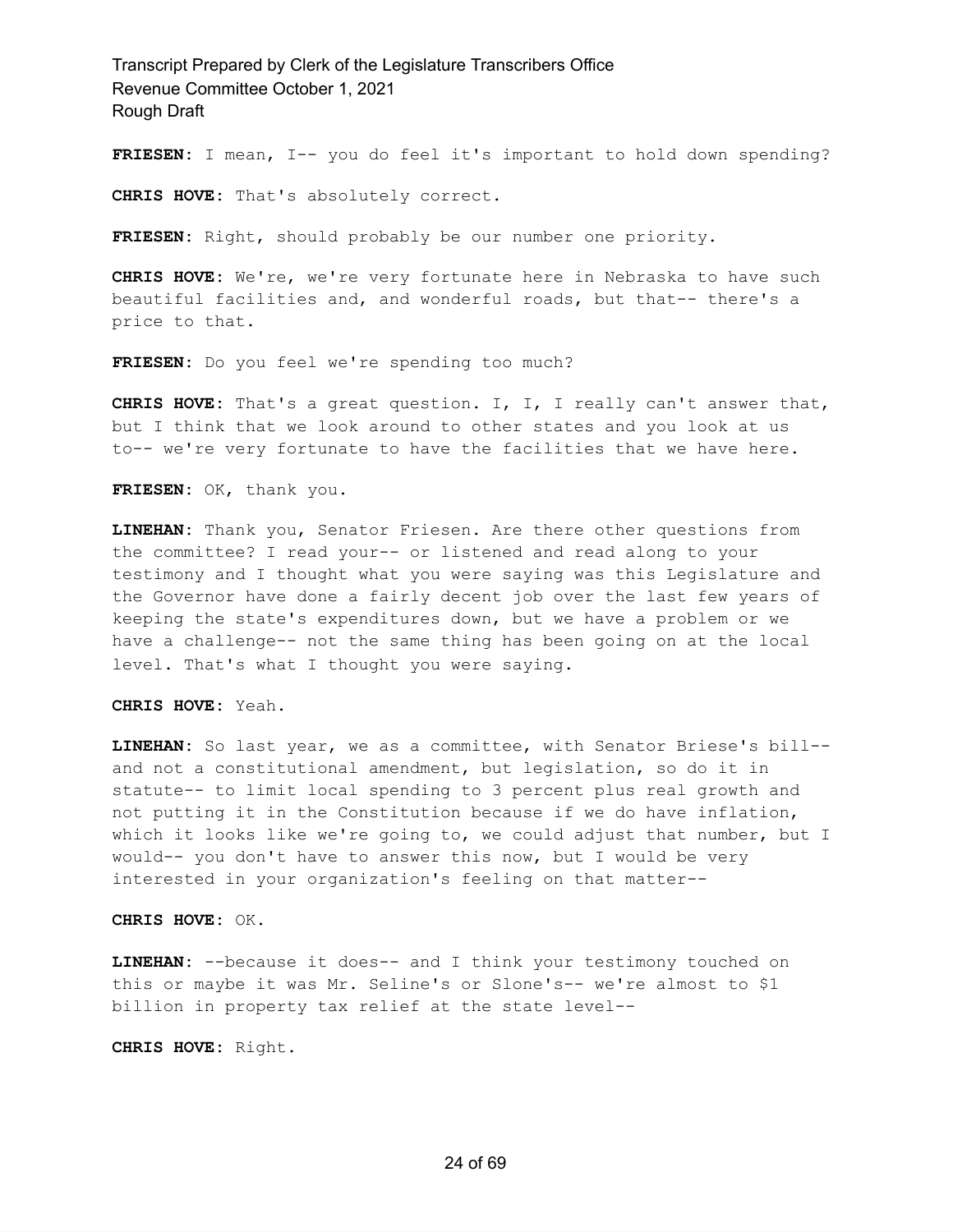**LINEHAN:** --with no control on the expenditures. Do you perceive that as a problem?

**CHRIS HOVE:** I, I think it's, it's going to be all be looked at and it, it, it's a very, very complicated process, so--

**LINEHAN:** Let me ask it this way. As a banker, would you have an open line of credit with no control on what was going on in the other end?

**CHRIS HOVE:** Absolutely not.

**LINEHAN:** No, because you would go broke.

**CHRIS HOVE:** That's right.

**LINEHAN:** OK.

**CHRIS HOVE:** That's right.

**LINEHAN:** Other questions from the committee? Thank you very much for being here, Mr. Hove.

**CHRIS HOVE:** Thank you.

**LINEHAN:** Um-hum.

**MARK McHARGUE:** Well, good morning, Chairman Linehan and members of the Revenue Committee. My name is Mark McHargue, M-a-r-k M-c-H-a-r-g-u-e. I serve as president of Nebraska Farm Bureau and I'm here to share Farm Bureau's perspective on the questions that were-- we were asked to address. Pure and simple, our highest priority is, is balance in the structure when we think about the, the tax structure here in Nebraska. You've heard me say that before and we'll continue to have that message and-- but we do appreciate-- before I kind of get into the four questions-- is this committee's work on property tax relief already. The fact that we've, we've put a substantial amount of money into the property tax credit relief fund. Our new LB1107 has been very helpful on, on property tax relief and I want to make sure that this committee knows that we appreciate that and understand that. But secondly, is-- before we get into the questions-- and, and probably most of you know this as well, but agriculture in Nebraska, our receipts are \$21 billion for the state economy, \$6.8 billion in ag exports. We are the third-largest ag economy in the nation and that's a pretty big deal. For Nebraska being the, the center of the country here, we have substantial scale and diversity in livestock, cropping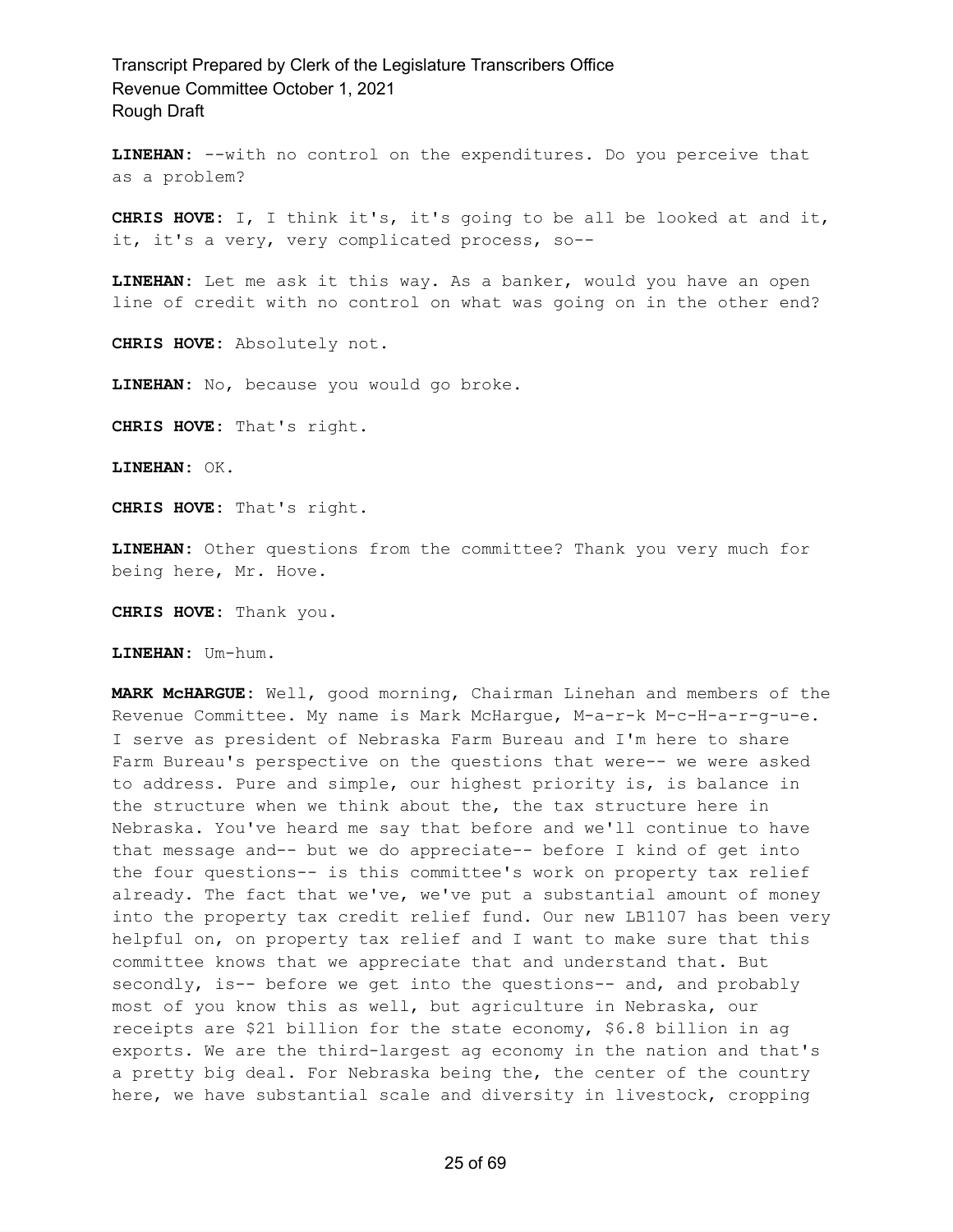operations, and then one out-- one out of every four jobs in Nebraska, including a lot of jobs in Lincoln and Omaha, are tied to agriculture and, and there's a reference there to a UNL study on that. So just to get into a couple of the questions that was being asked-- and I appreciate the committee throwing these questions out because it really helped us help formulate some of the comments today. So on the question number one, what part of the tax system needs to be reformed or significantly reformed? And to address that, I would say even though recent work has been done on property tax burden of both owners of residential, commercial, and agriculture areas, according to the Platte Institute, our effective property tax rate is still the eighth in the country. So there's been a lot of conversation today about competitiveness and I think when we look at all the tax structures, competitiveness within the property tax sector is also a very viable conversation that we're, we're still interested in. So recent estimates in the-- for 2022, so including the, the significant bump we'll have next year of \$548 million in LB1107 credits, our calculation is that property tax from a balanced structure is still about 42 percent on property tax, 20 percent on sales tax, income tax about 35 percent, miscellaneous is in there at about 3 percent. So still, we have a high priority on, on balancing the structure. According to those numbers, we are not balanced for agriculture and when we look at residential and commercial, we need to-- probably about \$800 (million) to \$900 million more "ish" to kind of get that close to the three-legged stool that's been talked about several times today. That's our, our calculations and we should start doing that by, as mentioned, broadening our sales tax base. Ideally, we would broaden the base on consumer goods and services to really reflect today's economy. We're, we're living in a different economy than we were even ten years ago and until we reform our sales tax base or reform our sales tax base-- if that, that can't happen, we still may be putting money into a property tax credit fund that's the tier one and then also the tier two. I'm going to talk about exemptions just a little bit. There's three documents in the, in the sheets that I gave to you, one outlining just our current state sales tax exemptions. Then there's a document in comparison, our state to our neighboring states, from the Platte Institute and then a list of exemptions from Senator Briese's LB1084, which we, we think a lot of those exemptions are, are things that we can look at that would generate significant amount of revenue. If those incomes come in from changing our exemptions, we believe that to get that into property tax relief, we need to put more money into state ed, state education and primarily-- preferably- preference, basic education funding to ensure that every school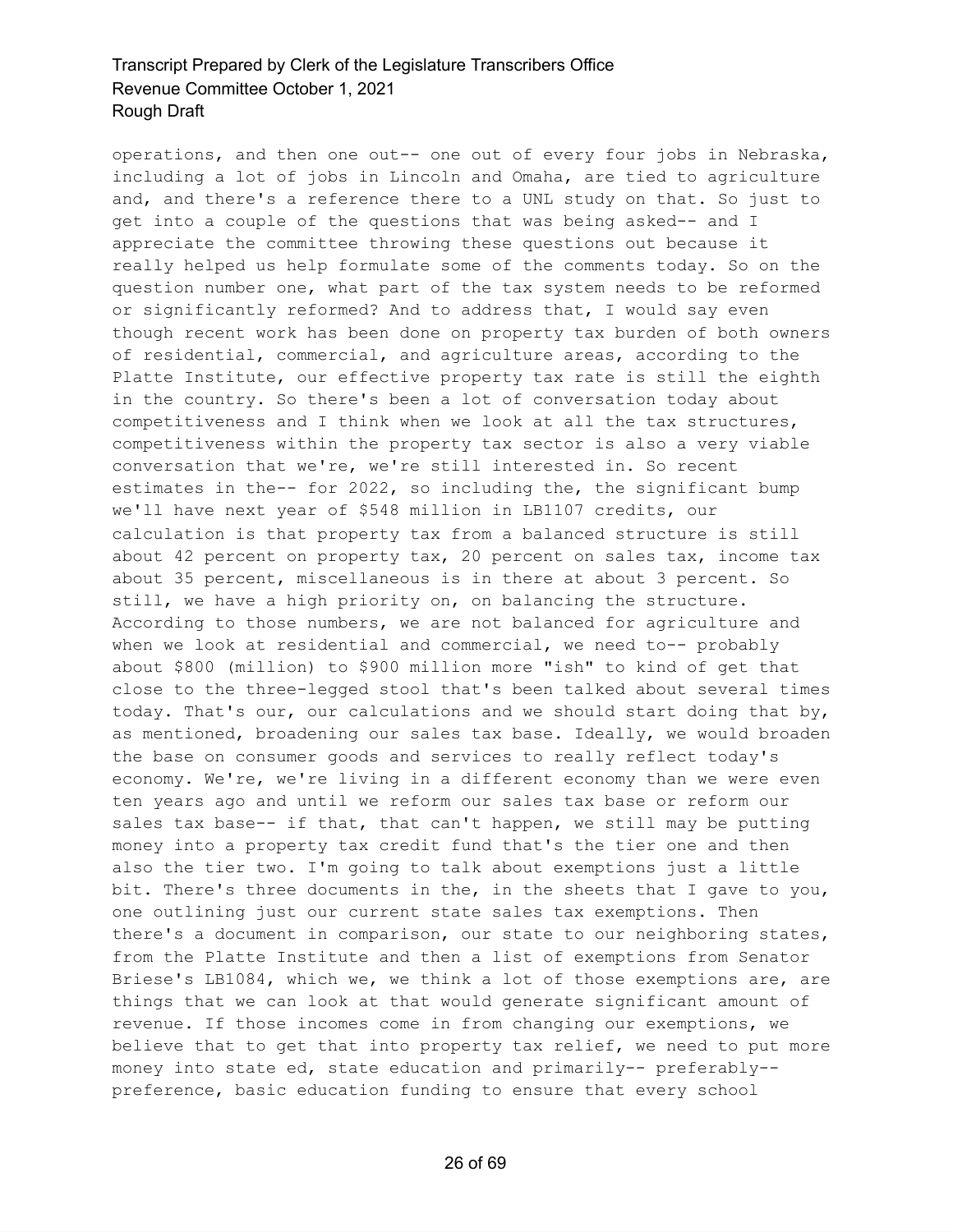actually gets funding, state funding of community colleges versus property tax funding, and then after that, money into tier one in tier two. So with that, I would be happy to take any questions.

**LINEHAN:** Thank you very much. Are there questions from the committee? State funding on community colleges, would you explain that a little bit, just for the record?

**MARK McHARGUE:** Yeah, so currently, I mean, we, we pull money out of our property tax to pay for community colleges. It's a significant amount. I think we need to have the discussion on whether that should be a burden on property tax or that should be bore [SIC] by the state and so that's one of the conversation. As we're looking at comprehensive tax reform, I think we need to look at where we're collecting our taxes, where we're spending our taxes, and then are those items appropriate?

**LINEHAN:** And then you want to-- just for the record, basic education funding, what you are speaking to?

**MARK McHARGUE:** Yeah, so, you know, the question is-- I think the primary question is, is if we collect more taxes through sales tax- and I think that's been our basic conversation-- how do we appropriate that money? It's been talked about, you know, do we put it to lower our, our income tax rate or do we put it towards property tax? We would certainly lean towards property tax. We think that because in a competitive nature of being the eighth highest, that's-- we're not competitive there. So you lower that competitive nature, I think that will stimulate growth. I think that will, that will add jobs to the sector and then that will, that will continue to roll the economy. But where do we, where do we apply that money to actually get it to property tax relief? So we spend a lot of money on schools and so how do we, how do we work that through the formula? And so doing that through basic education funding, you still have to have a, a mechanism where ultimately, if you put more money into the school system, you, you have to make sure that your, your taxes get lowered. I mean, it's-- it can't be a-- we can't put more money into the system and not balance it on the other side, so I-- we think that's an appropriate way to get money out to the schools. We would need to ask them to lower their levies and what they ask from property tax along with that.

**LINEHAN:** OK, thank you. Yes, Senator Friesen.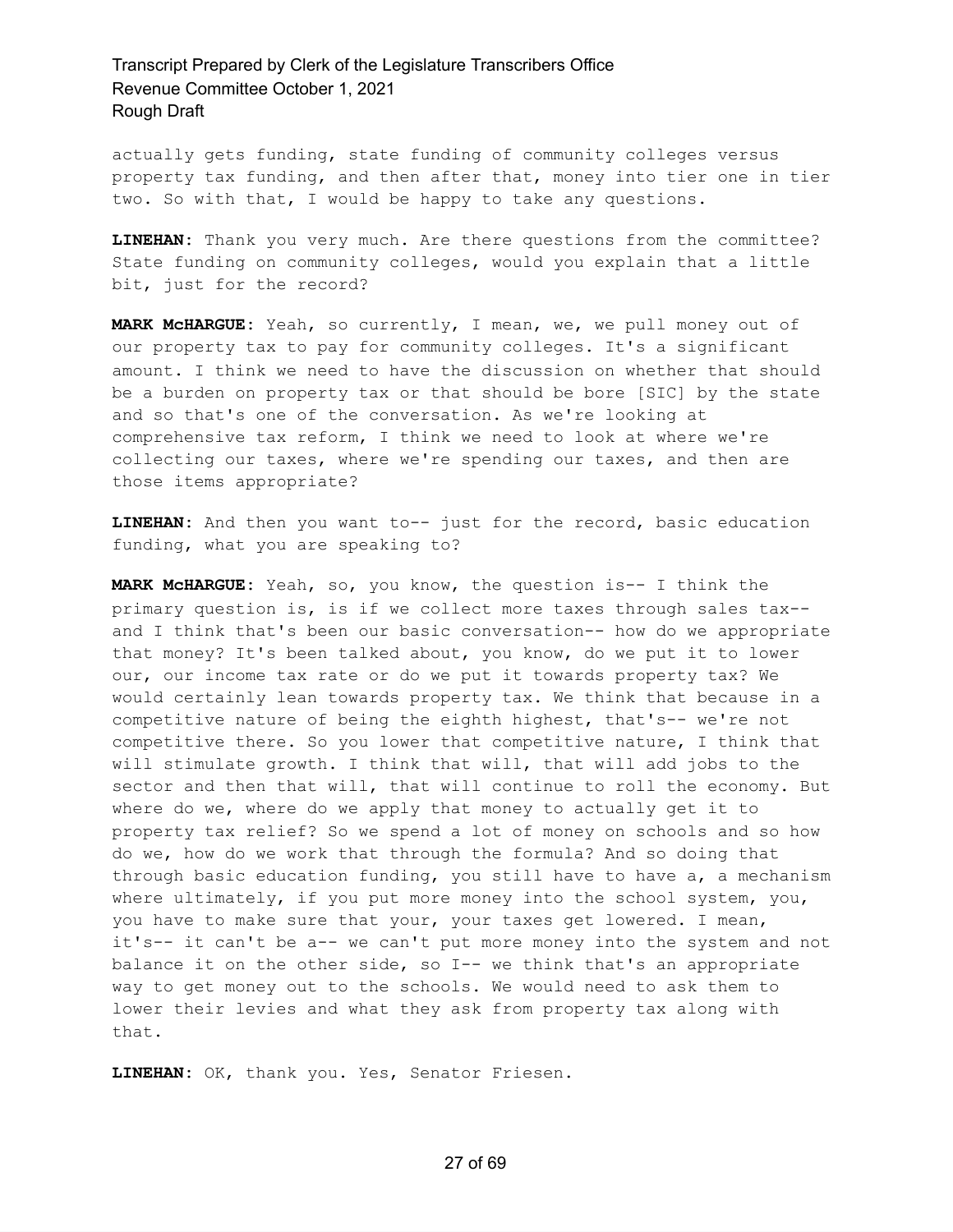**FRIESEN:** Thank you, Chairwoman Linehan. When you talk about the property tax is still number one, but you do mention in there that money should be used also to bide down the, the income tax rates. And with the money set aside currently, what do you think the ratio would be for property tax, income tax? If we continue to fund the two tiers of property tax relief the same, what would be the ratio of any new revenue coming in? How would you look at that as to what the division would be?

**MARK McHARGUE:** Yeah, I mean, primarily in the testimony, we're kind of talking about priorities, you know, where it would kind of go first. But, you know, we, we would recognize that probably in any bill to get across the finish line, you know, there would have to be some compromises there and so, you know, you take a look at, you know, a minimum of-- you know, if they want to raise \$800 million, we think it takes \$800 million just to do the balance. If we can find, you know, \$1.6 billion and if half went to property tax relief and half went to lowering our rate, I think that would be appropriate. If we're raising much less than that, does it still need to be a 50-50 ratio or not? But I, I think somewhere in that category, I think you would start getting some support from agriculture.

**FRIESEN:** OK, thank you.

**LINEHAN:** Thank you, Senator Friesen. Senator Lindstrom.

**LINDSTROM:** Thank you. Quick question-- got kind of a couple of things.

**MARK McHARGUE:** Sure.

**LINDSTROM:** I agree with you on-- your scripture on maybe where we're trying to get to. On the property tax credit relief portion, it would-- with valuations going up, say double digits and that's really growing-- I'd say single. Does your group or members feel like that money can be, in the long term, be repurposed for-- it's been providing equalization aid for school districts. Are people satisfied with the property tax relief fund as the end-all-be-all to correct it?

**MARK McHARGUE:** Sure.

**LINDSTROM:** Is it-- I understand where it's at. We put money in there--

**MARK McHARGUE:** Right.

**LINDSTROM:** --but does it actually fix the long-term problem?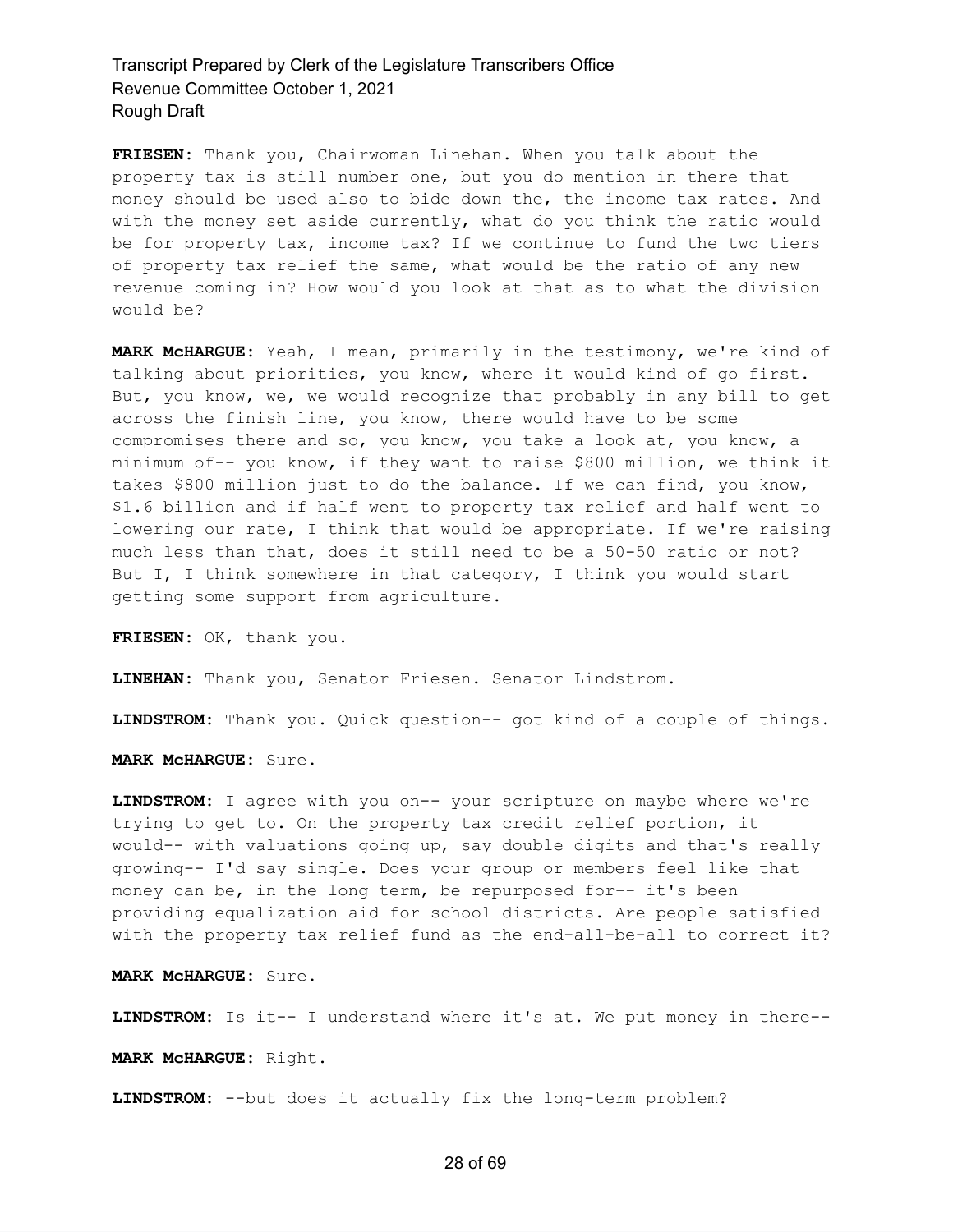**MARK McHARGUE:** Yeah, I mean, a great question. We are not-- I mean, we've gone those routes because that seems like maybe it's the easiest way. I don't know. I mean, that's-- it's been historically done that way, except for LB1107. We're not opposed to looking at repurposing a number of those pots of money if we can get that into a comprehensive reform and it still does the same amount of work towards property tax relief. I mean, I wouldn't say they're, they're sacred cows at this point, but I think we would have to be very diligent on how then are we going to do it? You know, you know, what's the plan? I mean, I think you can, you can, you can probably redo that significantly, put it in towards education funding, but you got to have the back side to get it back out against property tax relief. And then, of course, with our organization primarily looking at the ag sector, does it appropriately and proportionately go back to the ag sector as it would the rest of the economy? But we, we know that with real estate going up the way it is, we want-- we have to think about the labor shortage. You know, I'm in construction as well and we're building workforce houses and we're building apartments. I mean my apartments, \$125 a month goes to pay property tax and that's a direct cost to housing, which ultimately goes around to getting labor in and so we've touched about a lot of those things today. It all, it all works together. It's just figuring out, you know, where those tweaks are that, that we can together agree on that we can move the state forward.

**LINEHAN:** Thank you, Senator Lindstrom. Other questions?

**ALBRECHT:** I have one.

**LINEHAN:** OK. Senator Albrecht and then Senator Pahls.

**ALBRECHT:** Thank you, Chairman Linehan, and thanks for being here. I really appreciate everybody's comments so far today because it does help me wrap my head around the fact that not all of us can have everything we want, but yet we do have to, to act on this. You know, on your second page, when you talk about we should start by broadening the sales tax base to accurately reflect today's economy-- and well, it could be one thing today and something else tomorrow, but just for the record, when you say business input should not be included in sales tax in your arena, in the, in the agricultural areas, please explain that because it seems like everybody has-- well, we should try this or we should go to the zoo or we should get-- I mean, talk about that to, to the group here, for the record, so that we understand where your agricultural community is coming from.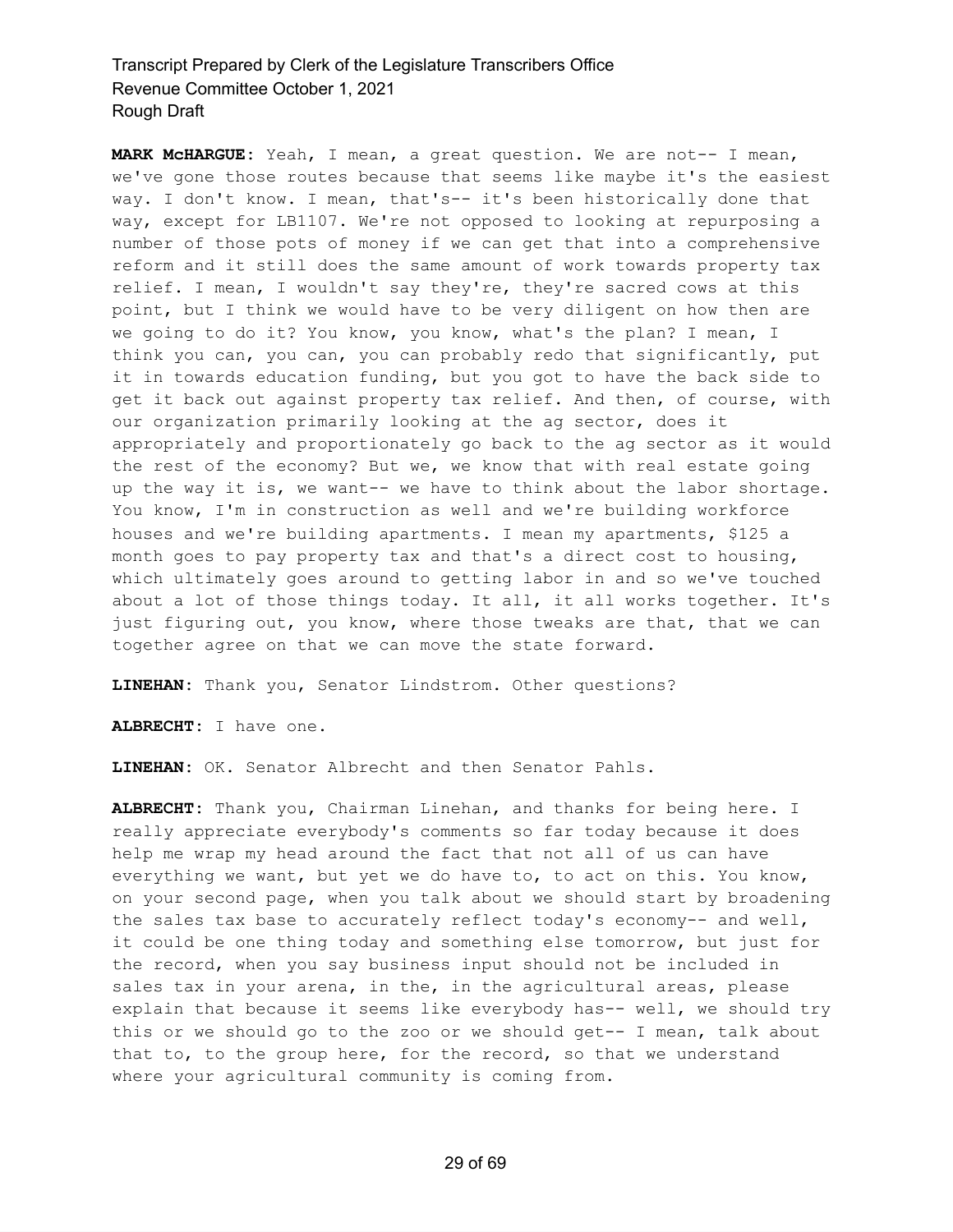**MARK McHARGUE:** OK, so on page 4, we do have a list of exemptions and so, you know, where we would stand fundamentally is on our federal tax return or Schedule F within agriculture, we need to make sure and keep those exempted. I mean, the federal government says those are business expenses and so I need to-- we need to ensure that that, that stays and those aren't touched. I would say really the business exemptions that we have as a whole in Nebraska that are identified, we would say that we, we agree generally with the business exemptions that we do currently have. So as we look forward, if it falls under an exemption that we have today relative to business-- so, like, machinery would be a good example. There's conversations about whether a tractor should be exempt. Is that actually a business expense? We would consider a tractor the same as a business that manufactures that. You know, they have a press break and they're going to exempt that. We, we consider a tractor the same type of expense that needs to be exempted.

**ALBRECHT:** You know, I-- I mean, I know when the state chamber comes or Omaha, Lincoln and there's lots of other things that happen in, in their world, but one thing that I don't think a lot of people think about when they want to exempt a lot of stuff that we have to use every day for our business. You know, whether the commodities are high or low, nobody gives us a break when it comes to chemicals or fuels or any of the, the outputs that we have to take care of. Nothing ever comes down. It always goes up. Whether you're coming down-- so I think everybody has to understand that all of us are in a situation that, that we have to protect our own arenas, if you will, our own areas. But as the bankers came in-- and, and I mean, they have the pulse of their consumers as well. You know, they can come and say well, you know, we can't meet our obligations because of this or that. You know, we're going to hear from the cities, I'm sure, and the counties and everyone, you know, has their needs and wants, but I think it's important that we are very careful not to, you know, look for just certain areas of influence when somebody else isn't experiencing the same thing. So I appreciate the testimony and all the information that you put together today.

**MARK McHARGUE:** Absolutely.

**ALBRECHT:** Thank you.

**LINEHAN:** Thank you. Senator Pahls.

**PAHLS:** Thank you, Chair. I'm just curious since you brought about exemptions-- I'm not trying to take away any exemptions and I'll say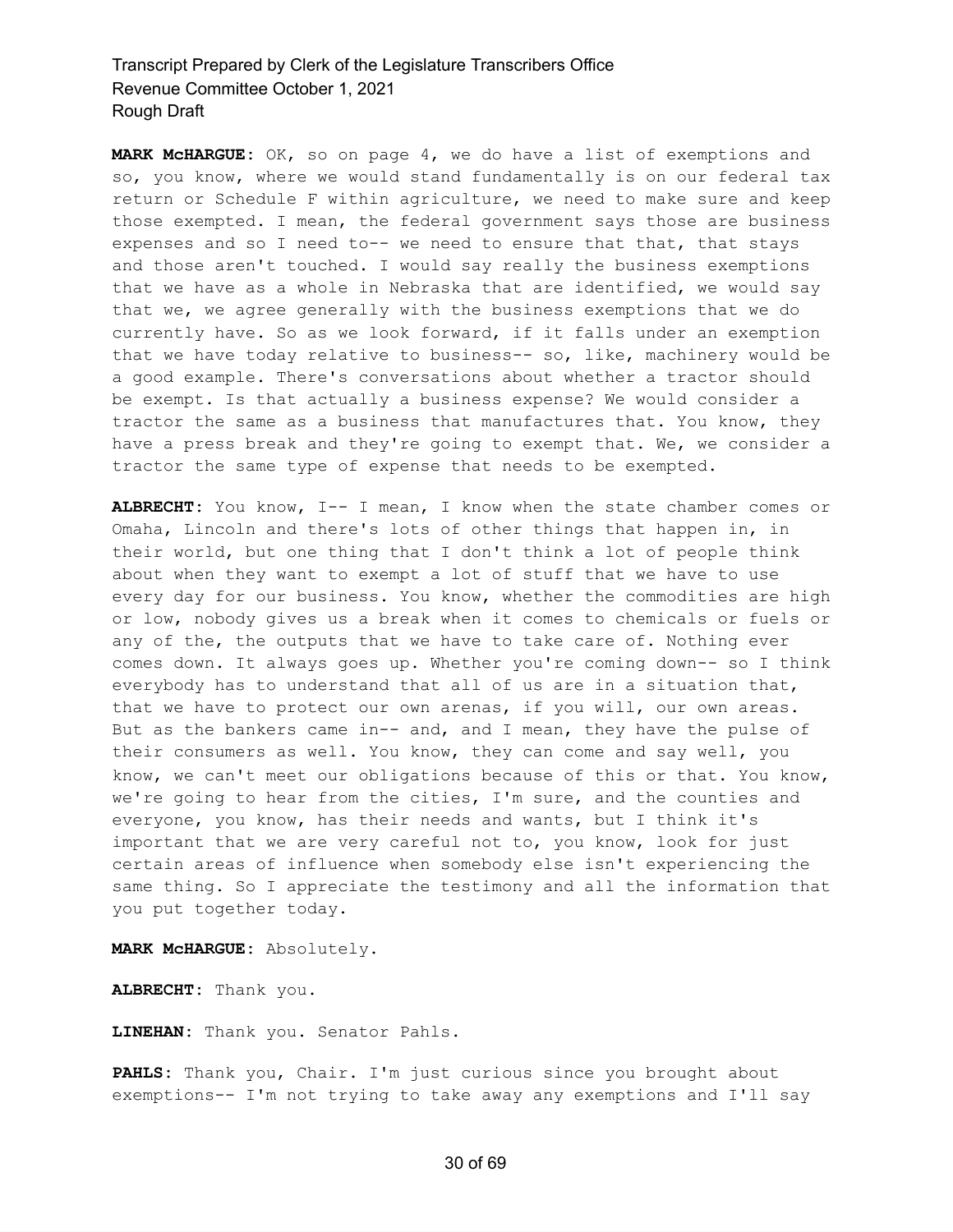it every year I'm down here, but I will keep talking about it because I think everybody ought to know the whole, total picture. Do you have any idea how many dollars in the state of Nebraska that we have on ag exceptions, roughly?

**MARK McHARGUE:** I've been, I've been told that-- a number of them a number of times, but it would be, you know-- I mean, Briggs, for example-- I mean, cattle feed, that's our livestock feed--

**PAHLS:** Yeah.

**MARK McHARGUE:** --is one of the big ones at-- but, Senator--

**PAHLS:** Total, just give me a total though. Would you say \$1 billion?

**MARK McHARGUE:** Probably more than that.

**PAHLS:** Yeah, OK. That's why-- I'm just trying to say--

**MARK McHARGUE:** Yeah.

**PAHLS:** --so we, we are giving exemptions and also, we all want to protect our own. But myself having come from a small community, let's say I'm a business man or woman in a small community. I have the same issues that the ag person has because my things go up and down and, and it is-- I've looked at a lot of these small communities and I'm looking at my own. A lot of people went, went shopping and went to the big city. They should have stopping, shopping at their own little town. I can remember my dad saying that. They need to shop here. They go to Hastings or Salina, Kansas, and all those-- and they're spending all that money. But just a couple of things that caught my attention because I've been examining this. Property tax is significant for those of us in the city as well as in the country.

**MARK McHARGUE:** Absolutely.

**PAHLS:** Big time because Douglas County, as I reported last year, more property tax is collected in Douglas County than 70 other counties in the state and then you put Douglas, Lancaster, Sarpy, they're more than 87 of those-- the other counties, just all three counties. So property tax is significant. It's not just in the rural or the country. It is a significant issue, but we keep talking about the property tax on ag land. I'm concerned about property tax on residential areas and I think you're also interested in that. We need to start taking a look at that. But here's-- this is-- really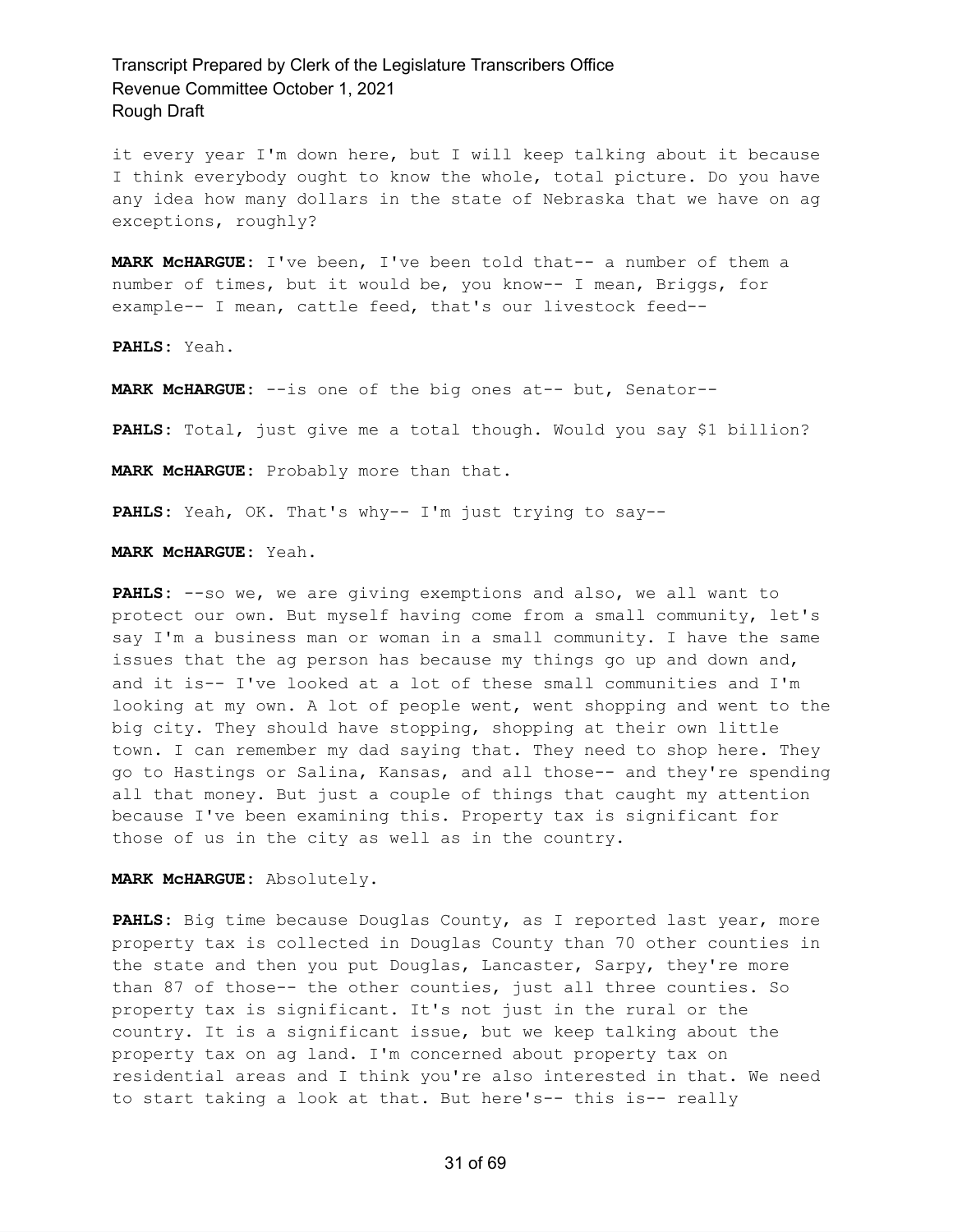intrigued me because I get this from an ag culture-- from the Agriculture Department of the State of Nebraska-- university. I'm just going to read. We all know agriculture is the pillar of the Nebraska economy, that's not a question, but this is what really surprised me. Nebraska's total net farm income has averaged a little over 5 percent of the state's total personal income. So if I were a-- in the ag business, I'm not too concerned about getting my personal income tax rate too low because I own-- all those together are only 5 percent of the state. And there's another thing that really surprised me and about 7 percent of the state's gross domestic product in recent years is, is [INAUDIBLE] coming from agriculture. That's just that section, the rancher and a farmer. The rest that we talk about is the other products that come from that, like the farm suppliers, merchandisers, food processors, and etcetera, etcetera. But actually, I-- as I've talked to one of the senators, yeah, I can see why you probably have a concern about property tax because if the farm net income is averaging only 5 percent of the state's total personal income and 7 percent of the state's gross domestic product and they're paying a high property tax, I can see why that is a concern of theirs. But I was amazed at how the income is only 5 percent, personal income, and the gross is only 7 percent. But when we start adding in all the other issues, that's when ag really, you know, becomes a major sector. So I, I think we need to take a look at property tax and most of property tax is spent where? On education. So those people in the audience, if you want to cut, looks like education is the place to cut.

**MARK McHARGUE:** You know, the interest-- the interesting thing that- you know, 5 percent of the income, but we pay a significant portion of the actual property tax in the state.

**PAHLS:** That's where I [INAUDIBLE].

**MARK McHARGUE:** And to your point--

**PAHLS:** Yes.

**MARK McHARGUE:** Thanks for making--

**PAHLS:** I'm, I'm trying--

**MARK McHARGUE:** --making the point, I guess.

**PAHLS:** Yes, I-- but I'm also making a point Douglas County has more property tax than 70 other, other counties together, so it is an issue statewide and I cannot blame all of the school boards who make--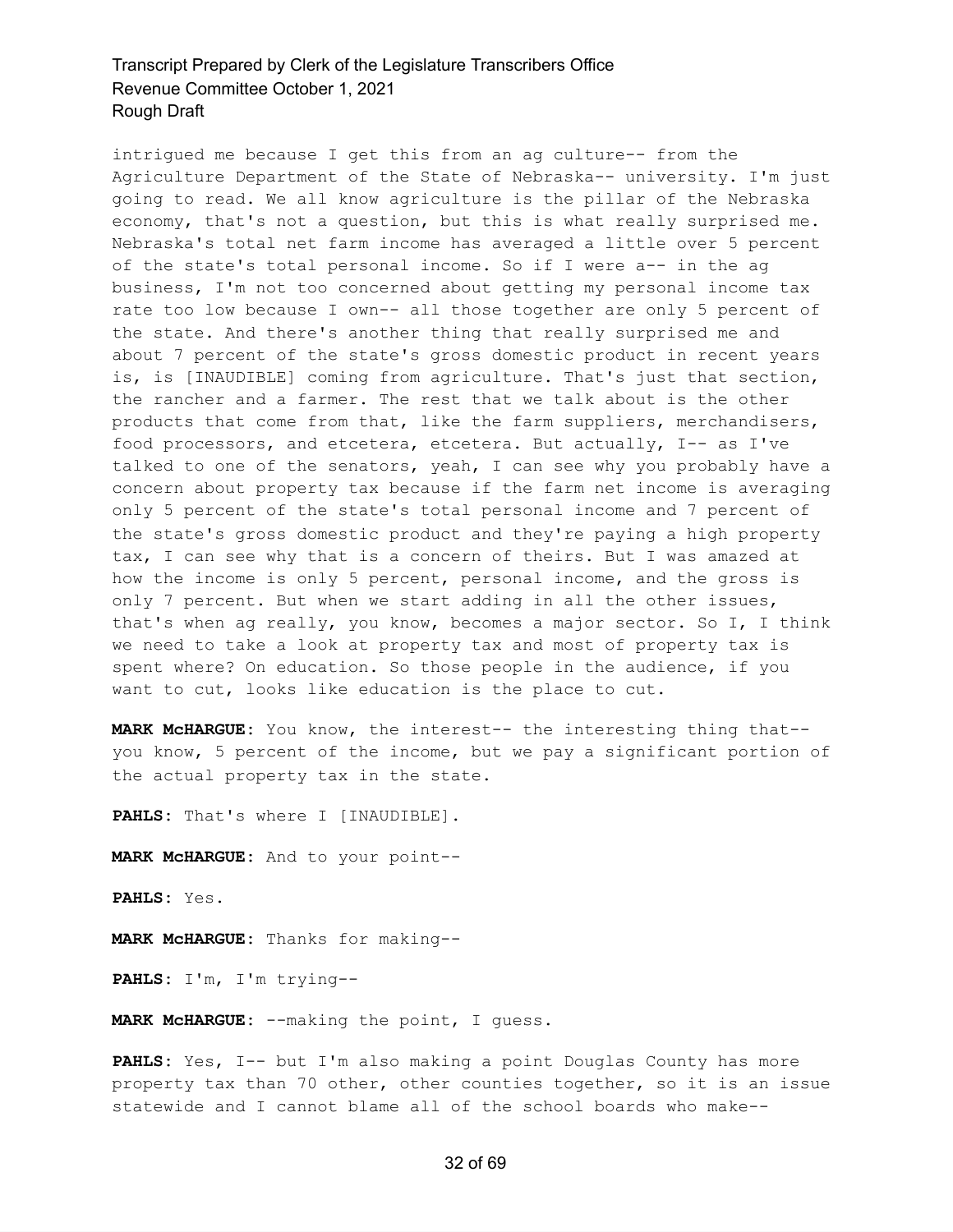because 80 percent of it is-- that is basically salaries. So we've got to find a way-- you know, I just don't think increasing the sales of these services is going to increase that much. I, I don't know. I mean, I see the figures that-- in the back of the document from the- that we got from the Platte Institute. If you add all of those, it does, you know, bound up some money, but I, I think--

**MARK McHARGUE:** But the imbalance is really important that of the \$900 million I think we're imbalanced, two-thirds of that goes to residential, you know? And agriculture, you're talking about one-third of that, but we're, we're talking about significant relief needed for all, all Nebraskans relative to property owners.

**PAHLS:** But you're saying-- how much of that, that is going to the urban areas?

**MARK McHARGUE:** Two-thirds.

**PAHLS:** Two-thirds going to the area, so the rural area is getting one-third of the relief?

**MARK McHARGUE:** Yeah.

**PAHLS:** Well, if you look at-- most of the property tax is collected in the larger areas too.

**MARK McHARGUE:** Yep.

**PAHLS:** I mean, really, that's one reason why I fought to keep Douglas County in the District 2. It's a total county because that's-- I think it's significant. Enough of that.

**LINEHAN:** Thank you, Senator Pahls. Are there other questions? I have one; \$125 a month you said for taxes for your apartments. Is it-- can you give us a ballpark of what-- how-- what percentage that is?

**MARK McHARGUE:** Yeah, so a rent on those, like, \$875.

**LINEHAN:** \$875. So it's over 10 percent?

**MARK McHARGUE:** Yeah.

**LINEHAN:** So it's significant, so renters do pay property taxes.

**MARK McHARGUE:** Absolutely, they do.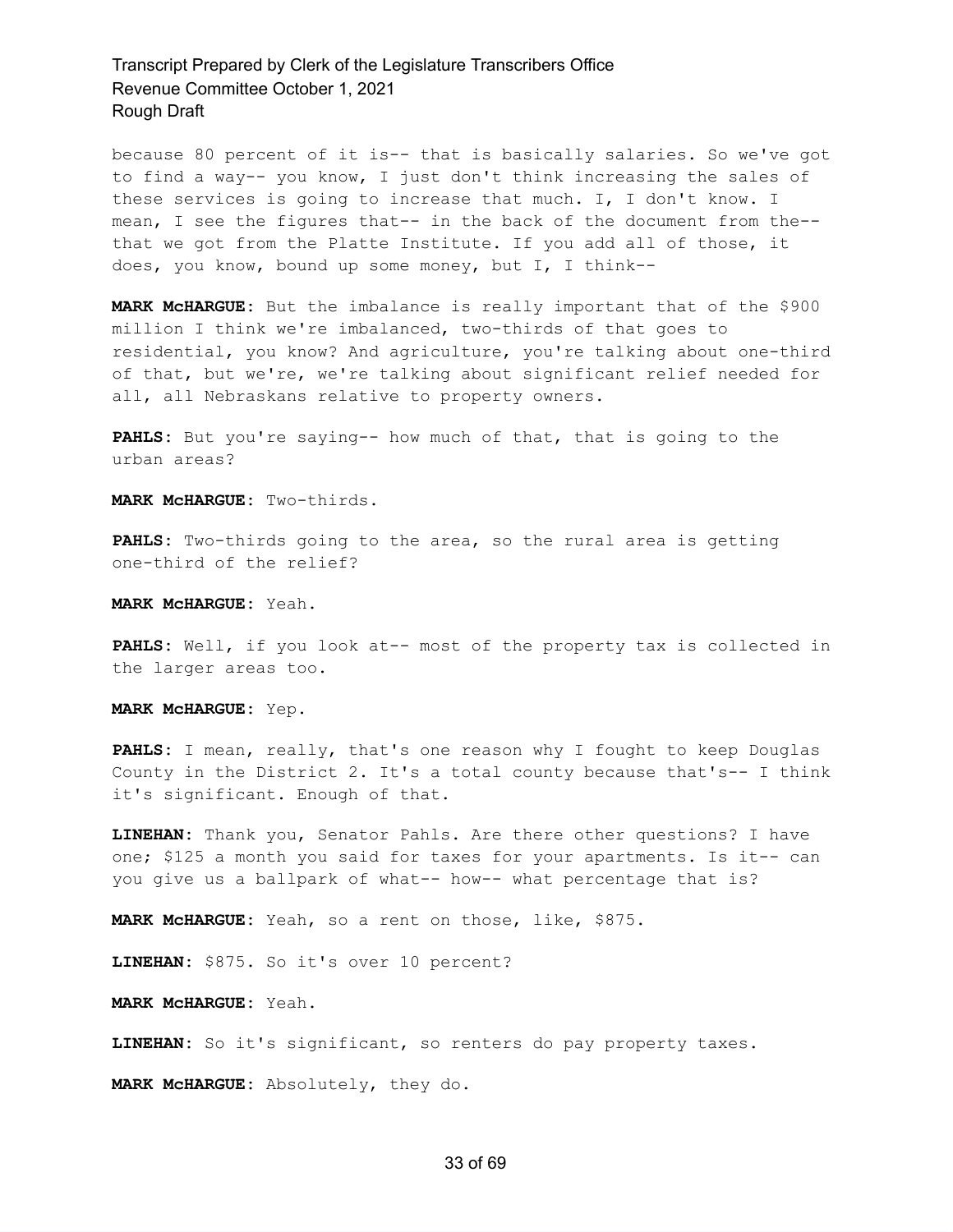**LINEHAN:** Thank you. Are there other questions? Yes, Senator Pahls.

**PAHLS:** That-- then that leads me-- because I'm also looking at this. So if I'm a renter, I-- now I lease my-- in my town. The person who owns the property, he get-- he or she gets a-- the tax break. The only break I would get is you don't raise my rates.

**MARK McHARGUE:** Sure.

**PAHLS:** There are some states where there is a rebate back to the renter, but I mean, it's a certain income. I mean, if you're well-off, you're not going to get it, but if you're-- a percentage you get. That seems like a number of states have that and might see that coming in front of us by chance. I'm glad you threw that at me because I didn't realize.

**LINEHAN:** Thank you. Thank you very much for being here, appreciate it. Can I ask how many people are still going-- and I want you to testify, just trying to figure out if I'm-- we're going to break for lunch or if we're going to wrap this up before lunch. OK, we'll see how many questions we ask. Good morning.

**KEN HERZ:** Good morning. My name is Ken Herz, K-e-n H-e-r-z. I have a cow herd and farm near Lawrence, Nebraska. I am an immediate past president of Nebraska Cattlemen and I'm here to testify for seven agriculture organizations: Nebraska Cattlemen, Nebraska Farm Bureau, Nebraska Corn Growers, Nebraska State Dairy Association, Nebraska Pork Producers, Nebraska Soybean, and Nebraska Wheat on LR261. Thank you, Chair Linehan and the Revenue Committee for the opportunity to comment today on Nebraska's tax structure. We look forward to working with the committee, other industries and groups affected by the potential changes to Nebraska's tax code. It won't be easy or we would have already done it and we don't expect to get everything we want but look forward to the conversation in the spirit of cooperation. We all want to work toward a solution that makes Nebraska more competitive for the agriculture and business communities. To answer the questions posed by the Revenue Committee today, the question number one: which portion of the state and local tax session do you believe in need a most significant reform? It should come as no surprise that the respective members of our organizations believe that property tax reform is a primary section of the state tax code that needs the most significant reform. Governor Ricketts, the Legislature, and the Revenue Committee have moved the needle in the right direction regarding the state's property tax issues in the form of property tax relief. While we are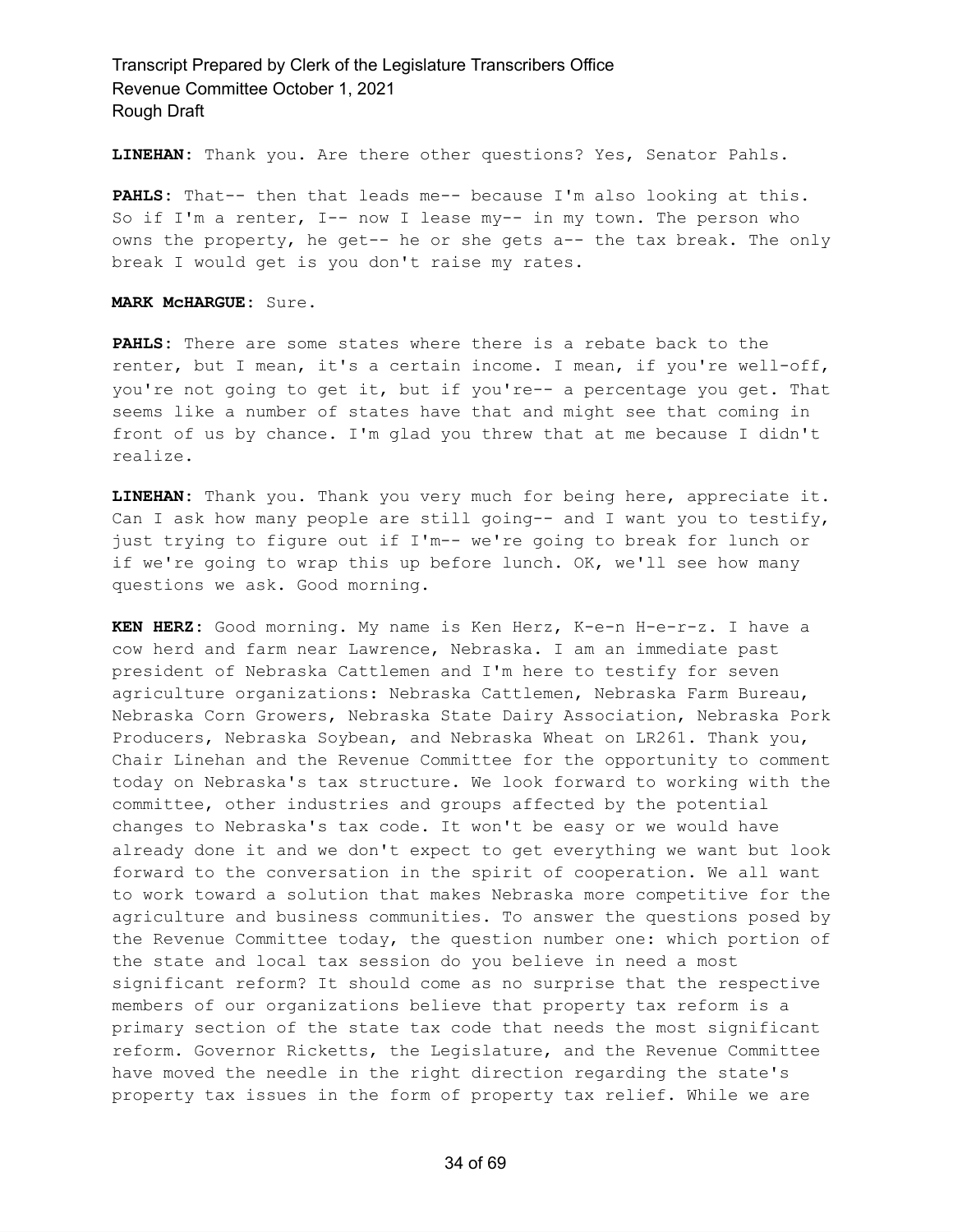grateful for these successful efforts, we believe the next steps should focus on property tax reform. Question two, there has been much discussion about expanding sales tax base by eliminating exemptions. We support the expansion of the sales tax base, the elimination of exemptions, and the taxation of services. We draw, we draw no specific lines in terms of which exemptions should remain, except to say that we agree with Blueprint Nebraska's stance regarding business inputs and believe these inputs should remain exempt. Business inputs should in general be broadly defined to avoid double taxation of the ultimate good or service provided by the business. Question three, is the sales tax base-- if the sales tax base is expanded, how should this revenue stream be utilized? For us, this is simple. If the sales tax basis was expanded, we believe the funds generated should be used for funding K-12 to provide an additional source of revenue to reduce the dependance on property taxes for school funding. Question four: other tax matters you would like to address. In addition to addressing the level of property tax, property tax levied for K-12 education, we also feel that the ability for community college to level property taxes should be discussed. Unlike K-12 education, community or technical colleges have revenue sources to balance their budgets and should not have the authority to levy or collect property tax. We also feel the state's role in funding basic education needs continued-- needs continued conversation. This year, school districts in Nebraska will receive over \$880 million in equalization aid through Nebraska's school funding formula. While Nebraska's urban school districts receive more than \$500 million of these state funds, over 150 Nebraska school districts will receive none. The nonequalized school districts are largely rural and their property tax bases consist of mostly agricultural property. Because these nonequalized school districts receive no equalization aid, the task of financing their budget falls entirely on local property taxpayers. As ag producers and the owners of agricultural property bear this burden more heavily in nonequalized districts, modifying how schools are funded to require the state to provide a specific percentage of their basic education needs through state aid will reduce the burden of local property taxpayers, including agricultural producers. Thank you.

**LINEHAN:** Thank you very much. Are there questions? Senator Bostar.

**BOSTAR:** Thank you, Chair Linehan. Thank you, sir. You mentioned and weren't the first to mention community colleges. Do you have a sense of how much currently community college is paid for through property taxes versus tuition?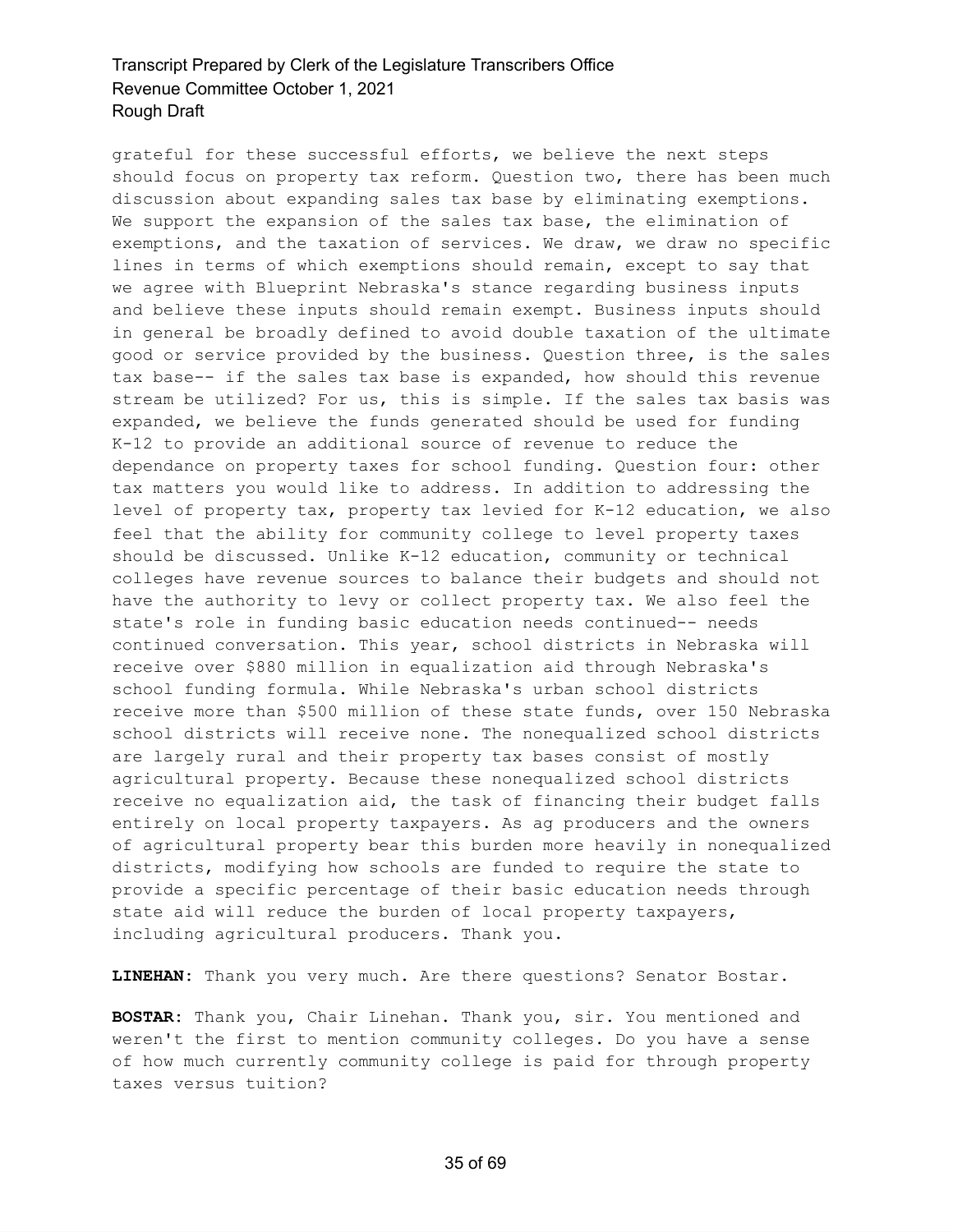**KEN HERZ:** I'm not-- I do not know that--

**BOSTAR:** OK.

**KEN HERZ:** --answer to that question.

**BOSTAR:** Well, thank you very much.

**KEN HERZ:** Yep.

**LINEHAN:** Thank you, Mr. Bostar-- Mr. Bostar, Senator Bostar. I'm sorry. Other questions from the committee? Seeing none, thank you very much for being here--

**KEN HERZ:** Thank you.

**LINEHAN:** --appreciate it. Hi.

**CRAIG BECK:** Hi. Good morning, Chairwoman Linehan and members of the Revenue Committee. My name is Craig Beck. That's C-r-a-i-g B-e-c-k and I'm the senior fiscal analyst at OpenSky Policy Institute. I'd like to start by thanking the committee for including us in today's hearing to review Nebraska's tax structure and potential reforms. When it comes to our tax code, we are an outlier in our reliance on property taxes to fund local governments, with Nebraska ranking 47th in state aid to local governments nationally, according to census data. Granted, the Legislature has done a lot over the last few years to offset property taxes for taxpayers, both increasing the property tax credit and creating the property tax incentive. These two programs are undoubtedly significant, totaling nearly \$850 million in fiscal year '22 alone. However, we're concerned about the sustainability of these programs, as they've undeniably been bolstered by strong state revenue growth, in large part due to an influx of federal funds from various stimulus programs. These funds will end eventually and once that happens, we have significant concerns about revenue decreases, leading to difficult choices between funding vital government services and continuing to provide current levels of property tax credits. To ensure we're able to maintain both, we would support broadening the sales tax base to include more services. We've supported broad base expansions in the past and believe doing so now would help the state maintain a strong fiscal position coming out of the pandemic. We would not, however, support using the base-broadening revenue to lower personal or corporate income tax rates. While we agree with the Legislature's 2013 Tax Modernization Committee that increasing state aid to local governments is the best way to reduce property taxes, we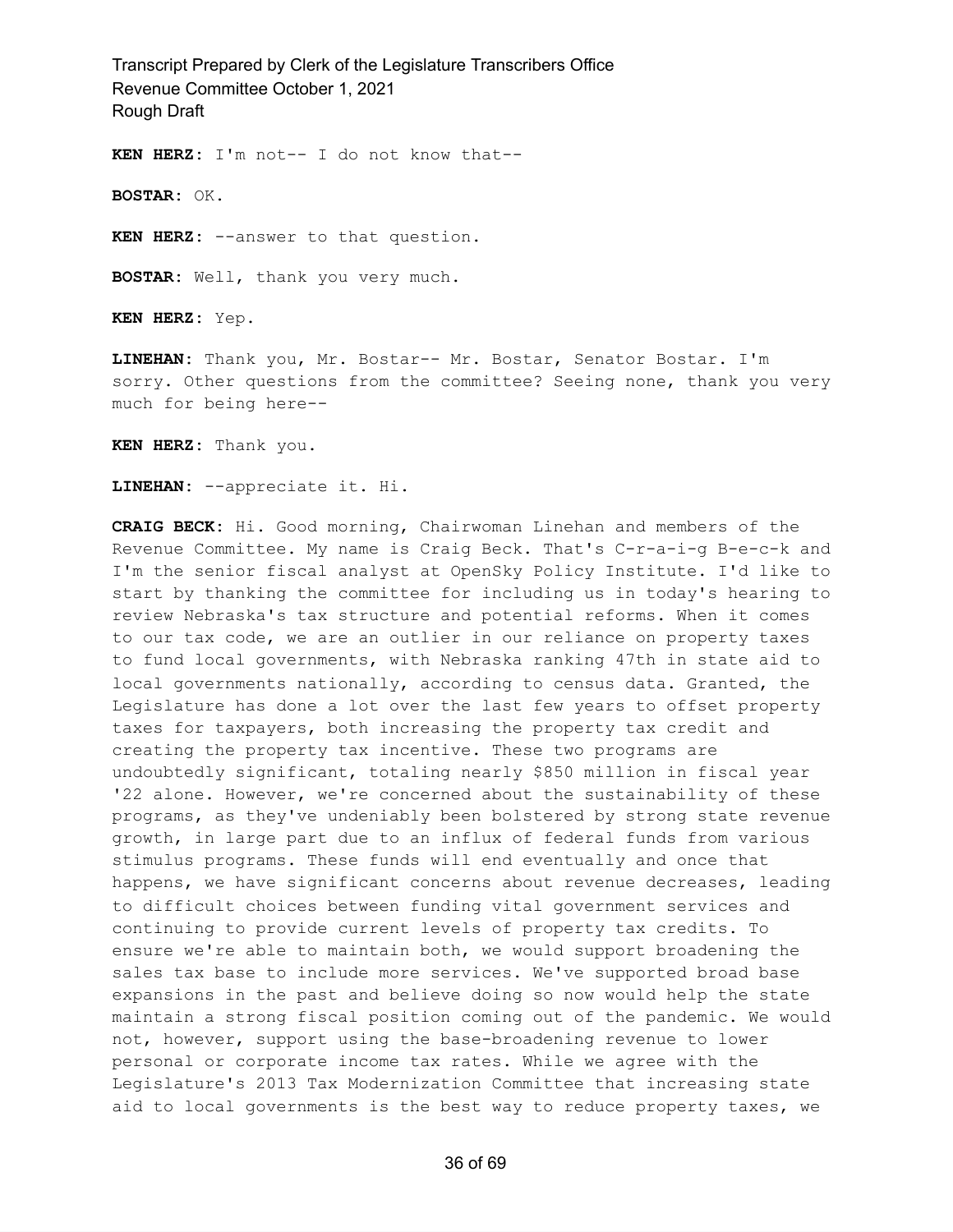recognize that this may not be feasible. If it isn't, we generally support measures that improve transparency and better target credits to those needing them most. This could include ensuring property tax incentive-- the property tax incentive, excuse me, directly reduces one's property taxes like the property tax credit does or implementing a circuit breaker. Finally, I'd like to take some time to talk about the idea that changing the tax code is drawing-- going to draw thousands of people to Nebraska. Research has not found a conclusive link between taxes and migration, with one study showing that elderly migration patterns were stable from 1970 to 2000, despite changes in many states' tax laws intended to draw retirees. The idea that cutting taxes can drive growth in general is undermined by the experiences of Wisconsin and Minnesota, two remarkably similar states in terms of populations, demographics, culture, and industry composition. After each elected new governors in 2010, they headed down divergent policy paths, with Wisconsin cutting taxes and shrinking government and Minnesota raising the minimum wage, strengthening its safety net, and increasing investments in infrastructure and education paid for by taxes largely falling on the wealthy. As of 2017, on virtually every metric, Minnesota workers and families were better off than their counterparts in Wisconsin, according to an Economic Policy Institute report. Minnesota saw stronger growth in wages, jobs, median household income, overall economic growth, growth per worker, and population growth. And despite raising taxes on the wealthy, Minnesota saw no erosion of its income tax base or the taxable income of its wealthy residents, both of which actually grew in the three years following the increase. Wisconsin, on the other hand, lagged the national average across most of these metrics and experienced net population loss. One thing that I'd like to touch on really quickly before I end my testimony is we've heard a lot today about the three-legged stool. We look at the three-legged stool as well. We look at it, I think, a little bit differently than, than the testifiers before me. We use census data and we look at the entirety of taxes levied across the state, so therefore it is comparable to states across the nation. When we look at, again, all taxes levied, not just those that go to the General Fund, we include things like local option sales tax, etcetera. Our stool, particularly when we factor in the Property Tax Incentive Act that, you know, will, will factor into the fiscal year '22 three-legged stool calculations, our stool shows a much more balanced stool. Again, we have to make some assumptions on revenue growth for fiscal year '22, so I'm not saying that these are actual numbers or what-- you know, that-- they could change, but we're looking- particularly when you factor in that property tax relief, we're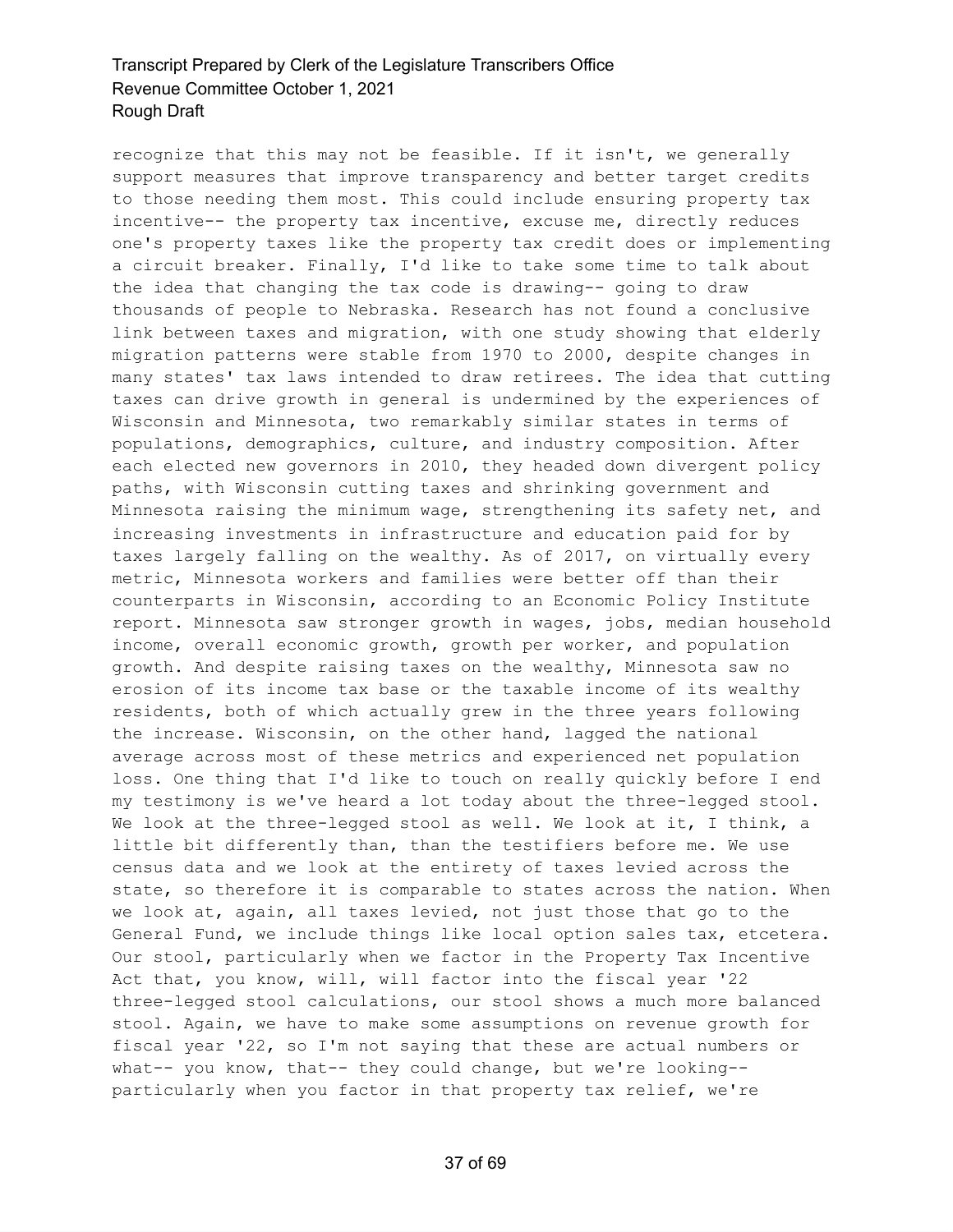looking at about 33 percent property tax, 31 percent sales, and 30 percent income. So again, we thank the committee for the opportunity to participate in this important discussion and I would be happy to answer any questions. Thank you.

**LINEHAN:** Thank you, Mr. Beck. Are there questions from the committee? Seeing none, thank you very much for being here. Good morning.

**LYNN REX:** Good morning. Chairman Linehan, members of the committee. My name is Lynn Rex, L-y-n-n R-e-x, representing the League of Nebraska Municipalities. On September 23, 2021, the league executive board met and discussed extensively the questions as posed for this hearing today. I would like to kind of read for you, which I rarely ever do, what their five points are because they spent quite a bit of time reviewing this. And you'll see in your packet that you have the latest data of levies based on the 2020 information presented by municipalities across the state. In addition, you have a list on the history of the historic cuts over the years of all of our programs, except for the Municipal Equalization Fund. With that being said, here are the five points the League of Nebraska Municipalities would like to bring to your attention. Number one, Nebraska's 529 cities and villages need a reliable and sustainable property tax base to fund essential public safety initiatives and other important services and programs for citizens, including maintenance and basically repair of streets, water and sewer lines, libraries, swimming pools, parks, and those types of important quality-of-life issues. The 252 municipalities with voter-approved local option sales tax also need a reliable and sustainable tax base to fund the significant projects and programs typically identified on the ballot question when those were approved, including the use of local option sales tax to provide property tax relief and many-- most of them do. By the way, I'll also mention there are 76 municipalities with LB840 programs for local economic development programs, which are incredibly important in this state. The league supports a broadband and diversified tax base to better reflect Nebraska's increasingly service-based economy. Senators have access to the relevant information to better understand the consequences and the tradeoffs of policy choices when expanding, diversifying, or exempting certain parts of the tax base. For decades, cities and villages have been subject to the lid on restricted funds. That's Section 9-- 13-519 and what's outside of that is in 13-520 and the municipal levy limit, the 45 cents per \$100 of valuation plus 5 cents for interlocal agreements and that's in Section 77-3442(6)(a). With an option, one of the things that we think we need to bring to your attention is that these two statutes significantly preclude many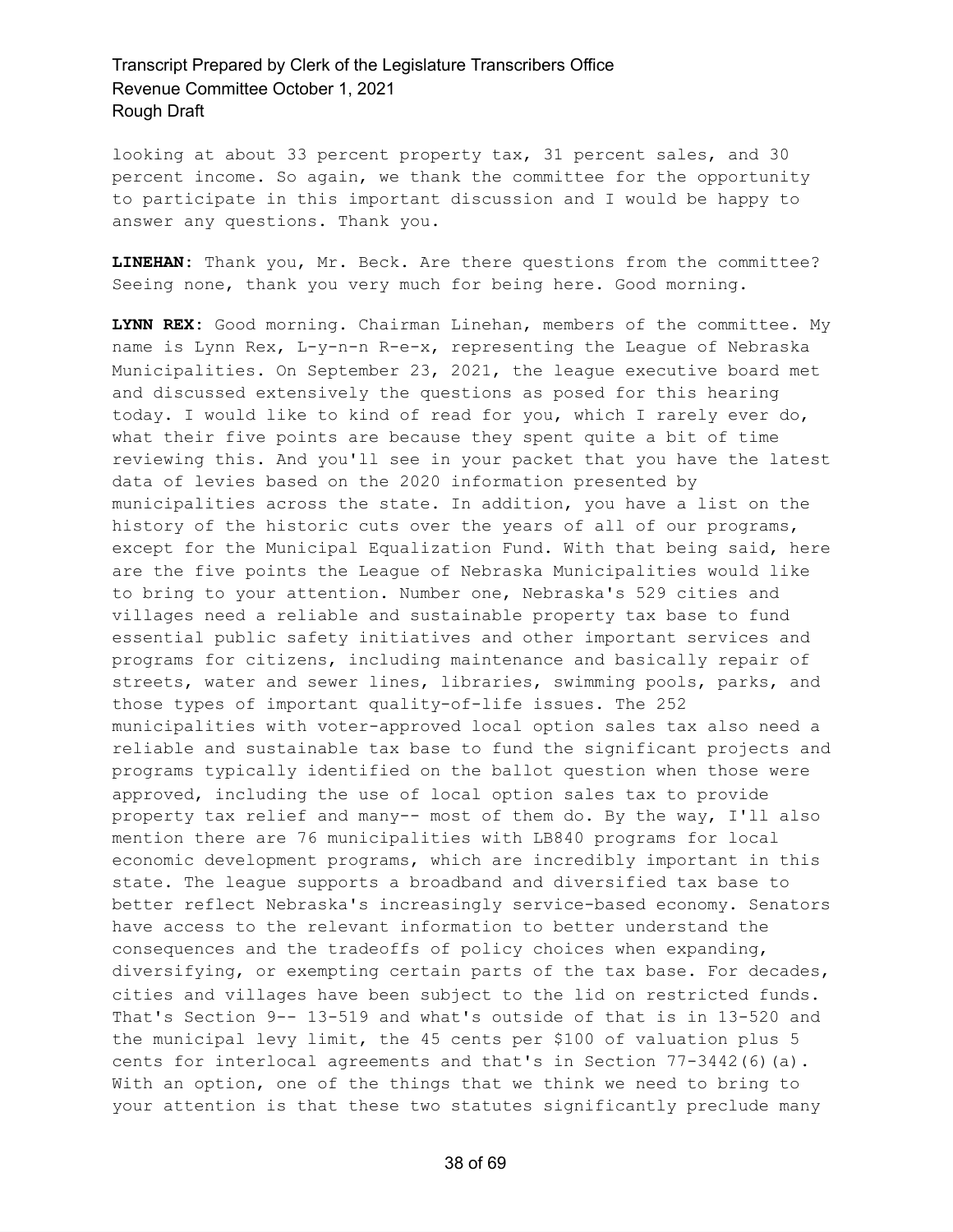municipalities now from two things: one, from hiring enough personnel. We talk police officers, firefighters, utility workers, but it's more than that. It's-- we're having a hard time getting our-- basically being able to even fund folks if we can find them; (b) financing needed projects and programs, including those voter-approved initiatives like LB840 economic development programs. Clearly, every time the property tax base or the sales tax base is changed, there is a direct effect on the application of those two statutes and the related laws on budgets, programs, and services municipalities financially are able to provide to their citizens. And I think this is extremely important because I know different political subdivisions have a different story to tell you, but this is very important for us based on the levy limits adopted in 1996, which took effect in 1998- the lid laws, which passed with only LB299 in 1996, which were supposed to expire in 1998, but continued on so we have a double cap. We have a cap on the lid on restricted funds. We have a cap on the levy limits. Based on the data reported by cities and villages in 2020, 223 of Nebraska's 529 municipalities have a general fund levy equal to or greater than 45 cents per \$100 of valuation; 275 municipalities have a levy equal to or greater than 44 cents. That's obviously more than half of our 529 cities and villages; 322 have a levy equal to or greater than 40 cents. Typically, those municipalities with a levy of 45 cents or higher cannot even raise the money to spend the 2.5 percent lid-- basically laid-over, restricted funds in 13-915-- 13-519, I'm sorry, 13-519. The two would allow them to spend if they could even raise it. If the sales tax base is expanded and generates additional revenue, the league respectfully recommends a significant portion of the revenue be directly allocated to local governments. Doing so would help offset, at least in part, the hundreds of millions of dollars in revenue lost by municipalities and other local governments as exemptions to the property tax base and sales tax base as being grant-- excuse me, as being granted over the years without reimbursing local governments for the tax base lost. The report to the Legislature LR155 Tax Committee of 2013, chaired by Senator Galen Hadley of this committee, then Chair, states as follows on Page 35, quote, the primary policy option for reducing property tax use recommended by the Syracuse Tax Study was increased aid to local governments, emphasizing equalization aid for local governments. This was to supplement the then existing aid programs, which had been implemented to offset loss property tax capacity from prior exemptions granted. The recommendation was implemented in part. The preexisting aid programs, which Syracuse recommended retaining, have been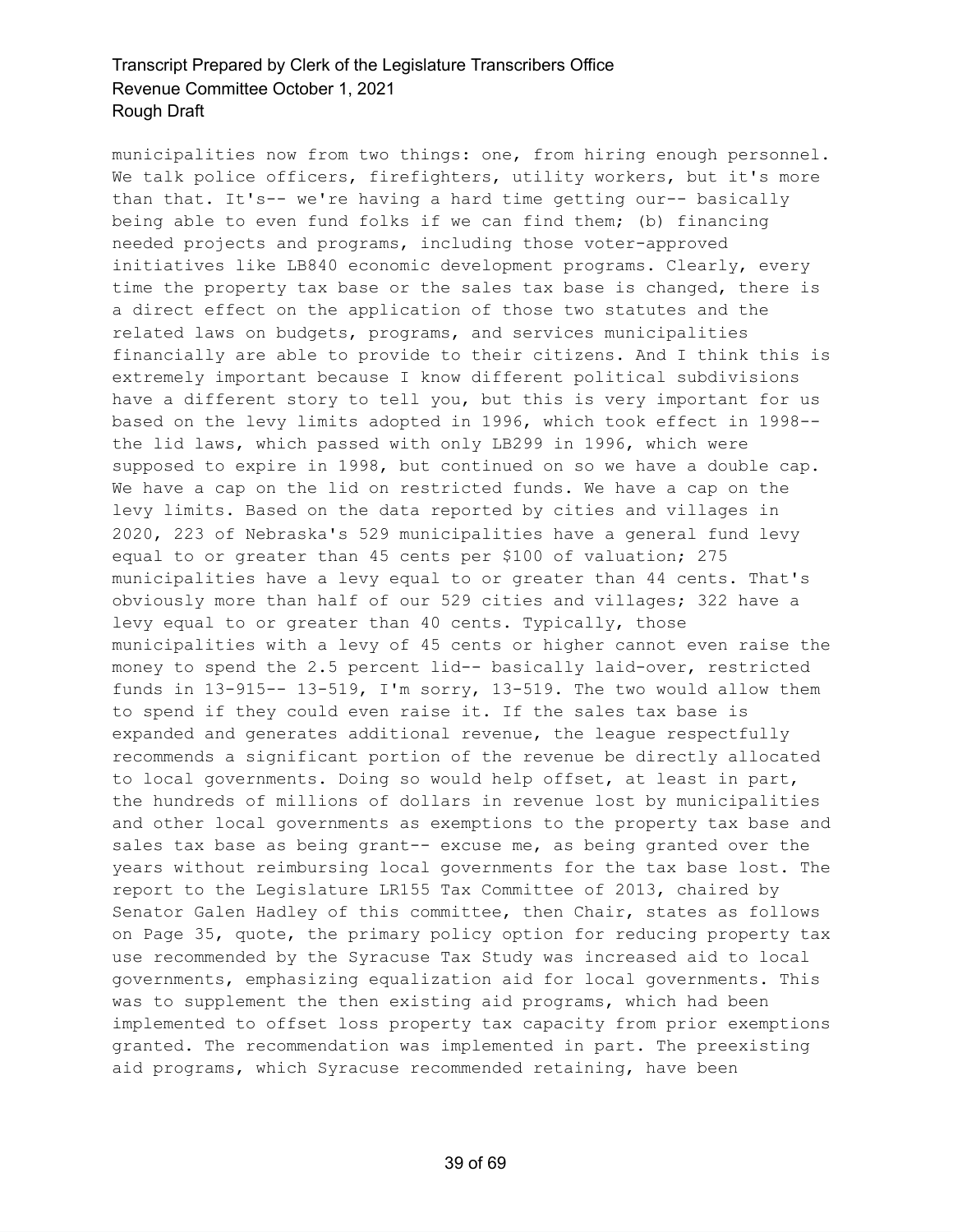repealed-- oh, I'm sorry. This-- and that it was in 1987. I'm happy to respond to any questions you have and respond to your last question.

**LINEHAN:** Thank you very much. Are there questions--

**LYNN REX:** Thank you.

**LINEHAN:** --questions from the committee? Could you, could-- not today, but over the next few weeks, could you provide to the committee-- I know you have put a, a lid on your levies, but there's no lid on the valuations, right? The valuations can go up, however much they go up.

**LYNN REX:** Well, but in essence, however the valuations go up or down actually becomes a bit of a nonevent because there's a double cap, Senator. So for example-- so basically, the valuations--

**LINEHAN:** OK, but that--

**LYNN REX:** --no matter what the valuation is--

**LINEHAN:** --let me just skip to the question. In your-- how many cities? 500?

**LYNN REX:** 529 municipalities in the state of Nebraska.

**LINEHAN:** 529. Could you-- or probably the Department of Revenue could provide us-- if the tax-taking has gone up or down and by how much in each of those cities over the last, I don't know, five years?

**LYNN REX:** I'm sure they can. I think it's important, though, to understand that as you-- and I know you know this, Senator, that in addition to that levy limit, again half the city-- roughly half the cities are already at their maximum levy limit of 45 cents plus five. And half of that half cannot even raise the money to spend the 2.5 percent of restricted funds over the prior year, where they get an additional 1 percent--

**LINEHAN:** OK, but I'm-- I--

**LYNN REX:** --on a supermajority vote.

**LINEHAN:** --hear-- that's all helpful, but what people pay is their property taxes.

**LYNN REX:** Correct.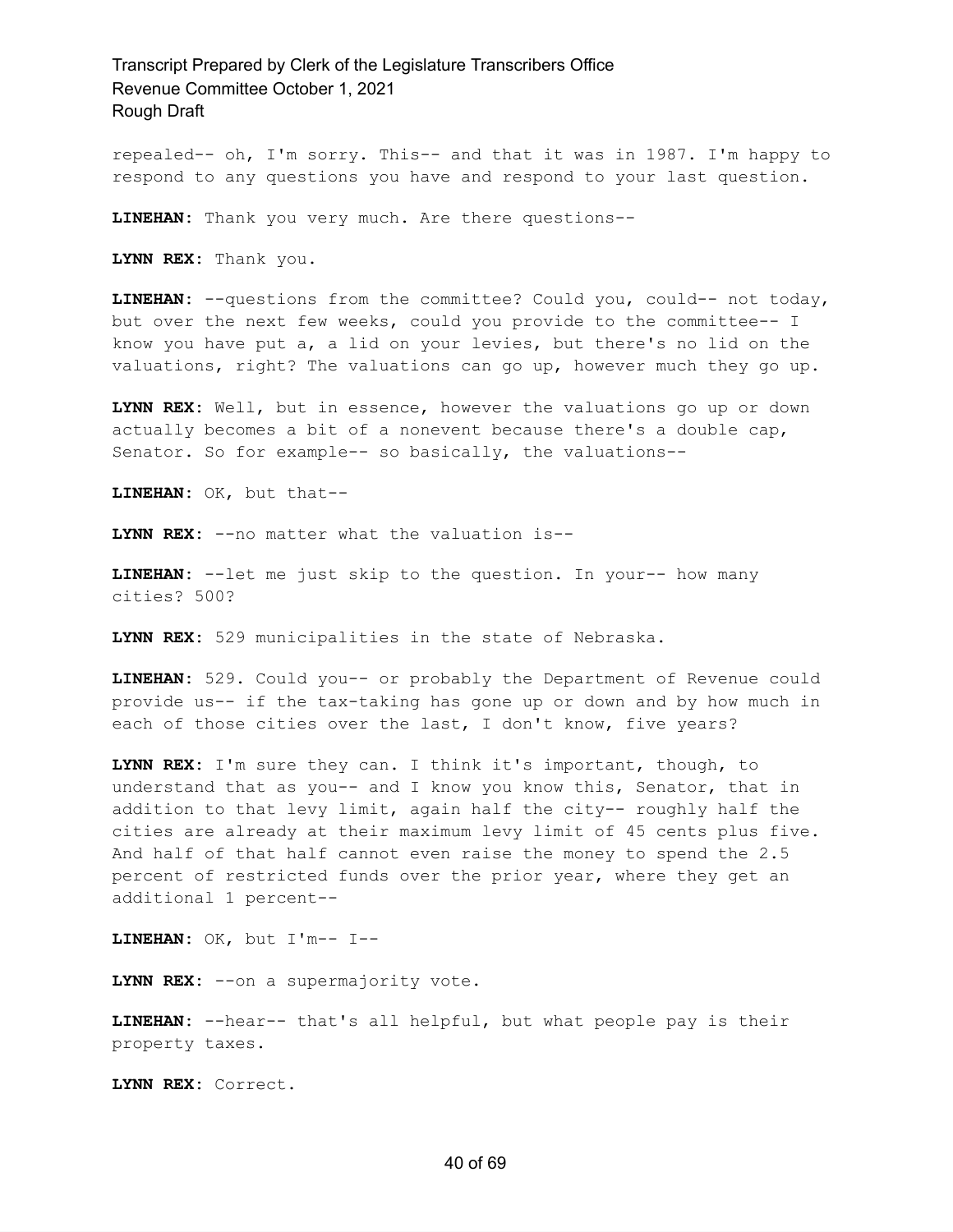**LINEHAN:** So I think what the committee-- would be helpful for the committee to see if the tax-taking has gone up.

**LYNN REX:** I'm sure they-- it even-- I know that there's been an increase in the amount of actual dollars, but not for everyone.

**LINEHAN:** Well, that's what I would like to see. What is-- what are, what are the differences and in the 500--

**LYNN REX:** We can try to find that.

**LINEHAN:** --cities.

**LYNN REX:** And I did want to say too that it's so important that-- the league executive board wanted to convey to this committee in particular that-- how much we appreciate the tremendous work that this committee, the Legislature, and the Governor has done on property tax relief with the three major programs that you outlined in your opening, Senator.

**LINEHAN:** But if tax-takings go up, the people that pay the taxes don't actually see the relief. We have to find-- there's-- I just want to know how much tax-takings--

**LYNN REX:** OK.

**LINEHAN:** --have gone up.

**LYNN REX:** We can do that.

**LINEHAN:** OK, thank you. Are there other questions? OK, thank you very much--

**LYNN REX:** Thank you very much.

**LINEHAN:** --for being here.

**LYNN REX:** Really appreciate the opportunity today.

**LINEHAN:** You're welcome.

**ROBERT BELL:** Good morning.

**LINEHAN:** Good morning.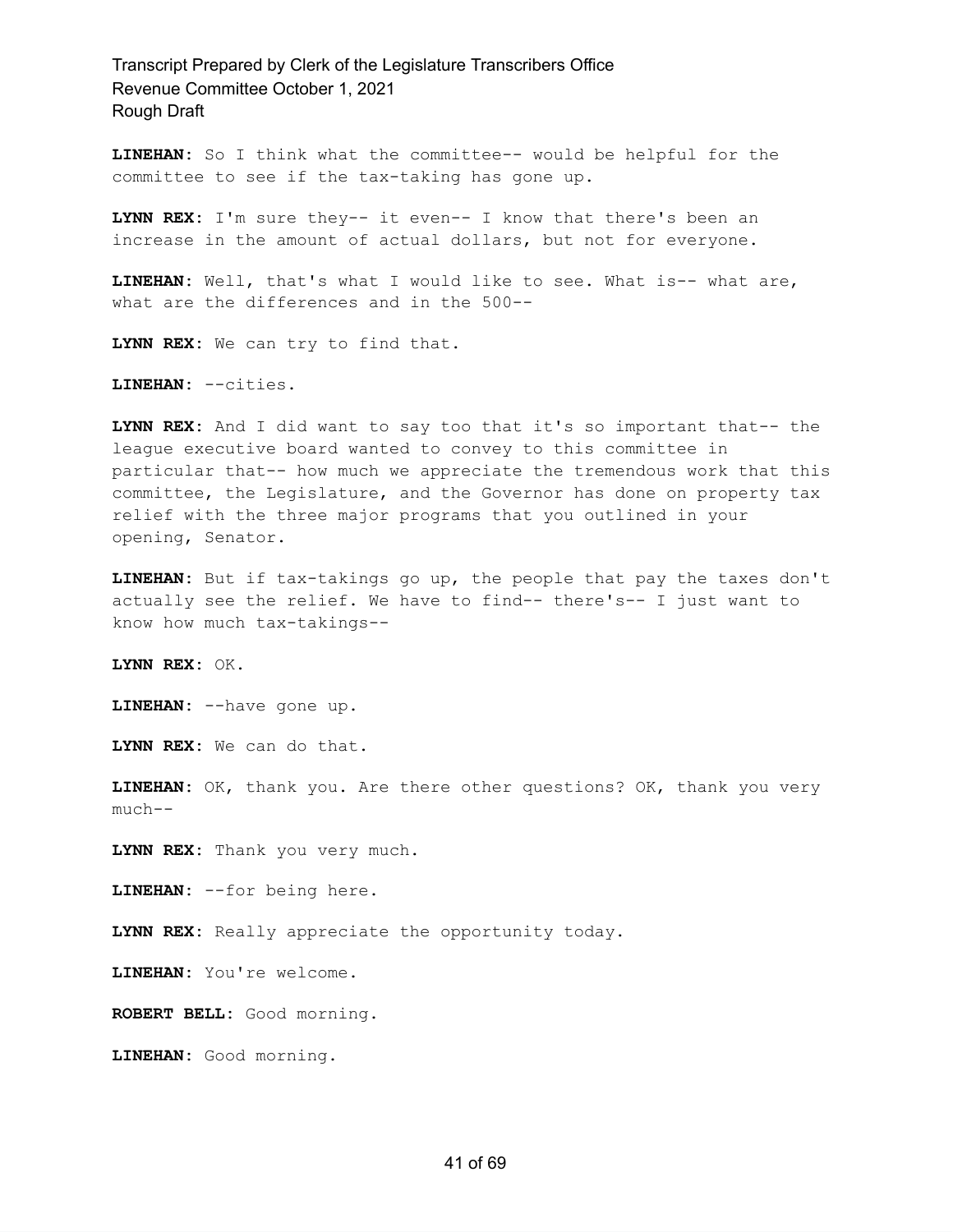**ROBERT BELL:** Chairperson Linehan and members of the Revenue Committee, my name is Robert M. Bell, last name is spelled B-e-l-l. I am the executive director and registered lobbyist for the Nebraska Insurance Federation. I appreciate the invitation of the committee to discuss the impact of taxation on the insurance industry. The Nebraska Insurance Federation is a primary trade association of insurers domiciled or with a significant economic presence in Nebraska. Currently, the federation consists of 30 member companies and eight associate members, representing a spectrum of insurers from small to Fortune 500 companies. Members write nearly all lines of insurance. One of the goals of the federation is to promote the concepts and importance of insurance products to policymakers and the public. Nebraska insurers provide high-value, quality insurance products to Nebraskans that help protect Nebraskans during difficult times. Not only do Nebraska insurers provide protections to Nebraskans, but companies also provide high-paying jobs. Members of the federation alone provide over 14,000 jobs to the Nebraska economy. According to a 2016 study, the insurance industry has had a \$14.24 billion impact on the Nebraska economy in 2015 and I wanted to give a shoutout to my board president, Shawn Pollock from Mutual Omaha, who came here for moral support, not that I need moral support to testify in front of the Revenue Committee. Insurance is important to the economy of Nebraska and Nebraska has become known as a very attractive, attractive home for insurance companies for a number of reasons, including the relative ease of working with the Legislature on needed regulatory laws and the stellar reputation of the Nebraska Department of Insurance. Another primary reason insurance companies prefer to domicile in Nebraska is the premium tax rate and its implications on federation member insurance products sold in other states. Since I'm not before the Revenue Committee very much, I'm going to spend most of my time today addressing insurance premium tax and it's accompanying retaliatory tax and the importance of each to the insurance industry and Nebraskans in general at a very high level. First, insurance premium tax. Insurance premium tax is a very old tax in Nebraska that goes back to at least the beginning of the 20th century. The statutes governing the taxation of insurance premiums are found-- currently found in Article IV, Chapter 77 of the Nebraska Revised Statutes. The tax is collected by insurance companies on the gross amount of direct written premiums received by the company during the preceding year. The rate is 1 percent of the gross amount of direct written premiums for most clients for insurance. The rate is five-tenths of a percent for group health and accidents insurance. Annuity contracts and other types of retirement and pension plans are not subject to insurance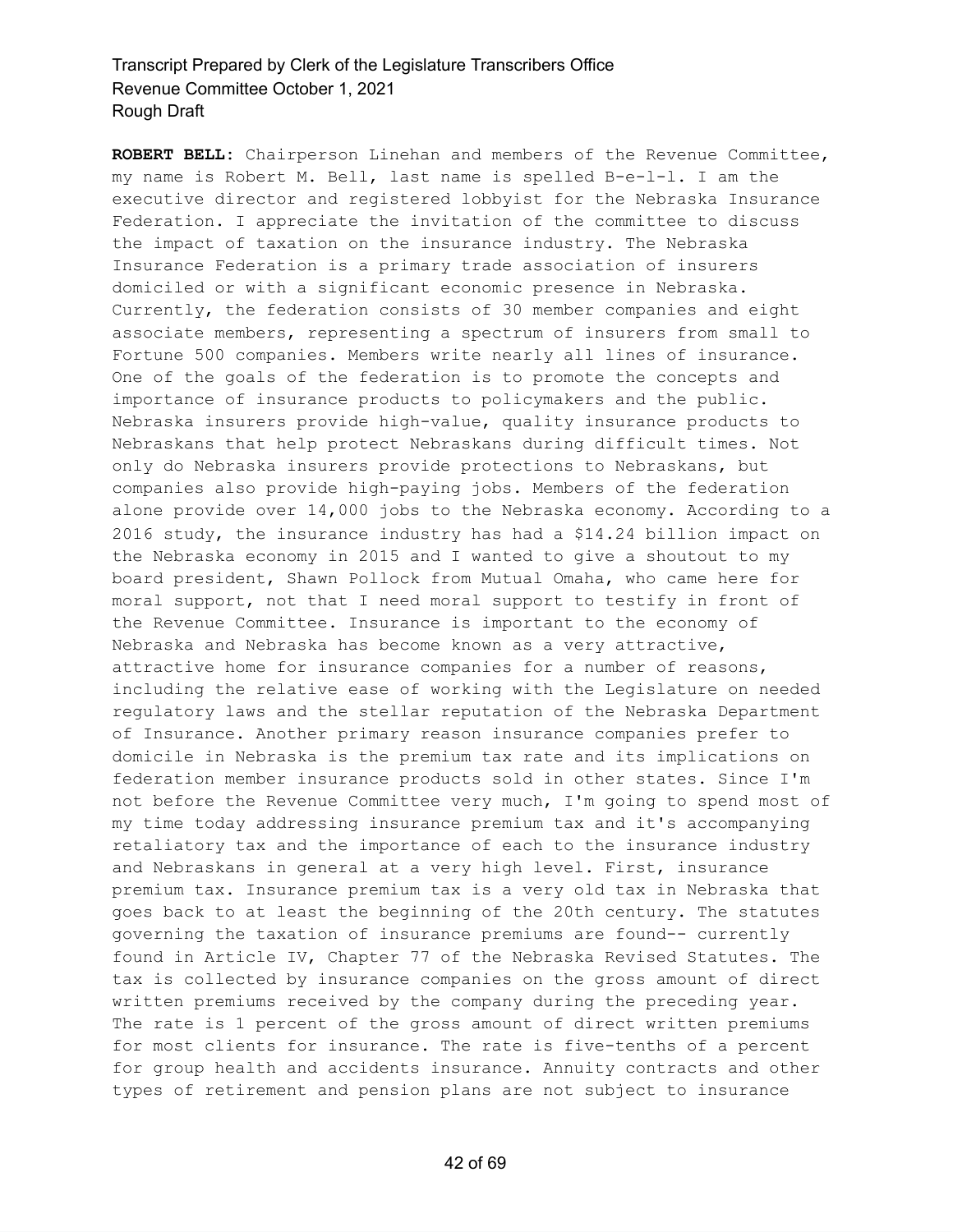premium taxation. Premium tax is unique in how it is collected. Tax is due March 1 of each year for the previous year to the Nebraska Department of Insurance and is remitted by the insurance companies. Insurers also are required to make prepayments on April 15, June 15, and September 15 in a manner and calculation set forth in Nebraska Revised Statute Section 77-918. Nebraska Revised Statutes Sections 77-912 and 77-913 direct how insurance premium tax is distributed for spending with some caveats; 50 percent is sent to the insurance tax fund, 40 percent to the general fund, and 10 percent to the mutual finance assistance fund. The insurance tax fund is allocated as follows: 10 percent to counties, 30 percent to the municipal equalization fund, and 60 percent to TEEOSA. Second, retaliatory tax. Retaliatory, retaliatory tax is a unique aspect of insurance. In the United States, congress has ceded jurisdiction of insurance regulation for the most part to the states, including taxation. The McCarran-Ferguson Act enshrined a state regulation of insurance into the United States code. Because insurance is state regulated, states are free to charge different tax rates to out-of-state insurers. To prevent this from happening, nearly all states have adopted a retaliatory-- a retaliation statute. Nebraska's is found in the insurance code at Nebraska Revised Section, Section-- Statute Section 44-115. In summary, this statute allows the Department of Insurance to charge out-of-state insurers the excess in the amount of taxes, licenses, and fees that a Nebraska insurer would pay in that particular state. More simply put, the retaliatory tax requires an insurer to pay the higher tax rate of its home state or the state where the insurance product is sold. If the tax rate of the out-of-state insurer's home state is higher than in Nebraska-- it's 1 percent-- the Nebraska Department of Insurance will impose a higher tax rate on the out-of-state insurer's insurance product premiums sold in Nebraska. So as an-- excuse me-- as an example, Alabama's premium tax rate is 2.3 percent. An Alabama insurer's products who are sold- which is sold in Nebraska will have a tax rate of 2.3 percent, which is the 1 percent Nebraska premium tax and 1.3 percent of retaliatory tax. Retaliatory tax is why insurance companies seek to locate in states where insurance premium tax is low, like Nebraska. It provides such companies, at the very least, a level playing field with other insurers when selling their products in other states. If an insurance company is based in a high-premium tax state, their insurance products are already at a competitive disadvantage in a very competitive industry. Retaliatory tax is collected and disbursed in the same manner, same manner as premium tax together, premium tax and retaliatory tax provide Nebraska with a steady and nonvolatile source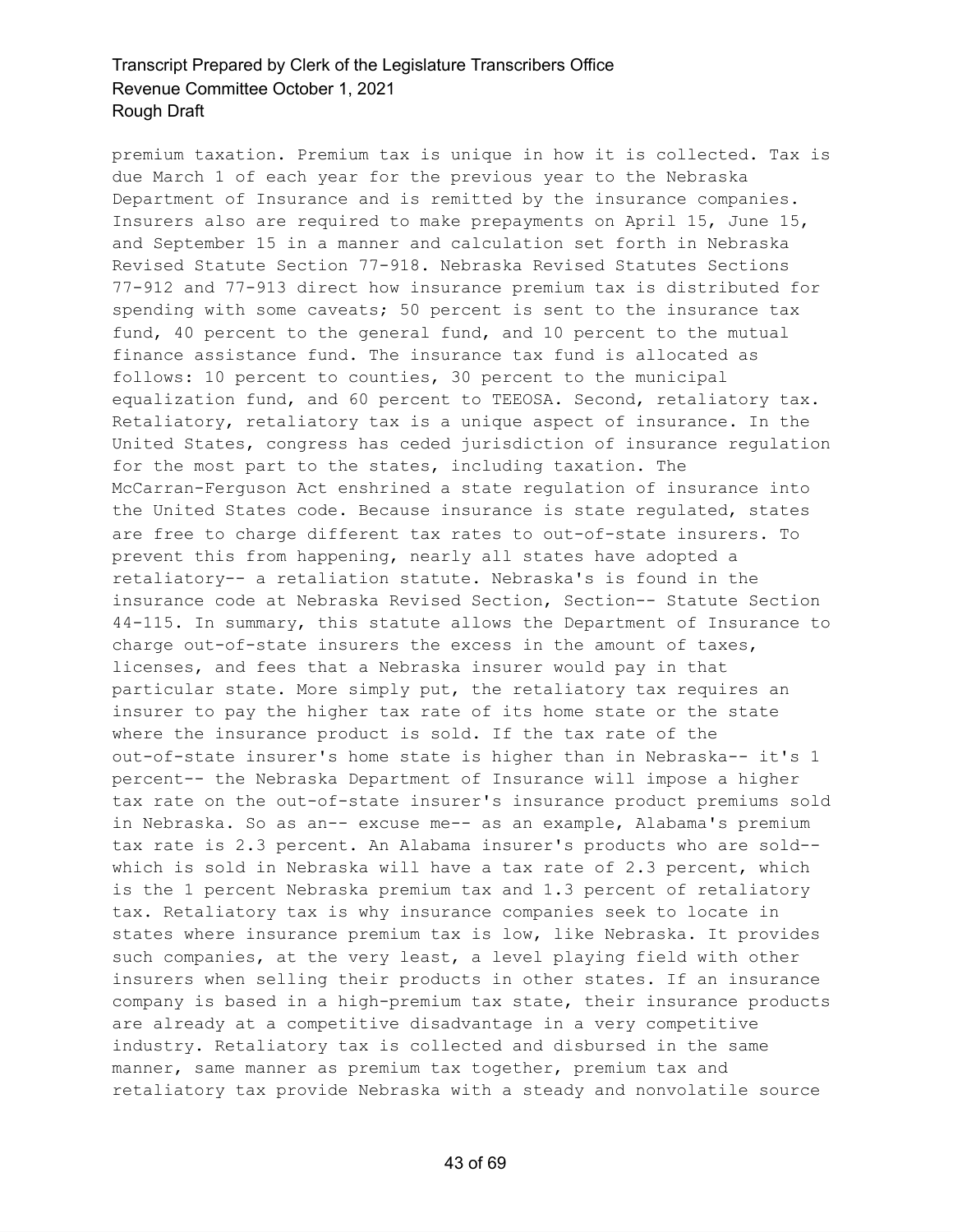of revenue to the tune of over \$114 million in 2019. Nebraska benefits from low-- Nebraskans benefit from low premium tax in two distinct ways. First, low premium tax help keep Nebraska insurance rates down. While consumers tech-- while companies technically pay the tax, this tax is obviously passed along to the consumer. Lower premium tax means lower insurance rates for Nebraska. And then second, having a low premium tax rate makes Nebraska a very attractive home for insurance companies due to the retaliatory requirements in other states. I see I'm out of time, so you can probably read the last half of, of that provision. Nebraska companies export approximately \$135 billion worth of insurance products on an annual basis, so the retaliatory tax- having a low premium tax means that they're paying lower tax rates in other states on those products and that's why it is so important, which I think I reiterated, like, 15 times in my testimony.

**LINEHAN:** Thank you.

**ROBERT BELL:** So anyway--

**LINEHAN:** Are there-- yes, Senator Bostar.

**BOSTAR:** Thank you, Chair Linehan. Thank you, Mr. Bell. How would the premium tax rate be impacted by something like a consumption tax plan?

**ROBERT BELL:** So with these-- the consumption tax plan, as it was presented to the Nebraska State Legislature, it eliminated all taxes, including the premium tax and put into place a consumption tax. So- and if, if you read the, the following legislation-- I believe it was LB133-- it talked about the taxation of those insurance premiums at the consumption tax rate, which would be 10 percent. I think the lowest or the highest tax rate for premium in any state is 4.5 (percent). And so instantaneously, Nebraska products, when they're being sold in those other states, would be taxed at a higher rate in those other states. And that tax rate, I mean, it's taxed by those states, it's collected by the other states. We don't see that money. We ran the numbers. We believe that had about a \$10 billion impact on the insurance industry in Nebraska, which is a little bit of a misnomer because they would all leave the state of Nebraska. They would not stay around. They would, they would take their licenses and they would go to a lower tax state because they would not be able to be competitive being based in Nebraska, so-- which is why we have opposed consumption tax historically.

**BOSTAR:** Thank you very much.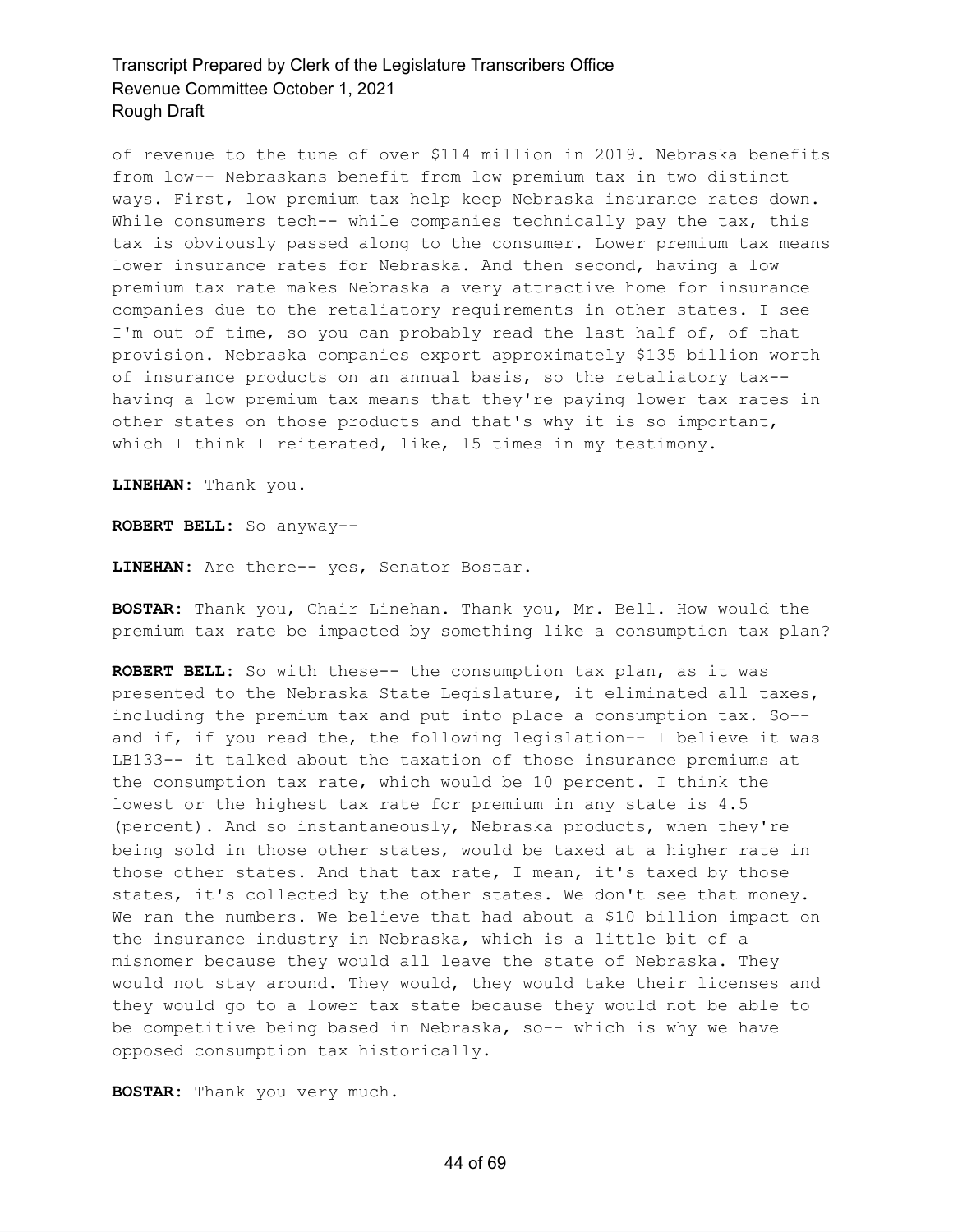**ROBERT BELL:** Yep.

**LINEHAN:** Thank you, Senator Bostar. Senator Pahls.

**PAHLS:** Thank you, Chair. I'm reading the third paragraph. It said that according to a 2016 study, the insurance industry had over \$14 billion in impact on the economy in 2015.

**ROBERT BELL:** Right.

**PAHLS:** Do you have more up to date other than--

**ROBERT BELL:** I do not, actually. We believe our industry has grown in the state in the last four or five years. Economic impact statements are-- studies are not cheap, so we haven't funded one for a while. It perhaps might be time to find a new one.

**PAHLS:** It probably would because the reason why, I pulled up the Farm Bureau. I'm-- you're, you're a little over \$14 billion. That's 2015.

**ROBERT BELL:** Sure.

**PAHLS:** Farm Bureau said receipts from farms and ranch contribute over \$21 billion to our economy and nearly \$6.8 billion in agricultural exports. So if they're expending 21-- or \$21 billion to our economy and in 2015, insurance did \$14 billion, it's-- it goes to show you the power of insurance. We're, we're talking about we're an agricultural state, but apparently insurance, even though it's basically a little over half or less, I mean, it's a significant-- that's why I wanted more up-to-date figures.

**ROBERT BELL:** Yeah. You know, I think Nebraska is a big enough state for both ag and insurance. I mean, I think we can both be very successful and--

**PAHLS:** That's true.

**ROBERT BELL:** --and banks too, even banks.

**PAHLS:** Yeah.

**ROBERT BELL:** They can be successful as well.

**PAHLS:** I think they would give me their information. I [INAUDIBLE]--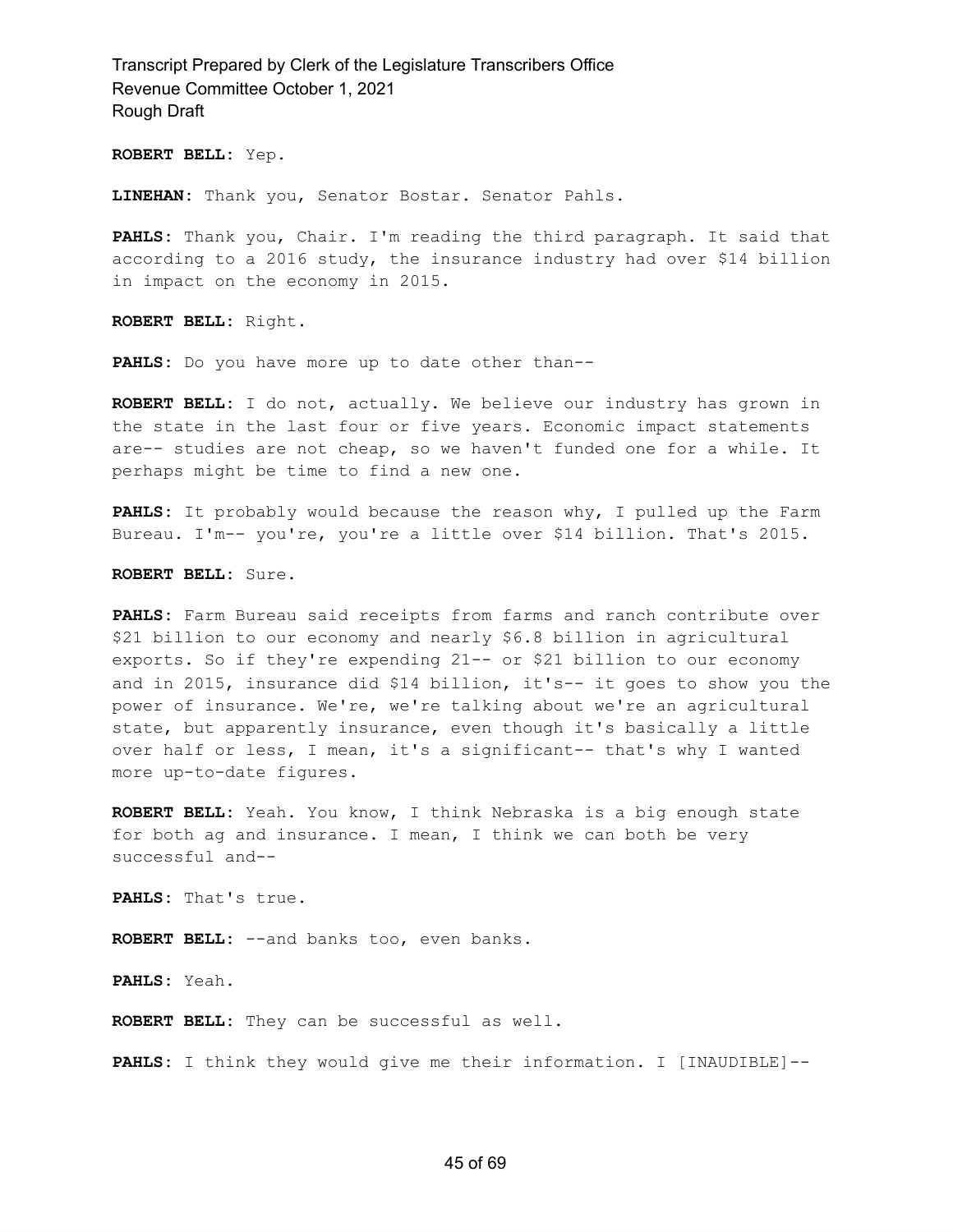**ROBERT BELL:** But we do, we do so-- and I, I remember when the gentleman from the Farm Bureau said that because then I was-- I said, well, we export \$135 billion worth of insurance.

**PAHLS:** That's, that's another point.

**ROBERT BELL:** That's very different.

**PAHLS:** I--

**ROBERT BELL:** They're very different products.

**PAHLS:** I understand that, but I'm just going to show you the power. We always talk about the ag being so important.

**ROBERT BELL:** The financial sector is big in Nebraska as well, yes.

**PAHLS:** As the former Chair of Banking, I had to push that out there.

**ROBERT BELL:** I, I appreciate that, Senator Pahls, and I--

**PAHLS:** Thank you.

**ROBERT BELL:** --you're an advocate for our industry.

**PAHLS:** Thank you.

**LINEHAN:** Thank you, Senator Pahls. Are there other questions? And on the first page, paragraph-- second from the bottom.

**\_\_\_\_\_\_\_\_\_\_\_\_\_:** The caller, Mike Flood, has left the conference.

**LINEHAN:** Bye, Mike.

**ROBERT BELL:** I do that too a lot, Senators.

**LINEHAN:** I didn't know he was here. Explain the Mutual Finance Assistance Fund, the Municipal Equalization Fund.

**ROBERT BELL:** OK, so the Mutual Finance Assistance Fund is a fund for fire departments. So that is money-- there, there's actually a, there's actually a fire tax. So when I said high level-- I'm not going to bore you with all the details of the fire tax, but a portion of that goes back to volunteer fire departments, professional fire departments throughout the state. I'm not terribly familiar with all the details of how that distribution works, but that's what that--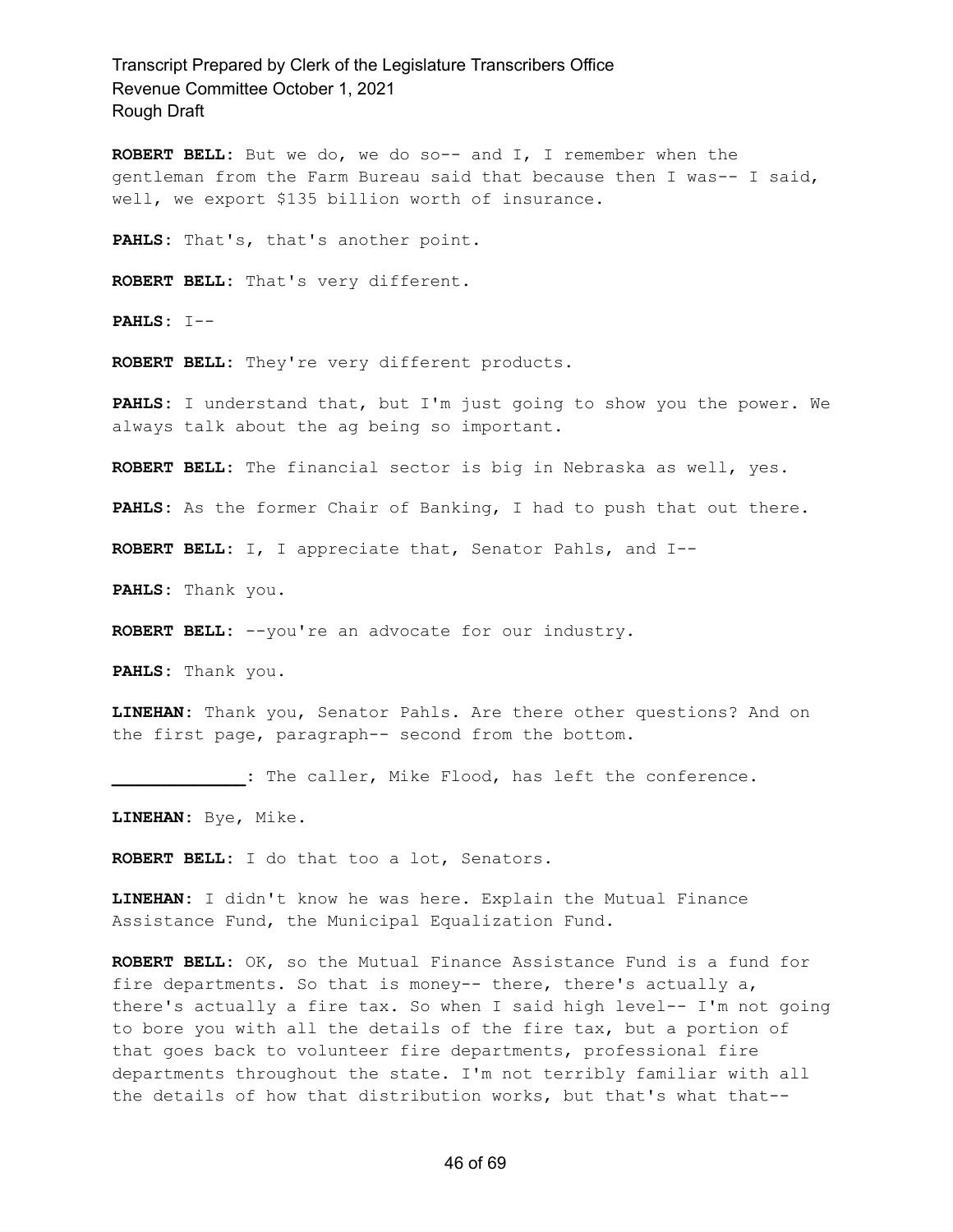**LINEHAN:** But it goes to fire departments?

**ROBERT BELL:** Yes.

**LINEHAN:** Then where does the Municipal Equalization Fund go?

**ROBERT BELL:** I believe that goes to cities or at least it used to go to cities, whether or not that statute has been updated-- I did not look before the hearing, my apologies.

**LINEHAN:** OK.

**ROBERT BELL:** I'm sure Lynn would know.

**LINEHAN:** OK, yeah, OK. Other questions from the committee? Thank you very much for being here.

**ROBERT BELL:** You're welcome. Oh and I was going to say thank you for LB1107. That was noticeable on my income tax returns, so thank you very much, committee.

**LINEHAN:** You're welcome.

**ROBERT BELL:** Yeah.

**LINEHAN:** It's called delayed gratification.

**KYLE FAIRBAIRN:** Mr. Bell might not need moral support in front of the Revenue Committee, but I certainly do. Senator Linehan, members of the Revenue Committee, my name is Kyle Fairbairn, K-y-l-e F-a-i-r-b-a-i-r-n. I represent the Greater Nebraska Schools Association. I represent the 24 largest school districts in the state of Nebraska. All, all the schools in GNSA depend heavily on equalization aid from the state. These 24 schools represent 75 percent of all the children in the state attending public schools. GNSA schools focus a great deal on equalization aid because we have less property value and we cannot meet the identified needs that is projected by the state solely on local property taxes. GNSA was asked by the committee to testify regarding tax policy within the state. We have been asked to address four questions regarding state policy. As an individual, I have had over 25 years of experience in the state and across the country in school finance. With that said, these questions are very difficult for me to answer. I, I know that our tax system has a large reliance on property taxes to fund several items in local government, but I don't know if it is excessive in all parts of the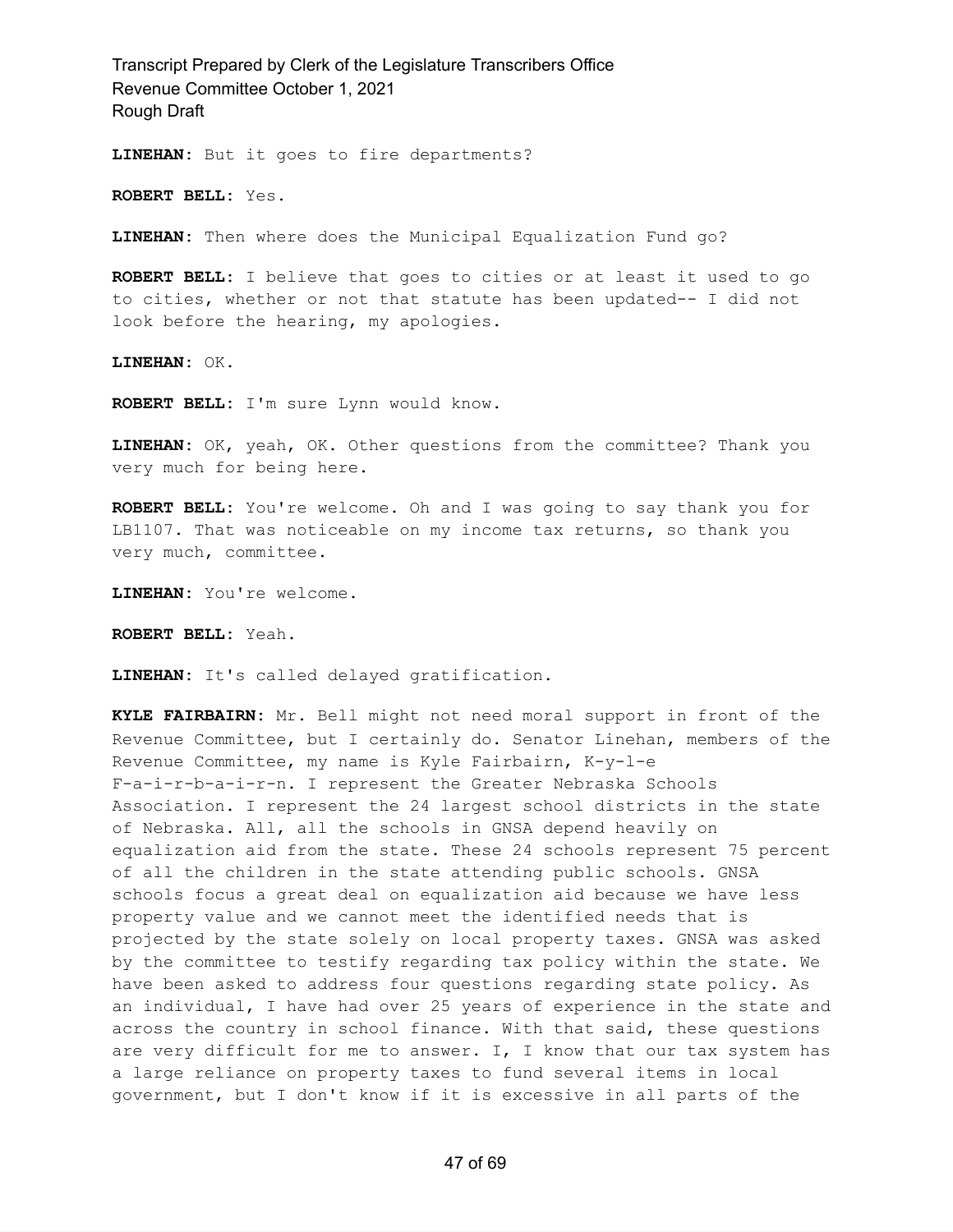state. I do know that many other states I work with have similar models to fund initiatives through property taxes, but they-- are they more or less than, than Nebraska as compared to the property values and local values and quality of life? I'm not sure I can answer that question. We also have personal income taxes, corporate income taxes, pay sales taxes just like a number of other states do. Ours are probably higher than some and lower than others in all cases, but again, that is something difficult for a school finance person to answer. Sales tax exemptions are another issue we were asked to address and the Legislature needs to decide if sales tax exemptions are right or wrong. With all that said, the one thing that I can comment on is the need for stable funding within our state to educate our children. It is true that property taxes play a different role in all districts across the state, but from being in school finance a long time, it is also the most stable of all the funding sources we receive. The state aid formula, over the years, has been changed several times to lower the needs and also, also just reduce when the state runs short on resources. There is no dedicated funding for schools set in stone as there is with items like the Highway Trust Program. Equalized schools in the state rely on, on the state to fund our schools equitably and adequately and we have no recourse if the funding isn't there. Equalization aid allows our schools I represent to serve children in an equitable manner to their peers, peers across the state. Many of you know that 85 percent of school costs come from salary and benefits. This makes it very difficult to manage when your funding source suddenly is less than expected due to a change in the formula. I believe that my fellow education groups, NRCSA and STANCE, will agree that having stabilized funding is the key to schools in our state. That's all I have for you.

**LINEHAN:** Thank you. Senator Bostar, have a question?

**BOSTAR:** Thank you, Chair Linehan. Thank you, sir. So I heard you loud and clear that stable funding is important. Is there a particular revenue source that you are advocating for for school funding? You mentioned property taxes being stable, but just to clarify--

**KYLE FAIRBAIRN:** Yeah, property taxes right now, Senator, are-- I- they're stable. They, they-- we-- you get your budget document from the state, you get your needs, you set your needs. If your, if your local property taxes can pay for those needs, you're done with your budget, basically. And in the schools I represent, you get your needs, you minus out what the local property taxes can produce, and then the state has to fund that up or has funded that up in the past. So stable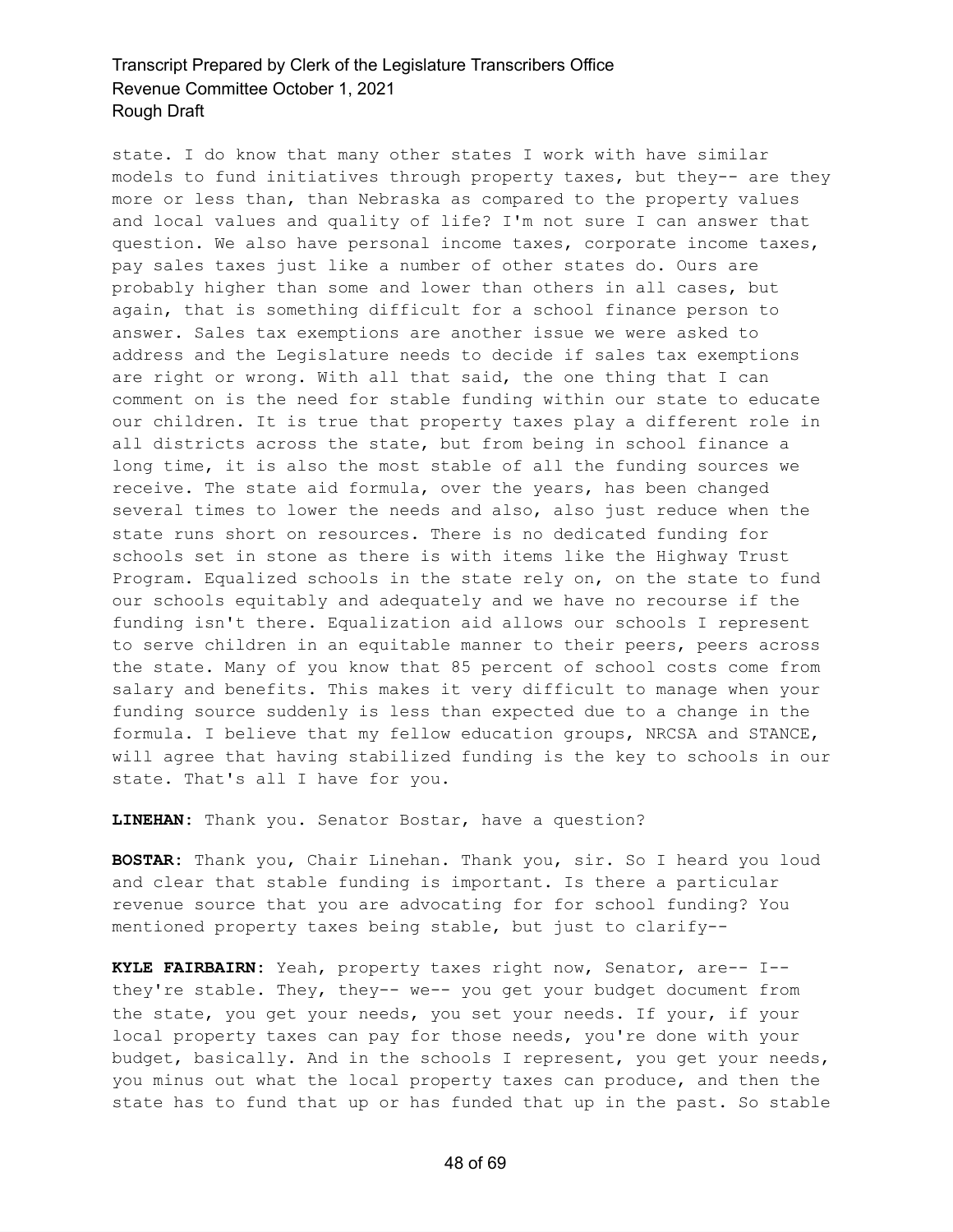funding is the key and over the last 20 years, I imagine the state aid formula has been changed 15 to 18 times over those 20 years and usually not in the better. We, we don't all of the sudden see more money put to state aid.

**BOSTAR:** Do you have thoughts on how we could structure school funding that is being sourced from a less stable place to schools in a way that we could get some more consistency out of it?

**KYLE FAIRBAIRN:** Just-- yeah, I think that-- I, I mean, the Legislature could set aside-- I mean, the Highway Trust Fund has guaranteed money for highways every year. I mean, there's, there's many things that could be done to stabilize the funding in school systems.

**BOSTAR:** OK. Any particular favorite options?

**KYLE FAIRBAIRN:** That's, that's your decision, but if it's stable, I'm all for it, Senator, so--

**BOSTAR:** Thank you very much.

**LINEHAN:** Thank you, Senator Bostar. Senator Friesen.

**FRIESEN:** Thank you, Chairwoman Linehan. So a number of times here, different testifiers have talked about if we give property tax relief, there also has to be some sort of controls to make sure it's property tax relief. So is there-- do you feel there's fair enough safeguards in place that if more state aid to-- given to the schools in a different revenue source, that property tax relief will occur?

**KYLE FAIRBAIRN:** Senator, that's a great question. We have lids right now on our property-- our, our tax request asking. We have lids on our budget, so it's very difficult to get around those. I mean, so if there was more money put in on one side, it would-- because of our budget restraints, it's, it's going to have to react some other way. I mean, you just can't, you can't get around the budget restraints that are already in law. So whether you lowered the LER or did, did something different, it's still going to affect because your budget can't go up because of the state law.

**FRIESEN:** OK, thank you.

**ALBRECHT:** I just have--

**LINEHAN:** Yes. Thank you, Senator Friesen. Senator Albrecht.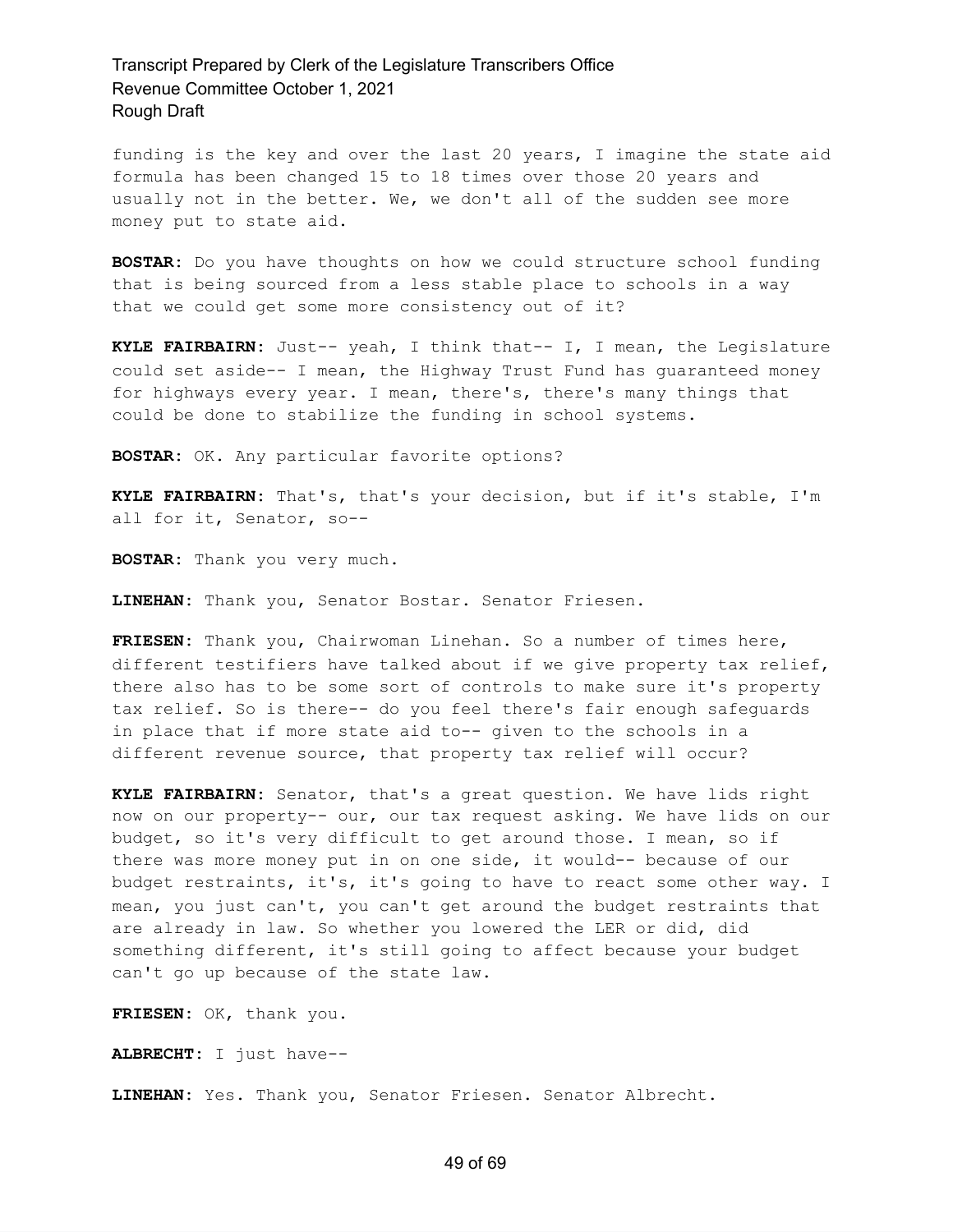**ALBRECHT:** Thank you. So you talk about stable funding. In the 25 years that you've sat in the chair that you have, would you ever say that you couldn't rely on what the state has given?

**KYLE FAIRBAIRN:** Absolutely, a number of times. When I was at Bellevue Public Schools, we had to cut two years in a row because the state cut our funding right at the end of the session and we have to make adjustments.

**ALBRECHT:** So tell me how they cut your funding-- because they didn't have enough to--

**KYLE FAIRBAIRN:** Yep.

**ALBRECHT:** So that's happening?

**KYLE FAIRBAIRN:** That's, that's a very difficult-- Senator, again, 85 percent of my costs come from-- everybody says well, just, you know, turn the lights down, you know, don't turn the heat on at 5:00 a.m. in the morning, you know, whatever that difference is. But it's such a small percentage of your budget, you have to then go in to get noncontract, nonunion people and, and eliminate some of those positions because you really don't have any other alternative to cut your budget.

**ALBRECHT:** So how long ago did that happen?

**KYLE FAIRBAIRN:** Oh, it's happened numerous times over the years.

**ALBRECHT:** Really?

**KYLE FAIRBAIRN:** Oh, yeah. I mean, three years ago, state needed \$42 million to part-- education got cut \$21 million and that went to the equalized states-- the schools in the state. And if you can produce what you need locally, you don't depend on equalization aid.

**ALBRECHT:** Thank you.

**KYLE FAIRBAIRN:** Yep.

**LINEHAN:** Thank you, Senator Albrecht. What years were you in Bellevue when they got cut two years in a row?

**KYLE FAIRBAIRN:** I was there from '97 until 2010, Senator, but I'll certainly look. But yes, we did get cut at least two years in a row.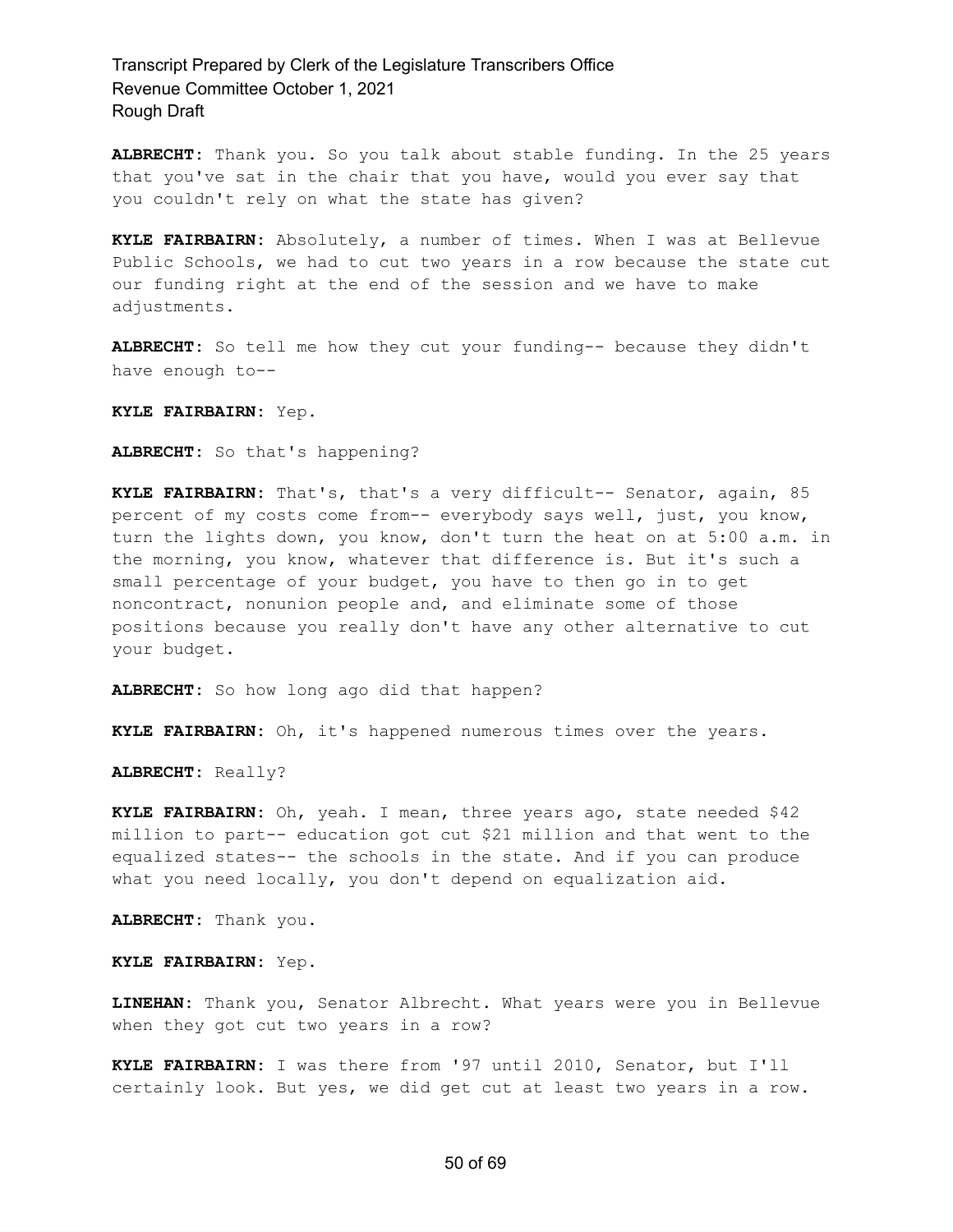**LINEHAN:** So that was during the Great Recession, right?

**KYLE FAIRBAIRN:** Yep, absolutely.

**LINEHAN:** 2009?

**KYLE FAIRBAIRN:** Yep, '08 and '09.

**LINEHAN:** Wasn't there significant funding that came from the federal government in 2009?

**KYLE FAIRBAIRN:** With very specific needs and, and uses, Senator, yes.

**LINEHAN:** And wasn't it explicit to the schools at that time that that funding was a one-time deal and wouldn't be--

**KYLE FAIRBAIRN:** Yep.

**LINEHAN:** --coming back? So you still call that a cut, even though it was explained it would just be one time?

**KYLE FAIRBAIRN:** It was a cut in state aid. It wasn't a cut in overall funding, Senator, but it was a cut in state aid, yes.

**LINEHAN:** OK, but--

**KYLE FAIRBAIRN:** And, and our funds had to be used on specific purposes.

**LINEHAN:** OK, I get that, but in 2009 or 2-- I don't have the notes in front of me. I can't remember if it's 2009 or 2010-- there was a significant increase in TEEOSA aid from federal funding.

**KYLE FAIRBAIRN:** Federal funding in TEEOSA aid? I'm--

**LINEHAN:** ARRA money. Thank you.

**KYLE FAIRBAIRN:** Yes, there was ARRA money, but it did not replace state aid because there were specific, specific uses for the ARRA funds. Instructions--

**LINEHAN:** Did the ARRA funding-- or TEEOSA funding in that year go up significantly?

**KYLE FAIRBAIRN:** Yes, it did.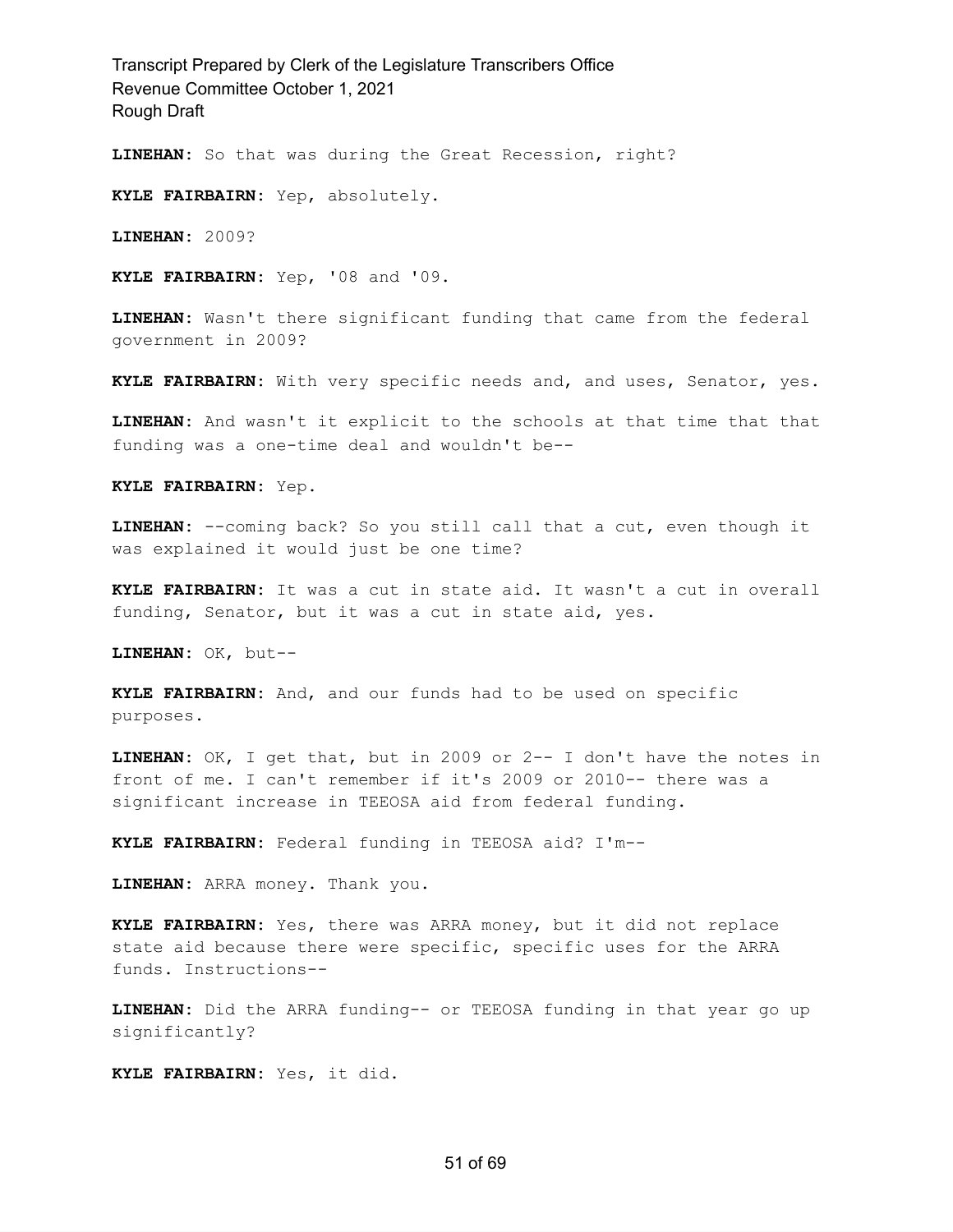**LINEHAN:** And then the next-- and they said it was a one time. I mean, there's letters from the Department of Ed, state school board saying that's a one-time deal.

**KYLE FAIRBAIRN:** Right.

**LINEHAN:** But then you now referred to that as a cut.

**KYLE FAIRBAIRN:** It was a cut in state aid, Senator.

**LINEHAN:** So you do refer to it as a cut, OK.

**KYLE FAIRBAIRN:** Yes.

**LINEHAN:** Thank you. Lids-- explain the lid on your asking.

**KYLE FAIRBAIRN:** We have a budget limitation every year and we have a lid on our tax asking of \$1.05.

**LINEHAN:** But there's no lid on the valuation increases?

**KYLE FAIRBAIRN:** No.

**LINEHAN:** So out of your 24 school districts, how many of them- considering that most of the valuations have gone up significantly in the last 12 months, how many of them do you expect will cut the levies this fall?

**KYLE FAIRBAIRN:** I imagine none because it, it's a direct offset from state aid. So if you cut your property taxes, the state doesn't match it because it's using the LER. So there is-- you either lose it on the state or have to tax locally. That's why the state funding for, for TEEOSA has not gone up because the property values have gone up. It's a straight, it's a straight deduct.

**LINEHAN:** I think TEEOSA funding has gone up, but next time I'll have more information in front of me. Thank you. Are there any other questions? Yes, Senator Pahls.

**PAHLS:** Thank you. So in other words-- like I say, you either have state aid or a property tax, is that--

**KYLE FAIRBAIRN:** That's it.

**PAHLS:** If one goes up, the other one--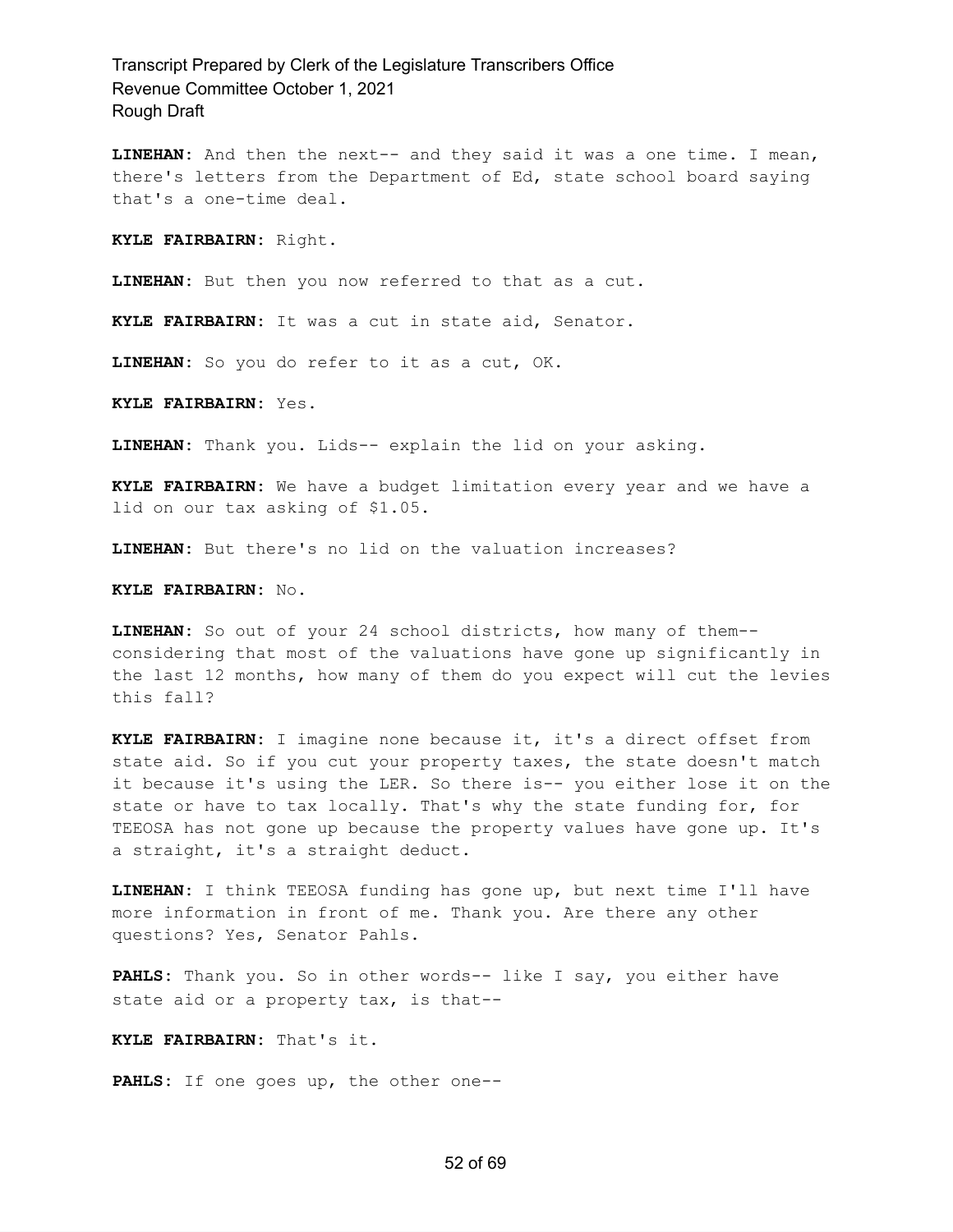**KYLE FAIRBAIRN:** In, in an equalized school district, that's correct, Senator, yep.

**PAHLS:** OK.

**KYLE FAIRBAIRN:** So Lincoln last year, their property taxes, I believe, went up 7 percent. Their state aid went down 7 percent.

PAHLS: So it's actually a-- a tradeoff is what it is.

**KYLE FAIRBAIRN:** It's a tradeoff.

**PAHLS:** So you, you really didn't gain a lot by the increase in property tax because you--

**KYLE FAIRBAIRN:** No, because it's an offset in, in the state aid.

**PAHLS:** Yeah, I think sometimes people don't understand--

**KYLE FAIRBAIRN:** That's exactly right, Senator.

**PAHLS:** But I have a question here. I've been at this a long time. Why are, why are we hesitant about going to the public for additional money? Let's say we had to do that on a regular basis. Because I hear-- I've heard the chambers think education is needed in the state. Everybody's bragging about that. Well, then why are schools afraid of-- let's say we're going to go to a vote of the people on some of these things.

**KYLE FAIRBAIRN:** Well, and I think-- and you've seen that happen. We've had overrides in Westside and Millard--

**PAHLS:** Right.

**KYLE FAIRBAIRN:** --because they have felt it's that important to continue the education programs that they have. But it's also a very difficult decision because our property taxes are at \$1.05 in most of our school districts, which is the maximum allowed by law. And to go over that, it, it looks like you're doing something wrong. And that's not necessarily the case, but it looks-- the, the perception is that's the case.

**PAHLS:** But if the people really believe in your school, I, I, I would think that it's called marketing--

**KYLE FAIRBAIRN:** I-- yep.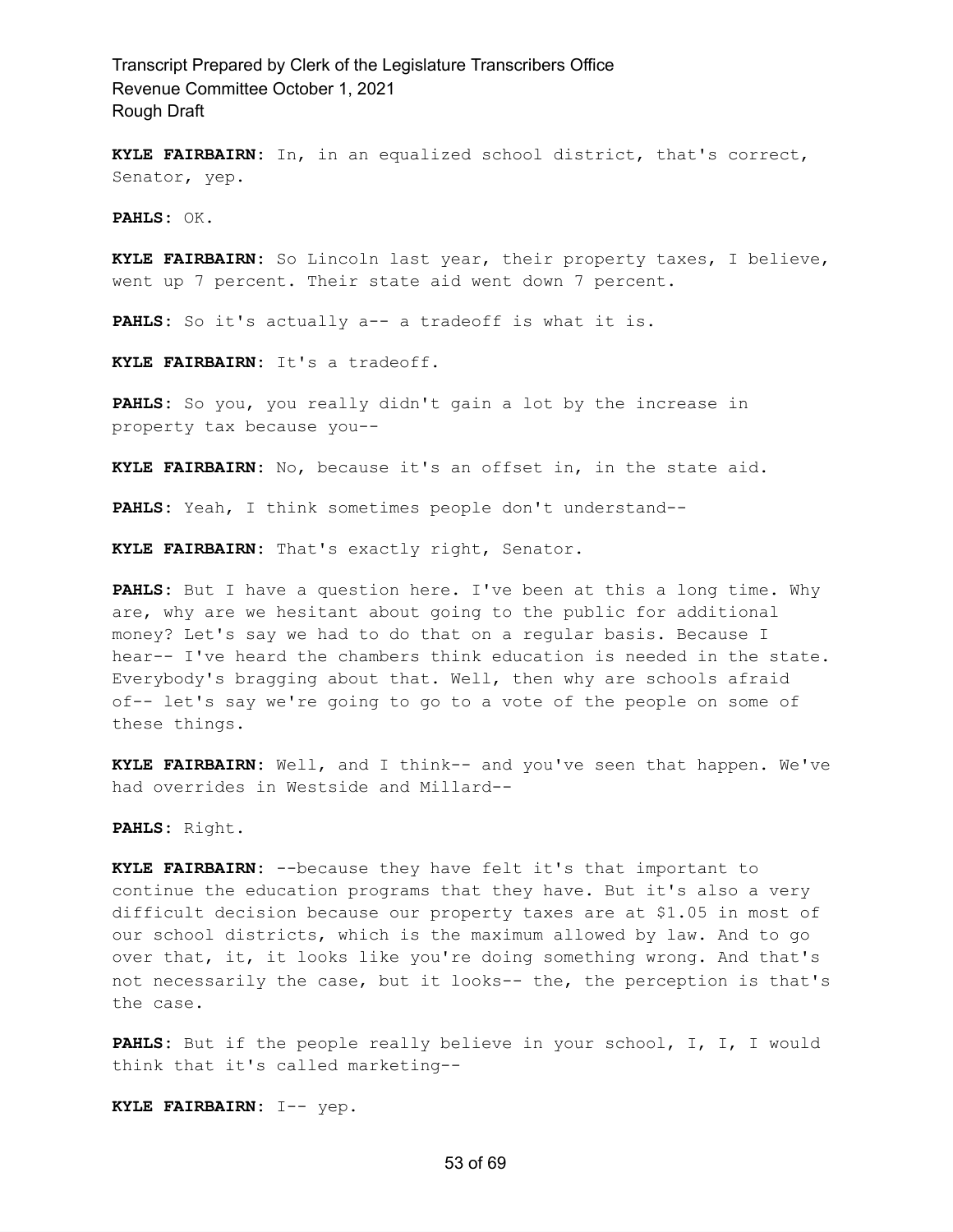PAHLS: --you know, and-- see, I, I think there's got to be a challenge out there because so many places we're-- that we're talking about and even in the rural areas that everything's going up and there's no control. Well, then let's make it so the school boards are forced to go to the vote of the people more often. Because here's the catch, as I, I talked to on the floor, talking to these colleges, the people going into teaching, it's going downhill.

#### **KYLE FAIRBAIRN:** Absolutely.

**PAHLS:** Eventually, supply and demand is going to-- is-- it's going to be an issue. You may say I want to cut all this, but you just told me 85 percent of this-- of it is salaries-- of the, the budget. I think, I think it's a challenge and just say hey, guys, if we can run a good school here, take to a vote of the people, take that chance. I know there's a cost to that, but now everything is done by-- can't you do that all by mail, the ballots?

**KYLE FAIRBAIRN:** You can. There's still, there's still a cost to have an, have an election, Senator, but yeah and I think you're going to see that because there are major teacher shortages and not just in Omaha, but rural Nebraska finding teachers. Qualified teachers for special education, it's almost impossible. All the West Coast schools come to Nebraska and South Dakota and North Dakota and recruit their, their, their special education teachers because there's none in California and Washington state. And so, yeah, I think it's going to come to that.

**PAHLS:** Well, then I say take the challenge. Let people know. If we want good schools, we have to do it and if they say no, then that's--

**KYLE FAIRBAIRN:** Their decision.

**PAHLS:** --those communities will either-- blow away if they don't have teachers. I mean, I think-- I would accept the challenge. I would not backtrack because if you think you're good-- I know some of my peers would shoot me for saying that, but if they-- go that extra mile, go that extra step, prove to the people.

**KYLE FAIRBAIRN:** And we do have-- I-- the-- we have great schools in the state of Nebraska.

**PAHLS:** I'm not questioning that.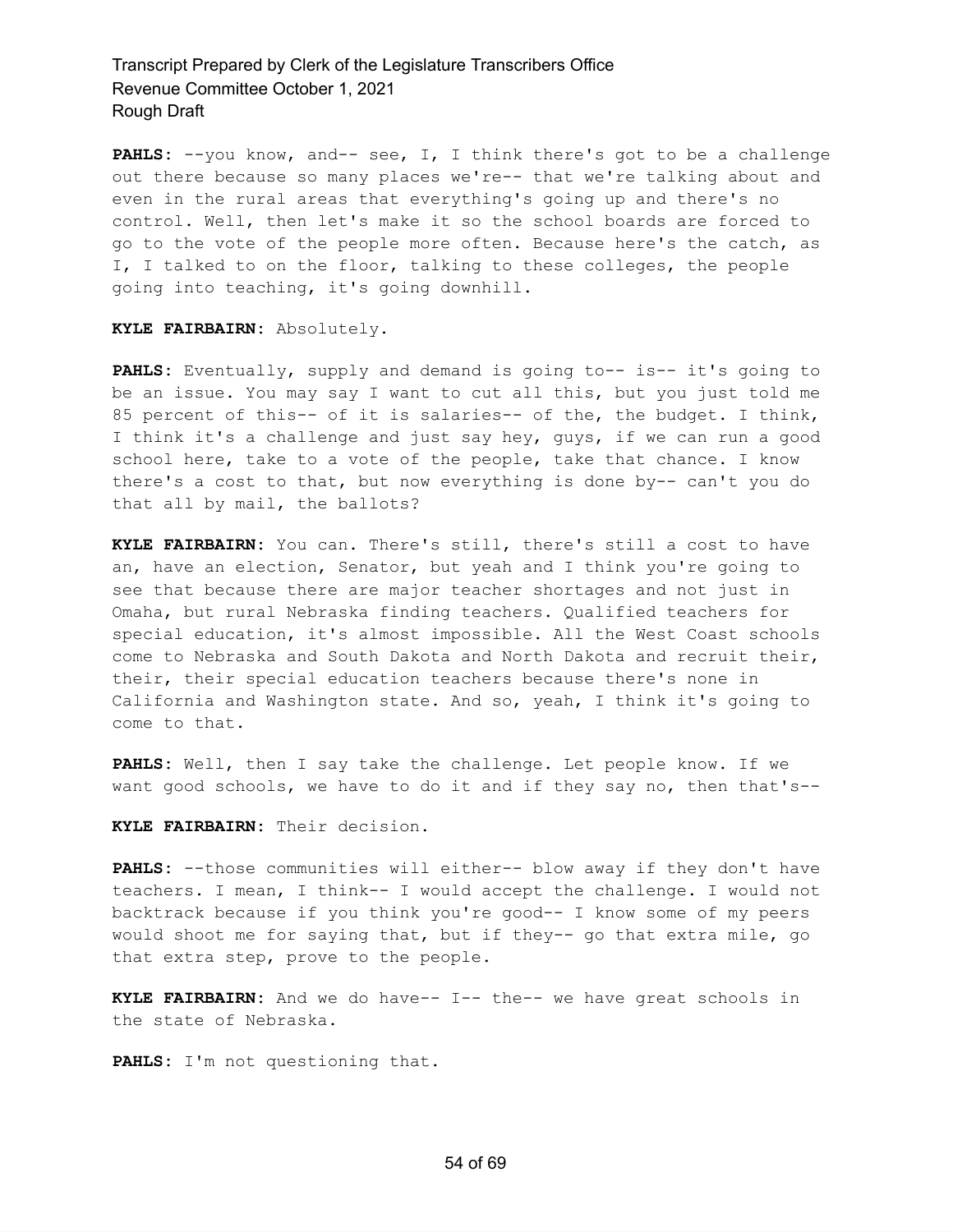**KYLE FAIRBAIRN:** Yeah, and that's, and that's something-- again, the business folks come up and they talk about-- education is, is a main feeder in keeping people in this state.

**PAHLS:** Right.

**KYLE FAIRBAIRN:** And I, I think it's very important that we do the right thing for kids.

**PAHLS:** Then they would start selling the schools themselves.

**KYLE FAIRBAIRN:** Absolutely.

**PAHLS:** I think instead of sitting on the sidelines, they be more-- I, I, I say take the challenge and if we can't do it, then we deserve what we get.

**KYLE FAIRBAIRN:** Yeah.

**PAHLS:** I know that's-- I'm, I'm sort of hard-nosed on some of that stuff.

**LINEHAN:** Thank you, Senator Pahls. Senator Friesen.

**FRIESEN:** Thank you, Chairwoman Linehan. So over the years, we've heard the Governor talked a lot about school funding, property taxes are a local issue and it's a local decision. And you're saying how important education is to communities. Should we raise the lid limit? It's been stable for a long time.

**KYLE FAIRBAIRN:** It's been, been at \$1.05 a long time, Senator. With the conversations around property taxes right now, I'm not sure if that's a doable thing, Senator. I-- you know, just being frank. Again, in equalized school districts, it is a direct tradeoff. I mean, whether your property taxes go up, your state aid goes down. I mean it a, it's a--

**FRIESEN:** Well, we were just advocating here for a vote of the people to raise your lids, so I mean, maybe we should just raise the lid.

**KYLE FAIRBAIRN:** I'm-- I'd-- we could get behind that.

**FRIESEN:** Thank you.

**LINEHAN:** The \$1.05 is your general fund, right?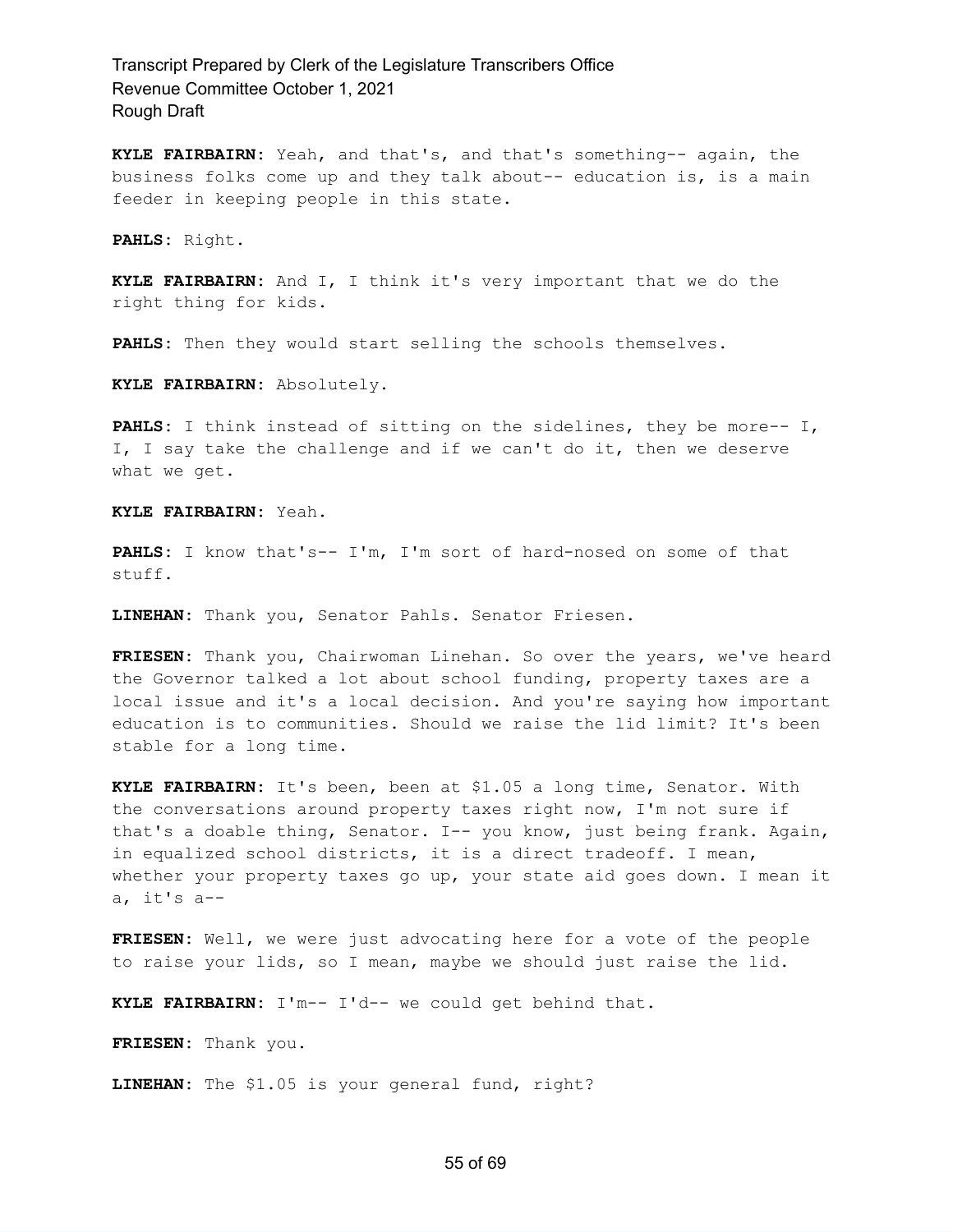**KYLE FAIRBAIRN:** Yes, ma'am.

**LINEHAN:** So many of the schools are at a higher levy than \$1.05.

**KYLE FAIRBAIRN:** Yes, absolutely.

**LINEHAN:** Because I think Elkhorn is at \$1.40.

**KYLE FAIRBAIRN:** Right and that's almost all bonding because I mean, they're adding 500 kids a year. My biggest school in Bellevue is--

**LINEHAN:** I-- yeah-- familiar with Elkhorn. So the formula, the basics of the formula are pretty simple, although everybody says it's very complicated and you pointed that out. When valuations go up, aid drops. So isn't that what happened to agriculture?

**KYLE FAIRBAIRN:** In what way, Senator?

**LINEHAN:** In-- their valuations went up, so that's why we have 170 schools with no equalization aid.

**KYLE FAIRBAIRN:** That's-- I-- yep.

**LINEHAN:** So do you support basic funding so some of those schools would get funding?

**KYLE FAIRBAIRN:** Not, not in, not in the way it's set up right now, Senator, because they can produce all they need locally and the schools I represent can't. If TEEOSA was firm on where it was at, absolutely, but it, it hasn't proven--

**LINEHAN:** Excuse me--

**KYLE FAIRBAIRN:** --to be at that point.

**LINEHAN:** --firm in where it's at, what do you mean firm?

**KYLE FAIRBAIRN:** Firm that it's funded, it's funded first and, and over the top because our schools can't, can't live without it.

**LINEHAN:** Has TEEOSA funding being cut the last three years in the Legislature?

**KYLE FAIRBAIRN:** No.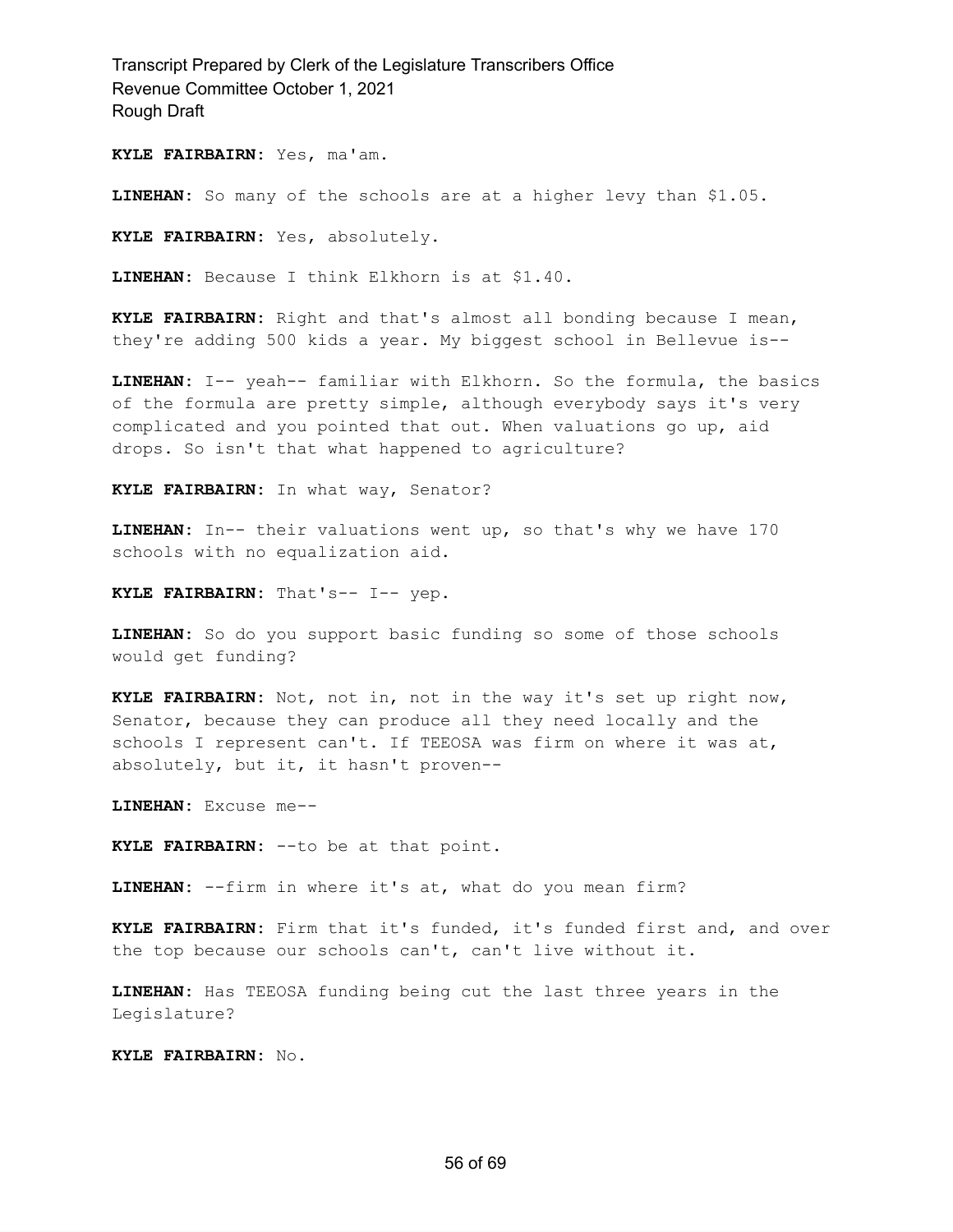**LINEHAN:** Thank you. Are there other questions? Thank you for being here.

**KYLE FAIRBAIRN:** Thank you.

**LINEHAN:** Hi.

**AARON PLAS:** Hi. My name is Aaron Plas, A-a-r-o-n P-l-a-s. I'm the superintendent of Lakeview Community Schools in Columbus and the current president of Schools Taking Action for Nebraska Children's Education, also known as STANCE. STANCE is comprised of 19 mid-sized school districts free of lobbyists that represents over 25,000 schoolchildren in Nebraska. STANCE is unique in the fact that we represent the entire state from Chadron all the way to Blair, districts that have a \$1.05 levy down to 67 cents, and enrollments from 900 to 4,000. We are representative of Nebraska education. We do not take our position lightly on legislative issues or testimony. STANCE really appreciates the opportunity to testify at this hearing and like to begin by thanking Chair Linehan and the Revenue Committee for having us. While we're very flattered to be here testifying for this hearing on the structure of different taxing sources, we would also like to acknowledge that we're not tax policy experts. On the other hand, we do believe we can speak on taxation as it pertains to education. We're often active on taxation bills related to education, but rarely when they're not. With that said, my testimony is geared towards answering the questions posed from your committee from the vantage point of the schools represented by STANCE. The first question asked in the invitation about the tax system in Nebraska and the areas of potentially needed reform, property taxes are very clearly an area of focus as it pertains to school funding and we continue to believe there's an overreliance on property taxes to adequately fund our schools and we've testified that-- on that in the past with other bills. In stating this, we concurrently believe that there is a direct result of the current school funding model, which makes property taxes the only stable source of funding for our schools. Without different, different revenue sources, we believe there are few sustainable options to reduce property taxes while also adequately delivering the high-quality educational services our stakeholders and communities expect. We know that there's-- it's been said several times today and we expected that, the rhetoric that schools are overspending, which is also a direct result of high property taxes, but we also feel that that's a very narrow view on a super complex topic. Schools have increased their yearly-- average yearly expenses below the state expenditures over the last ten years. In addition, schools have many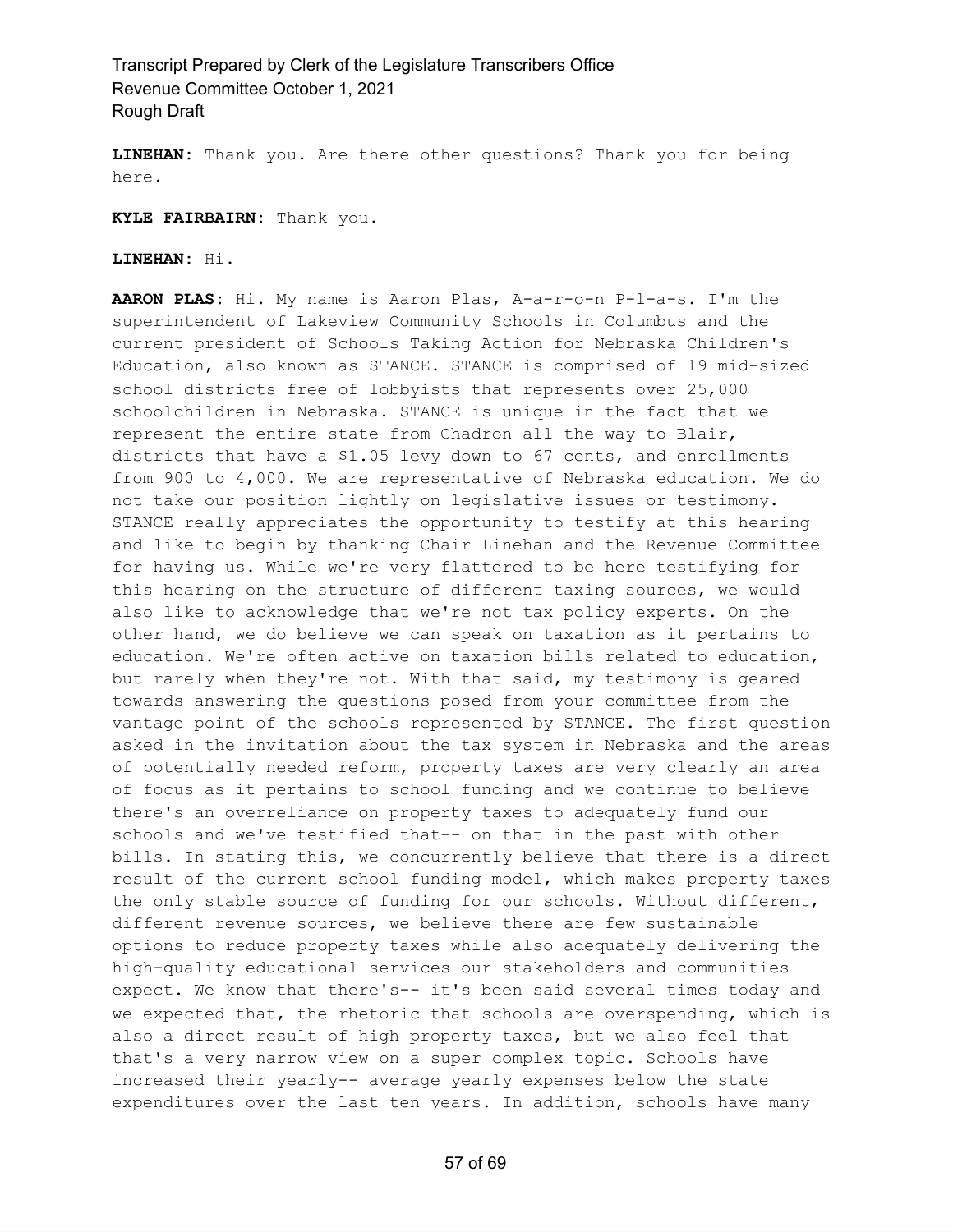expenditure and revenue caps and lids, as discussed previously, that ensure there are reasonable parameters and oversight. Each school district also has a locally elected board of education that represents and holds accountable to the local constituents. There are also many practices, procedures, and laws which reinforce the transparency that schools provide to their local communities. STANCE is very open to finding solutions, which-- any type of solutions that are out there and any shifts in funded education, as long as it's maintained as some type of stable funding source without any additional caps and lids and restrictions. For our organization to take a formal position, though, we would need an actual bill to examine since there are often much gray area and concepts are different maybe than what materializes in actual bill language. The next question that was asked was to provide that information about the expansion of sales tax base by eliminating exemptions and adding specific services. As an educational group, we are not tax policy experts and cannot provide any type of detailed assessment on tax exemptions, but within our school systems, we know our boards of education are always looking at revenues and expenses and examining the cost and benefits of those different decisions, strategies, and actions. This process happens all the time and it's necessary to ensure our school systems are functioning as our community would expect. During preparations for this testimony-- I'm not certain if this is correct or not, but I counted 91 tax exemptions currently offered by the state of Nebraska. It seems prudent that our state would look at those 91 exemptions and any lost revenue they may generate just to determine if the, the benefit is worth the cost. Several years ago, STANCE and other education groups worked closely with Senator Briese on LB1084. That particular plan lifted several state tax exemptions and STANCE was at the table during the development of that legislation and we, we continue to be eager to be involved in any genuine conversations geared towards finding solutions. If the sales tax is expanded, how should any new revenue stream be utilized was the third question asked. Our education-based group would be remiss not to believe that additional money into the educational system to create a reliable funding mechanism and reduce the overreliance on property taxes would be a prudent use of any additional state tax revenues. With that said, again, STANCE is not a tax-- an expert in tax policy. Therefore, in this testimony, you've noticed we've avoided wading too deeply into the intricacies of tax policy other than the perceived role we see for future school funding solutions. So in conclusion, STANCE supports policy that promotes a stable and reliable system of funding that both improves the availability of funding for schools and is free of unreasonable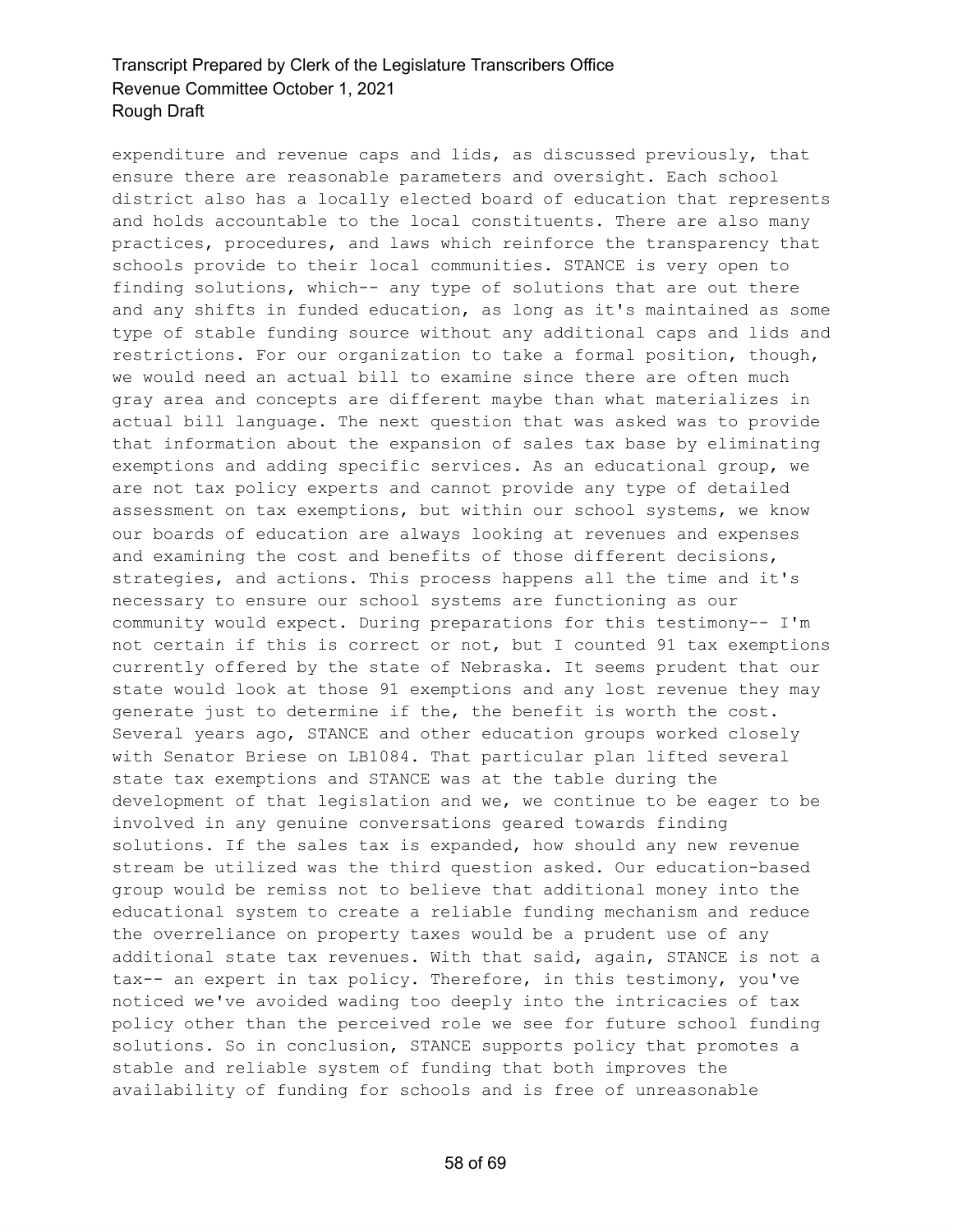additional caps, lids, or restraints. We realize the burden of taxes on our local patrons and are always open to ideas that ensure a high-quality education for our students while keeping taxation associated with education reasonable. Thanks for the opportunity to be here and be happy to try to answer any questions.

**LINEHAN:** Thank you. Are there any questions from the committee? Senator Friesen.

**FRIESEN:** Thank you, Chairwoman Linehan. So in the past, STANCE was always opposed to giving any more money to the nonequalized schools. So if we broaden our tax base and our sales tax base and put more money to schools, are you still going to be opposed to giving money to nonequalized schools or does it all have to go to equalized schools?

**AARON PLAS:** I don't know that STANCE has been opposed to money not going to nonequalized schools. Sometimes in those situations, we've had to take a neutral stance because we have--

**FRIESEN:** I don't remember any favorable testimony-- any of the different things we've had here, is there?

**AARON PLAS:** So we're typically neutral because we have nonequalized and equalized.

**FRIESEN:** OK.

**AARON PLAS:** And if-- you know, when there's specific bills that come through, we look at them as a group and if we can't come to a consensus, then we may end up taking neutral testimony and every school kind of do their own--

**FRIESEN:** So there hasn't been support.

**AARON PLAS:** Yeah, we've been neutral on the those--

**FRIESEN:** OK--

**AARON PLAS:** --generally.

**FRIESEN:** --so would they take a neutral stand on where the money goes if they expanded funding?

**AARON PLAS:** If there was a specific bill that had-- that we could examine and look at how would it affect all of the 19 schools, you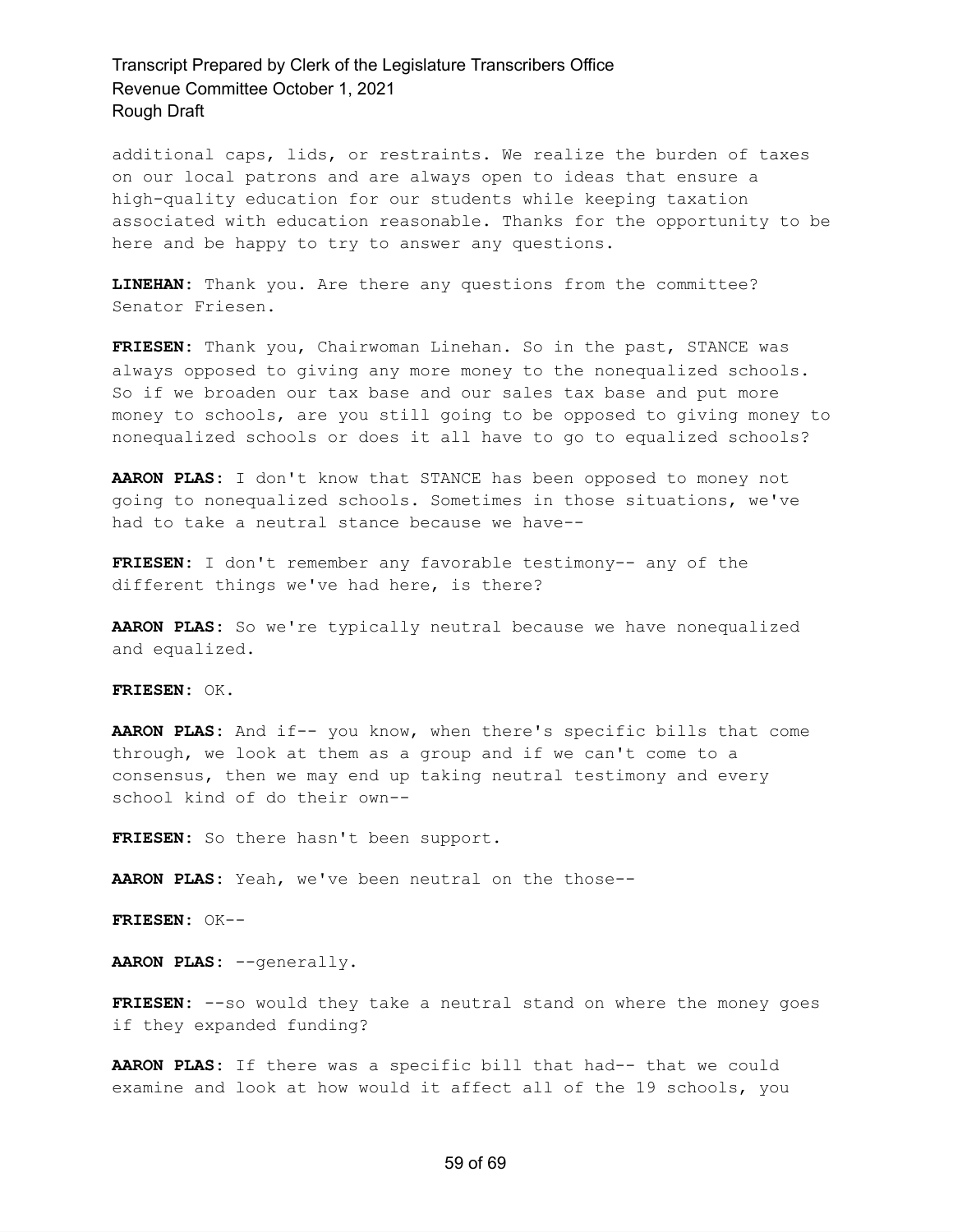know, we could be support, opposed, or neutral just depending on what the language of that specific bill was.

**FRIESEN:** OK, thank you.

**LINEHAN:** Thank you, Senator Friesen. Are there other questions? Senator Pahls.

**PAHLS:** Thank you, Chair. You know, I'm looking over the group of schools that are under your leadership and I-- just by looking at these names and having been to, to all of these towns, I see them as sort of like little hubs. They have to-- and for them to survive, they have to have good schools, so I would think that, that the individuals living in those towns would support even taking a vote on increasing monies for schools. I, I would assume they would.

**AARON PLAS:** I think our-- the communities that STANCE represents are generally very supportive of education. You know, every two years they go to the ballot or the polls and they elect boards of education as well. And I know in these small communities, you know, our boards of education, they're, they're ingrained in the community and they're hearing if people believe that there's anything going on in the school that they don't like. And so, you know, I think in some ways, every couple of years, our, our communities go to the polls and figure out what's going on in the school, if they're OK or not.

**PAHLS:** So they're very involved, but you're telling me, for the most part-- I have to be honest. Several weeks ago at a Millard, Millard board meeting, one of the board members was absent and people clapped because it was dealing with the mask on him. So I commend the school boards. So many times we got on them because schools are spending all this money, but if they are part of that community, they're probably- they have a lot of neighbors who would probably talk to them if they think they're overdoing it. Just that part irritates me when we act like all this money that's being spent by the local-- in these local communities, like by some formed group that's coming in, people who live there.

**AARON PLAS:** Yeah, we have a lot of respect for our boards as well. The-- it's a, it's a tough job and especially in smaller communities like we represent in STANCE and that. You know, they do a great job of making decisions that are best for their school and community.

**PAHLS:** Thank you for your information.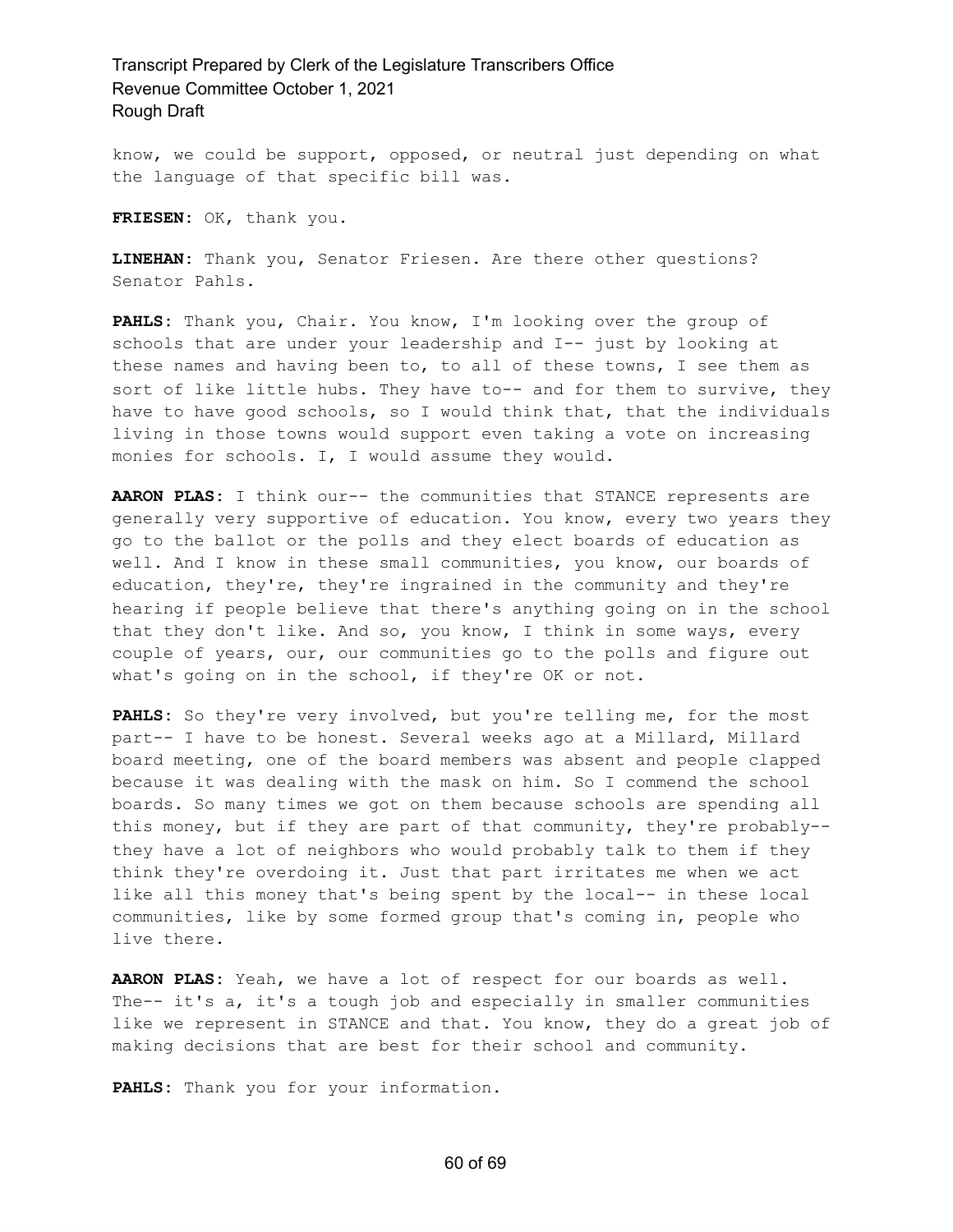**LINEHAN:** Thank you, Senator Pahls. Are there other questions? I think just-- clear the disconnect here on-- I think STANCE and NRCSA did support Senator Briese's LB1084. The part of the-- then the disconnect came along when we went to LB974. We didn't have a dedicated revenue source, right? That's where we disconnected, I believe.

**AARON PLAS:** It's been a few years, but I think that's generally-- I think that's true.

**LINEHAN:** It's been a couple years, yes.

**AARON PLAS:** As it continued to be amended, it--

**LINEHAN:** Right.

**AARON PLAS:** --it-- things changed.

**LINEHAN:** Right. So part of that-- I just want to add this because part of that was they didn't know where would we come up with the \$524 million in the third year of that program. And we're now in what would have been the second year and we're at \$538 million in the property tax-- income tax relief, so we would have had the money.

**AARON PLAS:** Yeah.

**LINEHAN:** Other questions? Thank you for being here.

**AARON PLAS:** Yes, thank you, guys.

**LINEHAN:** We're going to-- I think-- we think there's only three more testifiers, so we're just going-- wait--

**\_\_\_\_\_\_\_\_\_\_\_\_\_:** Three.

**LINEHAN:** --three, so we're not going to break for lunch. We're just going to push through.

**JACK MOLES:** I was going to say if there's no questions, I can [INAUDIBLE] too.

**LINEHAN:** No, no, no.

**JACK MOLES:** Good morning, Senator Linehan and the members of the Revenue Committee. My name is Jack Moles. That's J-a-c-k M-o-l-e-s. I'm the executive director of Nebraska Rural Community Schools Association, also known as NRCSA. NRCSA last year was made up of 213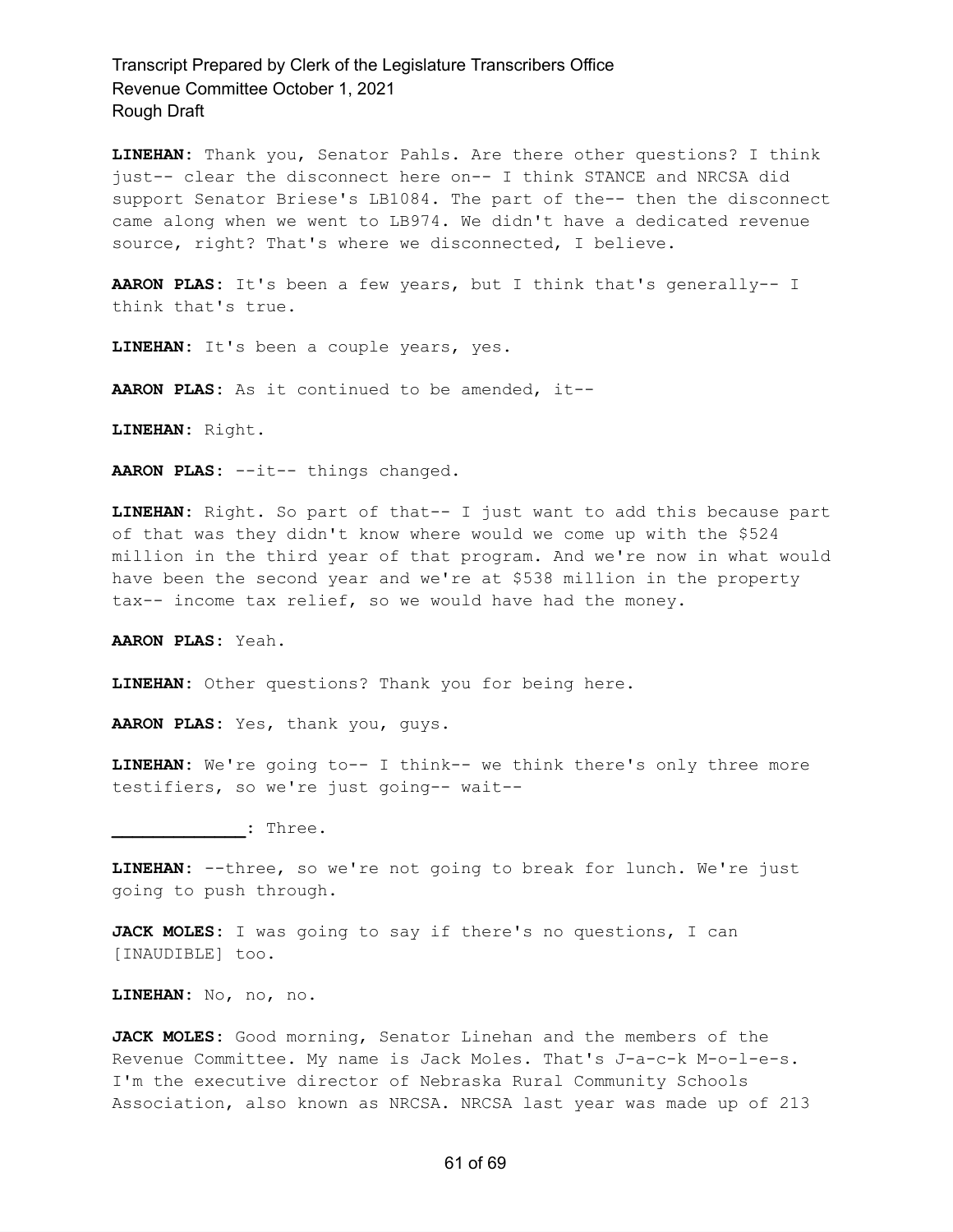member institutions, including 197 rural public schools, 13 ESUs, and the three state colleges. Our public school members have a combined student population of almost 85,000 students. This year, we expect to be at 216 members, 200 of them public schools, rural public schools. On behalf of NRCSA, I would like to express my appreciation to Senator Linehan for inviting us to provide testimony in reference to LR261. NRCSA believes that the portion of the tax system that is most in need of significant reform is property taxes. We do believe that there is an overreliance on property taxes to fund our public schools, especially in our rural public schools. As ag land valuations skyrocketed, the number of nonequalized districts grew from 48 in 2008-2009 to a high of 178 in 2017-18. Currently this year, 157 out of 244 school districts do not receive equalization aid. Most of these nonequalized districts are rural districts and most of them are members of NRCSA. Not a good selling point for NRCSA, I guess. But in 2008-2009, Class C and D-size schools-- and for that I use NSAA basketball classifications-- received almost \$163 million in equalization aid. This year, those schools receive a little over \$69 million in the equalization aid. Most of those districts, however, have long lost any equalization aid that they were getting. During that same time frame, of course, their expenses, operating costs did not go down. Thus, they have been forced by the state of Nebraska's school funding system to become so overly reliant on property taxes. It is the belief of NRCSA that if state funding were to be made available with nonequalized districts, that property taxes would be lowered in most cases. One of the outcomes of the reduced number of school districts receiving equalization aid is something I-- I call it the compounded effect of lost equalization aid on the property owners in these districts. And to explain this concept, I'm going to use Ainsworth Public Schools. I gave you another sheet there and it-- I just have a couple of sample school districts there, but I'm, I'm going to concentrate on Ainsworth as the example. In 2007 and 2008, the district received \$2.4 million in equalization aid. The next year, they received \$1.987 million, a loss of \$433,000. The, the local property owners had to make up for that lost state aid. The next year, the district lost \$256,000 and again, the property owners had to, had to make up for that lost. However, they also had to again still make up for the \$433,000 they'd lost the year before. Thus, in year two, the property owners had to make up for a combined loss of \$689,000 over a two-year period. The next year, the district lost another \$244,000 in equalization aid. Couple that with the \$688-- or \$689,000 from the year before, they had to make up for a loss of about \$934,000 in equalization aid over a three-year period. Now, if we extrapolate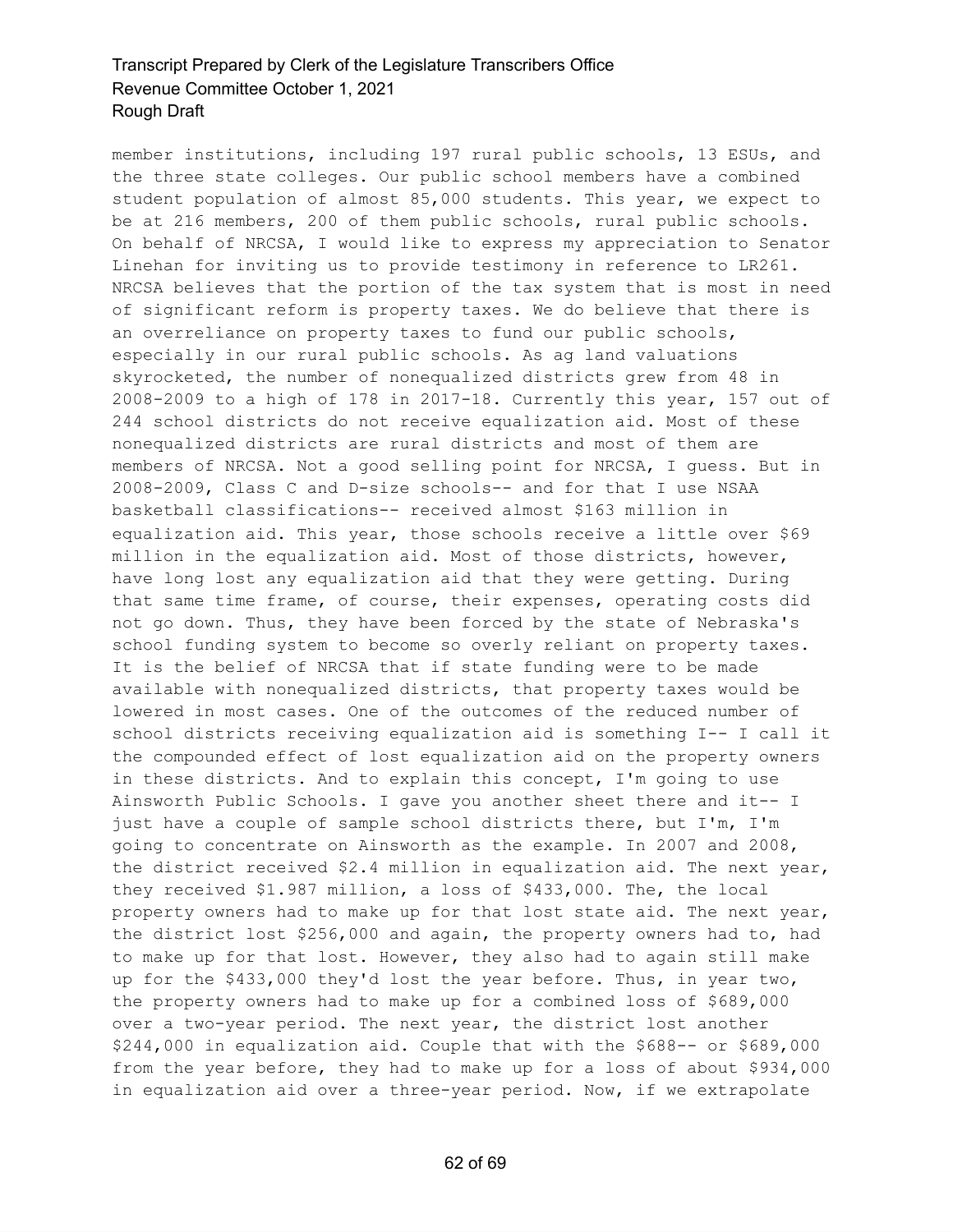that over-- out through this year, the combined amount of the total property or-- that the local property owners had to make up in lost equalization aid over a 13-year period is \$24 million. This example is repeated in most of our, our rural districts today. I provide-- like I said, I provided a few other examples of that. The compounded effect of lost equalization aid on local property owners has, has been caused especially by growing land-- ag land valuations over a period of time, a school funding system that, in our opinion, was not able to react to that phenomena. NRCSA does believe that sales taxes would be a good starting point for the senators to consider in an attempt to provide true property tax relief. Eliminating some sales tax exemptions and also adding to-- or adding some services or products to the base is likely needed. We're part of a group called Nebraskans United, which is made up of all of the major education groups and most of the major ag groups. We did work-- as stated earlier, we did work with Senator Briese on LB1084 and LB314 and those bills did provide ways in which sales tax-- in which the sales tax base could be broadened through both the elimination of some exemptions, as well as-- excuse me-- new sales taxes on selected services. NRCSA would encourage you to, to again revisit those bills to look at ways in which you, you might consider using them.

**LINEHAN:** Mr. Moles.

**JACK MOLES:** Yes. Thank you.

**LINEHAN:** Are there questions from the committee? Did you-- what year did the ARRA funds come to the state?

**JACK MOLES:** It seemed to me they were, like, 2010, 2011 somewhere in there. In case, in case it--

**LINEHAN:** OK, we need to get this.

**JACK MOLES:** '08 and '09, OK.

**LINEHAN:** --'07, '08, '09, '10? OK, so that did affect the school funding, did it not?

**JACK MOLES:** Yes.

**LINEHAN:** And weren't you told-- I think-- this is my recollection when I went back and looked at this-- that in one of those years, at least, if not two of them, that that funding was more than you would get the following year?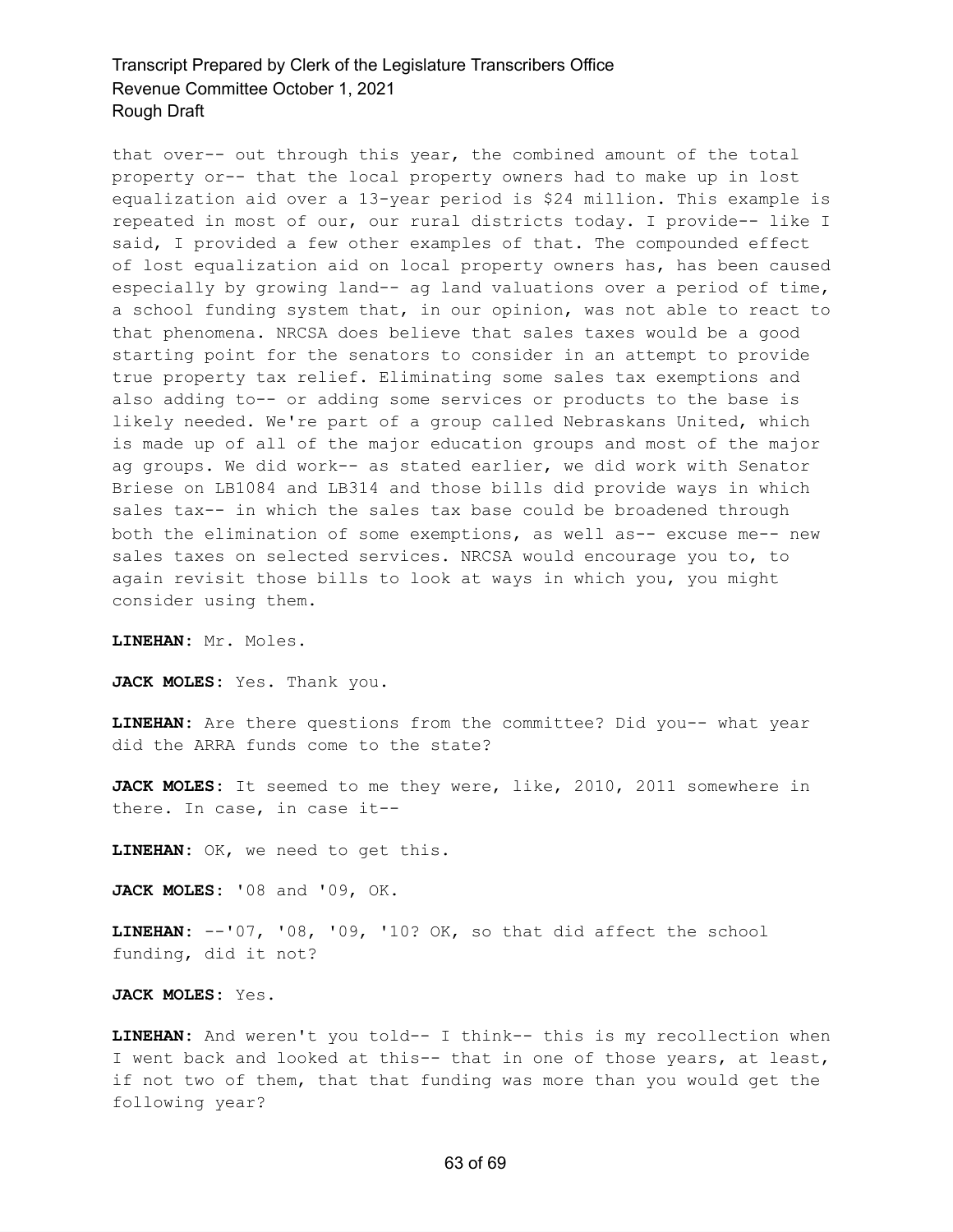**JACK MOLES:** Yes.

**LINEHAN:** OK, so when you have these numbers here and they go down, the year you're missing is the year before they went up, right? I just- then the other question I have is just on numbers. GNSA says they have 75 percent of the students in public schools, so that's around- you're all counting-- I assume you're all counting preschoolers too, right? This is not just K-12. It's-- when you-- your student population, you're saying you have 85,000 students. That includes preschool, right?

**JACK MOLES:** I'm going to say I think it does. We, we just use the numbers off the state of-- the NDE website.

**LINEHAN:** OK, well, they do both, so-- I know. That's just the problem with numbers floating around. So if you have 85,000 and STANCE has 25,000, that's \$110,000.

**JACK MOLES:** Well, one thing I would tell you there, Senator, is we do have overlap of members. There are members--

**LINEHAN:** OK.

**JACK MOLES:** --of-- some of the members of, of STANCE, for example, are members of NRCSA also.

**LINEHAN:** And I think some of the members of GNSA are members of STANCE--

**JACK MOLES:** Yes.

**LINEHAN:** --because I see Columbus on here. So that's how we're coming up with more children than we actually have.

**JACK MOLES:** OK, yeah.

**LINEHAN:** OK. That was confusing to me.

**FRIESEN:** [INAUDIBLE] population.

**LINEHAN:** Yeah, OK. Double counting, I get it. All right, any other questions? All right, thank you--

**JACK MOLES:** Thank you.

**LINEHAN:** --very much for being here.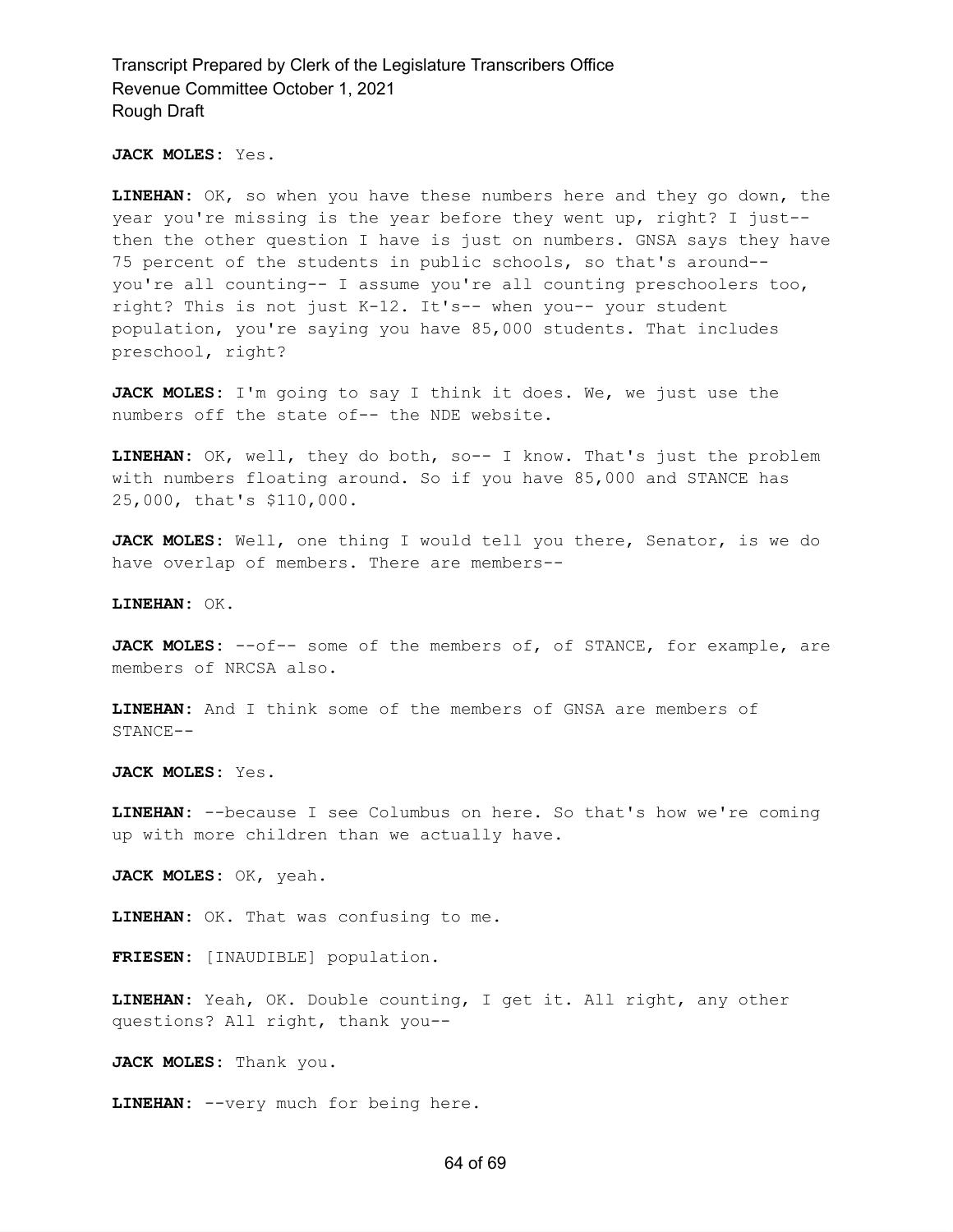**JOHN HANSEN:** Good afternoon, members of the Revenue Committee. It's good to be with you. For the record, my name is John Hansen, J-o-h-n, Hansen, H-a-n-s-e-n, and I am the president of Nebraska Farmers Union. We're the second-oldest, second-largest general farm organization in the state. Thank you for the invitation to be here today. I've tried speed-reading my testimony and I would be over if I tried it, so let me pick a few of the things. I've got the responses and if you know our organization, they're pretty predictable responses to the questions. And I would draw your attention to several things in the testimony and a couple of things not, but an issue that we-- that I have ran into for a long time-- and I'm just going to share it with the committee, but it's out there-- and so relative to agriculture and tax policy, when you look at the variables that we have to pay in order to do our business, one of the things that is, you know, considered a, a capital investment-- but it's certainly from our perspective, is an input-- and that is that you can't really farm or ranch without land. And so it is an annual cost that you incur every year and you either pay for it in rent or you pay for it in terms of your purchase costs and you amortize it over time. But it certainly is an input, so the issue that our members raise and they have raised for a long time is that, you know, we are, we are rightly not taxing inputs on manufacturing and we strongly support that position. That's, that's good tax policy. And yet, in the case of ag, the way that we get treated in tax policy is that even though that is one of the inputs that we have to pay for every year, one way or the other-- that it is a kind of, of an input, not precisely the same, but sort of comparable, but-- so I just want to raise that issue with the committee and just say that's out there and it's something to kind of think about. So in terms of how heavy the hand of taxation is on that particular variable, it has a lot to do with whether or not we're profitable or not. So the, the point of our organization and all of the other ag organizations who are constantly talking about property taxes is, you know, we're a high-risk, low-margin operation on a good day. And so, you know, we, we still get-- when you look at the USDA data, we still get the majority of our net farm family earned income from off-farm sources. And the Secretary of Ag has been talking about more of that lately, but it's an issue we've raised for a long time. So here, here we are, you know, borrowing all this money, taking all this risk, and yet our spouses are the ones who bring home the bacon in order to be able to buy the bacon. And so, so that's why our number one focus continues to be on property taxes. That's the issue that I hear as I go across the state is property taxes. It's not income or sales, so I want-- while we've made a lot of progress, I want to kind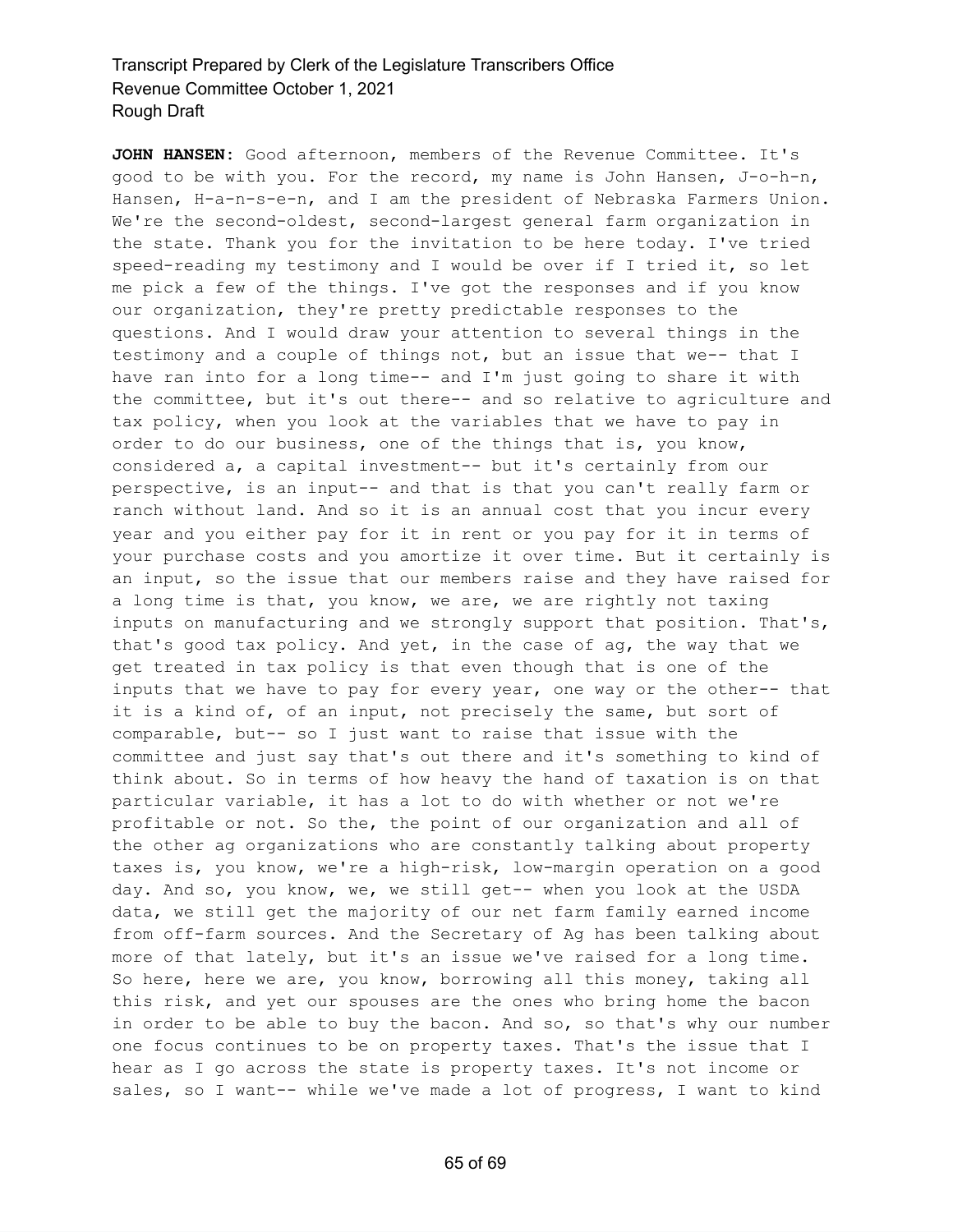of stick with that. The other thing is-- and I-- wearing a different hat in terms of my-- some of my national organization experience is that as you look at trade policy, for example, which is the, the-- one of the organizations that I work-- I've been on the board of Coalition for a Prosperous America, but it is made up of domestic manufacturers, organized labor, and agriculture. And so, you know, we're increasingly looking at the nuts and bolts of trade policy and how it is that we level the playing field. And we've been-- we, we've got some good economists on board and one of the things that comes out of that is that it is really important for the economic health of America that we have domestic manufacturing and that we really focus on that. And then when they're profitable, they generate new jobs, new wealth, new tax revenues, all of those things, and I would just-- take that comparison to domestic manufacturing and also remember that in the case of  $aq$ , it's not-- we have a very different funding and a very different spending attitude when we're barely scraping by. And so as you look at us as a, as a part of the Nebraska economy, when we're profitable, when we have money to spend, by God, we go to town and we spend it. That's, that's ag. My grandpa always said if you want a farmer to go to town and spend \$100, give him \$50 and tell him it looks like rain. And so that's what we do. We invest, we buy back, we improve. We buy equipment. We buy machinery. We improve buildings. We do all of those things. And so it's important for ag and it's important for our state for ag to not only just exist, but also to be profitable so we could be the economic driver that our state wants and needs. Thank you very much.

**LINEHAN:** Thank you very much, Mr. Hansen. Are there questions from the committee? Mr. Bostar-- Senator Bostar.

**BOSTAR:** Thank you, Chair Linehan. Thank you, Mr. Hansen.

**LINEHAN:** You can call me--

**BOSTAR:** In advocating for ag property to be viewed as a business input, are you advocating for the abolition of property taxes on ag property?

**JOHN HANSEN:** I'm not, but I'm telling you that that view is out in the country and they look at it and say, you know, our tax system is completely out of whack and, you know, we keep raising this issue over and over. And so while some progress has been made and they appreciate that, that there's still the view that-- and I think it's rightly so when you look at the comparison data-- that our state continues to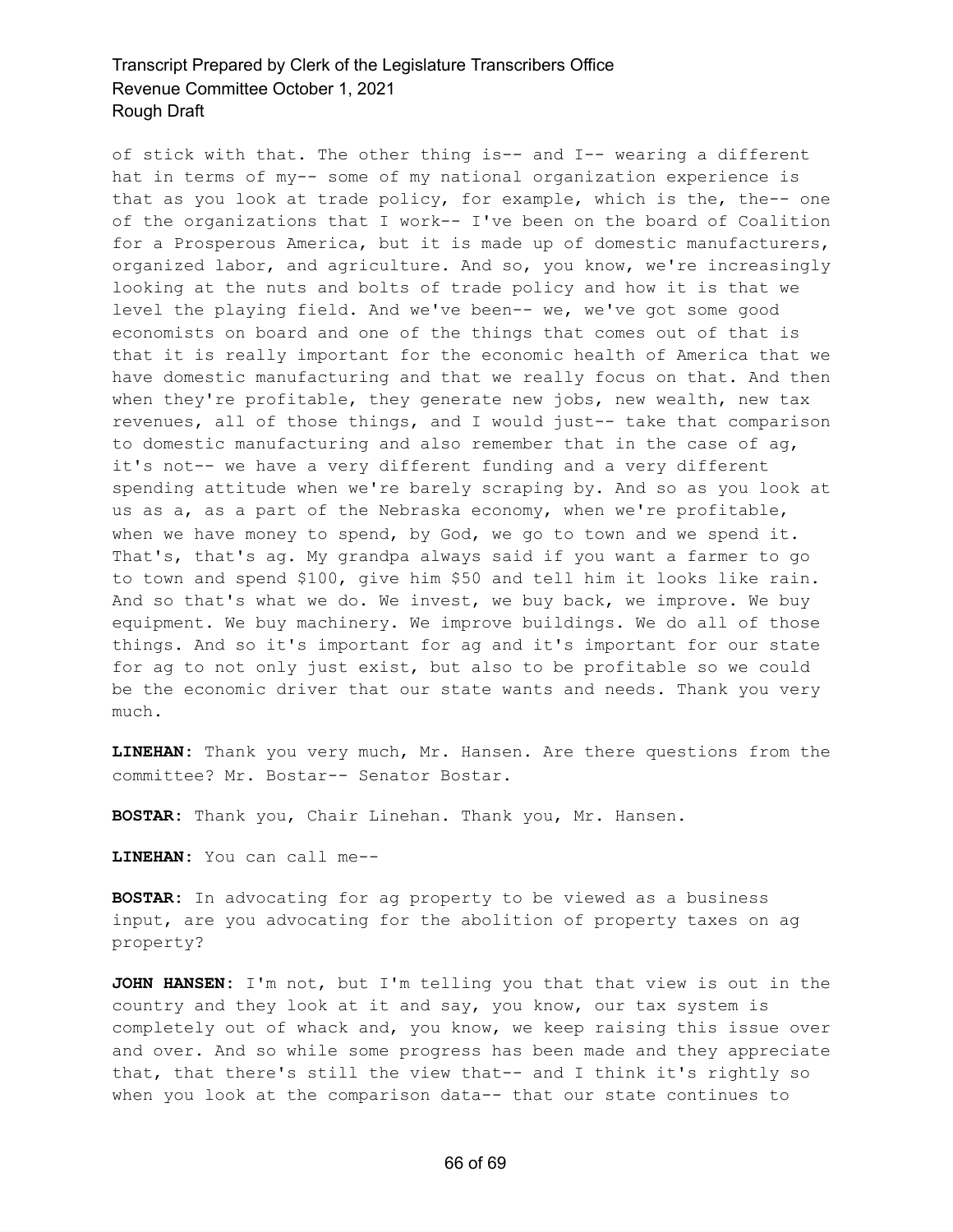still have, despite the progress we've made, an overreliance on property. But when, when you ride a horse too hard, finally the horse just, you know, is either going to bulk or buck. And so there's, there's certainly that view out there that, you know, that, that ag land valuations have been allowed to, you know, rise to the point that they look at the inequity of rural schools and say, you know, we're paying the whole load. You know, they've, they've sort of taken advantage of  $a--$  of, of the inability of the TEEOSA formula to be able to make the necessary internal adjustments to accommodate the increased valuation of land. And so there, there are folks out there who say well, yeah, you know, if you keep abusing that tax, then maybe it's, you know, should go away. I think that the better, the, the better view is to continue to hope for remedy and progress and come up with a more fair and balanced tax system that really does get us back to something that is more consistent with the three legs of the stool.

**BOSTAR:** Thank you very much.

**LINEHAN:** Thank you, Senator Bostar. Are there other questions? Would you-- along with your lining that it's a business input, wouldn't commercial buildings be a business input in the same manner?

**JOHN HANSEN:** Yep.

**LINEHAN:** So would you think that maybe commercial property and- should be treated like ag is when its valuation? Because that's always, I think, been one of the issues we face. We have ag at 75 percent and commercial at 100 percent. They're both businesses, so have you given any thought to whether maybe commercial and ag should be put together and maybe we get from 75 percent to 50 percent?

**JOHN HANSEN:** Yeah and I'm familiar with those arguments, those, those discussions and, you know, the, the amount of capital investment that ag has to pay compared to the price of a building, there's also--

**LINEHAN:** And the land the building sits on.

**JOHN HANSEN:** Right. Yep and so it's, you know, we're-- in my neighborhood right now, you know, it's well over \$1 million a quarter would be the going price of land, so it's just-- it's a huge capital investment compared to-- so what is the earnings capacity of the businesses and so--

**LINEHAN:** So I'm taking that as a no.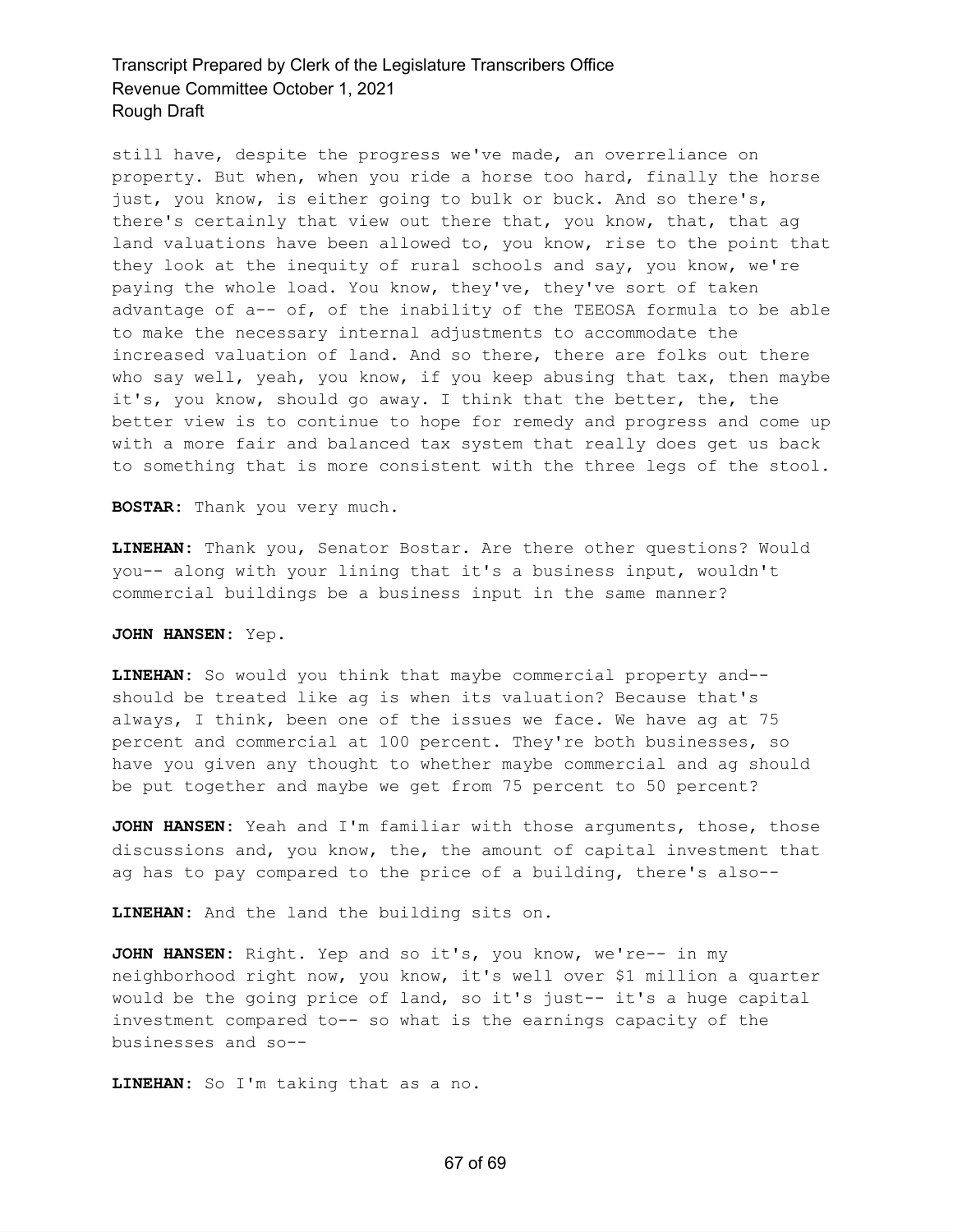**JOHN HANSEN:** Yeah, it gets complicated.

**LINEHAN:** OK. All right, thank you very much. Other questions? Thank you.

**JOHN HANSEN:** Thank you very much and good luck and congratulations on your work this week.

**LINEHAN:** Hello.

**JESSICA SHELBURN:** Good afternoon.

**LINEHAN:** Good afternoon.

**JESSICA SHELBURN:** Jessica Shelburn, J-e-s-s-i-c-a S-h-e-l-b-u-r-n. I am the last person standing between you guys and most of you getting out of here, so I will keep this very short. I'm the state director of Americans for Prosperity. I've been in front of the committee several times. You know my spiel. We would agree with a lot of what the chamber, Platte Institute, what they had to say. While we appreciate everything that the Revenue Committee has attempted to do over the years and the Governor has attempted to do, there is still work that needs to be done. We've taken a, a piecemeal approach for several years and we believe that it's time for that comprehensive, transformative approach. That is an approach that is not easy. You have your work cut out for you, as you've seen for the last several years. We believe that going to a flat income rate with a corporate rate that is in line with that income rate-- personal income tax rate would be ideal, would make us more competitive with our surrounding states. We also believe that we do need to broaden our sales tax. Everything should be on the table, as we've discussed before, but in broadening that sales tax rate, we need-- or broadening the sales tax base, we need to lower that rate, which also means there's less revenue coming in, but we have a ton of money that we've been spending on incentives. We have a ton of money that we have been spending on property tax relief, which, as has been discussed earlier, that's a local issue. That is levied by the locals. While the state has done an amazing job of trying to limit our expenditures and get things more in line, there is still work to be done. The local political subdivisions who are levying taxes need to come into line with the state and realize that there is an importance with that. We would all agree that property taxes is largely driven by education. We would like to see more of a basic funding, a funding follows the student. It's reliable. It's dependable. If we can make the transformative tax reform changes